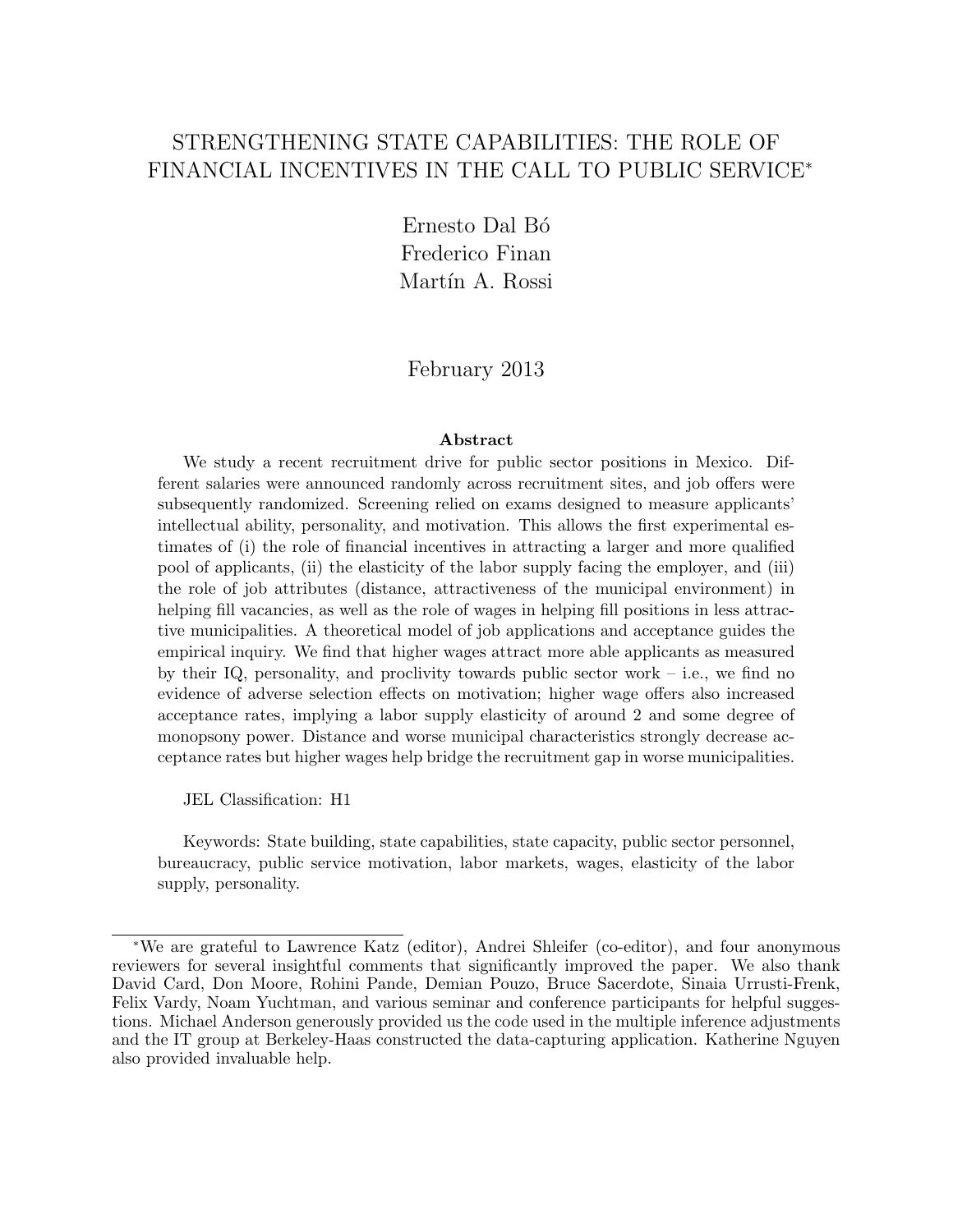# I INTRODUCTION

Despite continuing disagreements among economists over the size and scope of state intervention, two ideas seem beyond dispute. One, the ability of the state to implement policies, raise revenue, and protect property rights, is a central aspect of economic development; and two, improving state capacity requires attracting the resources the state needs to function well.<sup>1</sup>

Human capital is a key resource of the state enterprise: producing public goods and raising the revenue to finance them is surely better done by an adequate number of capable agents. But able agents constitute only one aspect of the well-functioning, professionalized bureaucracy that is the mark of the modern state (Weber  $(1911)$ , Evans  $(1995)$ ).<sup>2</sup> The state apparatus may also require individuals of integrity or with strong public sector motivation. This of course begs the question of what are the various dimensions of candidate quality, and how do we attract these qualities to the public sector.

In this paper we investigate the various dimensions of candidate quality and examine the role of incentives, both pecuniary and non-pecuniary, in attracting these qualities to the public sector. An essential ingredient needed to address this question is an estimate of the elasticity of the labor supply facing the firm (or in our case the government), and we provide the literature's first experimental estimate of this elasticity.<sup>3</sup>

Our analysis is based on an experiment conducted as part of an official program of Mexico's Federal government called the Regional Development Program (henceforth, RDP). The program seeks to enhance state presence in 167 of Mexico's most marginalized municipalities. To this effect, the program has built a network of around fifty coordinators who supervise an even larger network of 350 community development agents. These public agents are to embed themselves in the local communities and identify areas where public good provision is deficient, and work with existing public programs and local authorities to remedy such deficiencies. To hire these agents, the RDP conducted a recruitment drive in the months of June to August of 2011, during which positions were advertised, candidates were screened,

<sup>&</sup>lt;sup>1</sup>Abundant work in economics has emphasized the link between government and growth. More recently, Acemoglu (2005), Arias (2008), Besley and Persson (2009), and Besley and Persson (2010) have emphasized the importance of the operational capacity of the state in determining growth.

<sup>2</sup>For empirical work on the effects of bureaucratic structure on economic performance, see also Rauch (1995) and Evans and Rauch (1999).

<sup>&</sup>lt;sup>3</sup>Manning (2011) in his excellent review of the literature on monopsony in the labor market states: "An ideal experiment that one would like to run to estimate the elasticity of the labor supply curve to a single firm would be to randomly vary the wage paid by the single firm and observe what happens to employment. As yet, the literature does not have a study of such an experiment."We are aware of only two papers that rely on randomization of wages, by Fehr and Goette (2007) and Goldberg (2010). These papers are more safely interpreted as studying the important but different issue of the labor supply of individuals.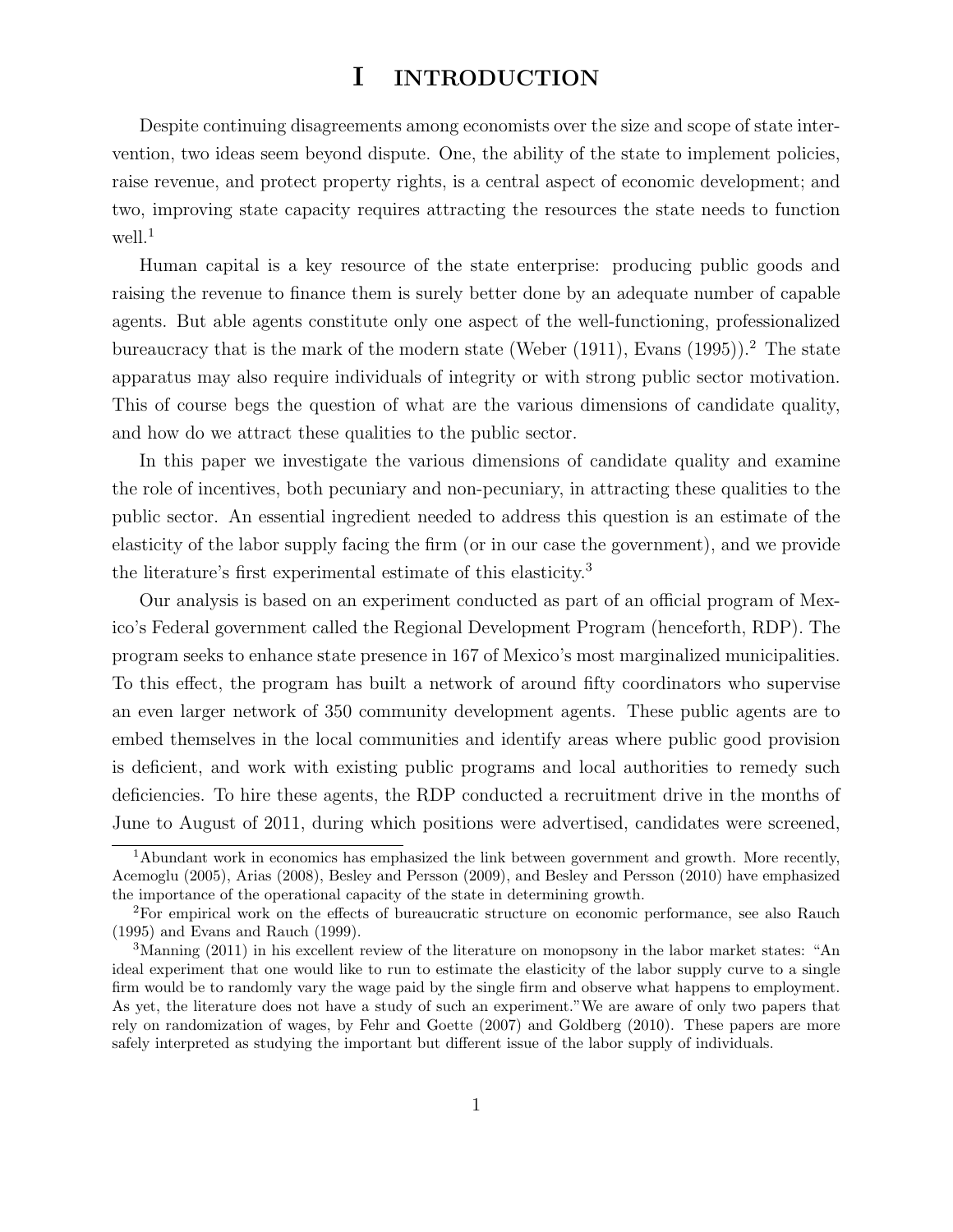and jobs were offered to selected candidates. This process involved an exogenous assignment of wage offers across recruitment sites, as well as an exogenous assignment of job offers. With this dual experimental design, we investigate three key questions.

The first question is: do higher wages attract higher quality applicants? As we show through a simple model, if higher quality candidates as priced by the market demand higher compensation, higher wages in the public sector are a necessary condition for attracting those candidates. However, higher wages may improve quality at the cost of attracting candidates with weaker public service motivation  $-$  a concern motivating a literature in economics (Handy and Katz (1998), Delfgaauw and Dur (2007), Francois (2000), Prendergast (2007)). Although these questions are of high practical relevance, empirical progress has met with at least two important hurdles. First, it is difficult to measure an individual's quality. Secondly, and perhaps more importantly, different wage offers for a given position are not typically assigned exogenously.

In this study, we overcome these limitations by exploiting two features of the RDP. First, two different wage offers were randomly assigned across 106 recruitment sites. In one set of recruitment sites an offer of 5,000 Pesos per month was offered, while in the other sites a wage of 3,750 Pesos was offered. Second, the RDP involved a screening session measuring a rich array of candidate characteristics. This allows us to classify candidate profiles along the dimensions of quality and motivation that have become standard in the human resources area, both in academic and industry circles. To our knowledge, the generation of a dataset with this wealth of candidate information in the context of an experimental design involving compensation is novel.

Our characterization of candidate profiles involves two main categories. One is related to raw "quality"understood as aptitude or the ability to perform. This is measured directly through the candidate's intelligence and other personality traits widely considered to affect job performance, and indirectly through the candidate's market value proxied by current or past earnings. The other category relates to motivational profile, or the desire to perform, particularly in the context of public service. To cover this second category, the RDP screening exam included measures of integrity, pro-social inclinations, and the motivation for public service.

We find that higher wages help attract a better candidate pool both in terms of quality and motivation. In the places that announced a higher salary the average applicant was smarter, had better personality traits, had higher earnings, and a better occupational profile (e.g., more experience and white collar background). These improvements go together with a stronger public service motivation profile. That is, we find no evidence that higher wages only improve candidate quality at the cost of attracting less motivated individuals.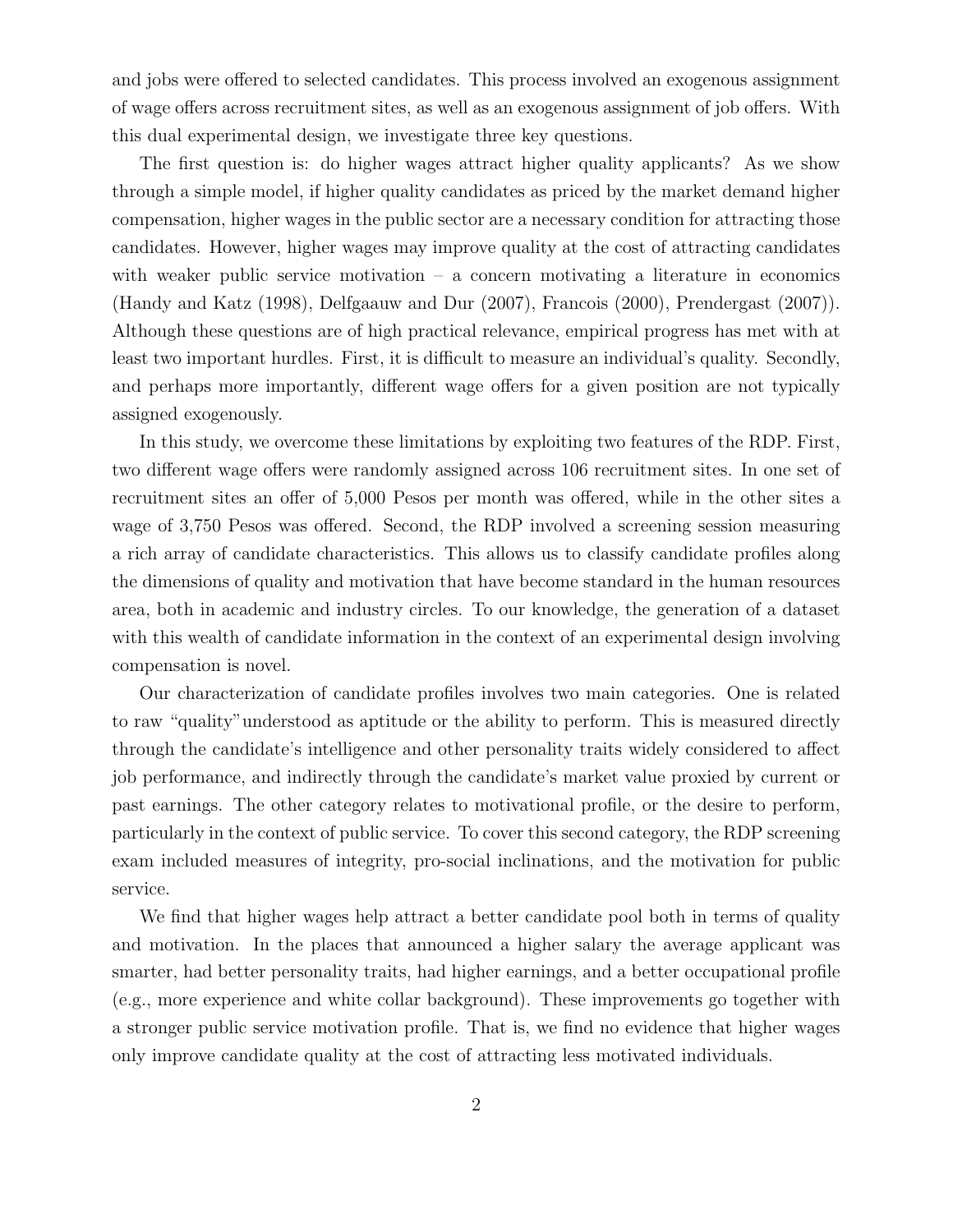The second question motivating our study is whether higher wages can help the state recruit more candidates. While a substantial literature in labor economics has debated the properties of the labor supply facing the firm, clean evidence stemming from exogenous wage variation has been lacking.<sup>4</sup> To investigate this, we start with the simple observation that real life recruitment is about more than posting wages. Positions must be advertised, applicants must express interest, and candidates must be screened and selected. Once selection is made, filling vacancies requires converting selections into accepted offers. This conversion process requires successfully re-contacting candidates first, and then having them accept the offer.

We incorporate the practical stages of recruitment into a simple theoretical model and decompose the labor supply elasticity into the elasticities of two subcomponents: the size of the applicant pool and the conversion rate of selected candidates into vacancies filled. Our point estimates indicate that the labor supply facing Mexico's government, while relatively elastic, is far from infinitely elastic and reflects monopsony conditions: a 33 percent increase in wages led to a 26 percent increase in applications and a 35 percent increase in the conversion rate, implying a labor supply (arc-) elasticity of around 2.15, which is similar in magnitude to the elasticity found in non-experimental studies (e.g. Falch (2011), Sullivan (1989)). Also noteworthy, a substantial role of higher wages is to increase conversion rates by raising the chance that candidates can be successfully recontacted.

The third question we address is: what are the effects on recruitment of job location disadvantages, such as commute distance or weak rule of law, and can higher wages help the state fill positions in less attractive locations? This is of direct policy relevance to governments seeking to improve public good delivery in remote and challenging areas. Unfortunately, progress on this topic remains limited – in large part because workers are not exogenously offered jobs with different characteristics. Candidates to the RDP who met certain eligibility criteria were randomly selected to work in a municipality within a particular geographical area, producing exogenous variation in terms of commuting (or relocation) distance, and work environment. We find that it is much harder to attract workers to municipalities that are distant, have more drug-related violence and score lower on the human development index.<sup>5</sup> Higher wages, however, do help to bridge the recruitment gap in the worse municipalities.

While this paper has important implications for those concerned with the development and enhancement of state capabilities, it also contributes to an established yet active area in

<sup>&</sup>lt;sup>4</sup>Manning (2011) provides an excellent review of the current state of the literature.

<sup>&</sup>lt;sup>5</sup>These findings relate to a growing literature that examines of the effects of firms' characteristics on employee recruitment and retention. See for example recent work by Brown and Matsa (2012) who show that employers' financial distress is associated with fewer and lower quality applicants.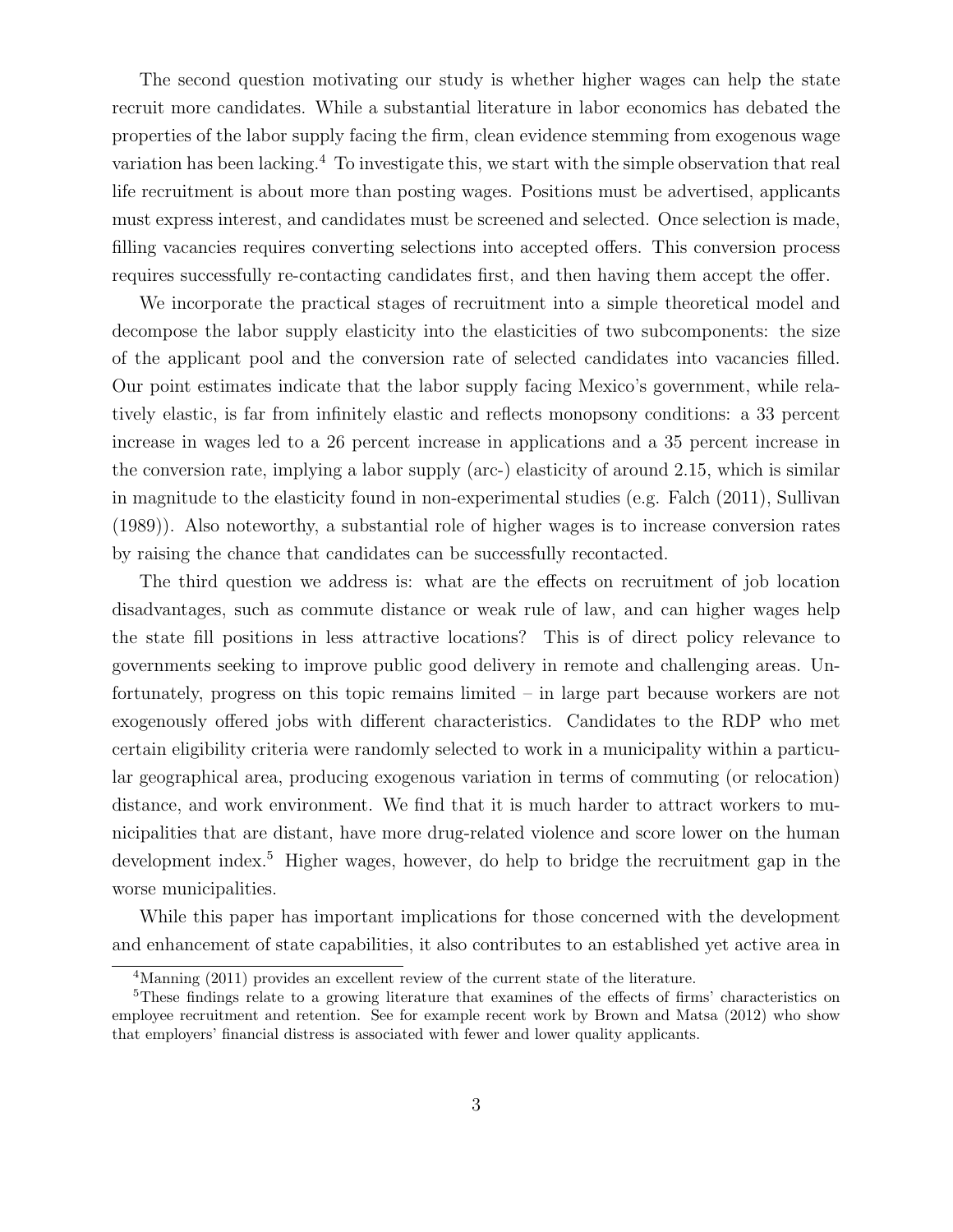labor economics that examines the effects of financial incentives on job queues. For instance, using data from the Employment Opportunity Pilot Project, Holzer, Katz, and Krueger (1991) find that firms offering jobs that paid the minimum wage attracted significantly more job applicants than jobs that pay either slightly more or slightly less than the minimum wage. Krueger (1988) examines the determinants of outside applicants for federal job openings in the U.S. during the 1950-1980's. He finds that the ratio of federal to private sector earnings is associated with both application rates for government jobs, as well as the quality of the applicants. In a more recent paper, Marinescu and Wolthoff (2012) use data from an employment website and find that, conditional on occupation, higher wages attract more and better applicants.

The plan for the paper is as follows. The next section offers some background on the Regional Development Program. Section III lays out a simple theoretical model to derive the central predictions that we take to the data. A fuller version of the theory with additional predictions is available in the Online Appendix. Section III.B explains the experimental design. In Section IV.B, we describe the data and also introduce and validate our measures of candidate quality and motivation. Section V.B presents the results on the effects of financial incentives on the size and quality of the candidate pool. Section VII presents our empirical results on how wages and job characteristics affect recruitment and our estimates of the elasticity of the labor supply facing the employer. Section VII.B concludes.

## II BACKGROUND

In 2011 the Mexican government began a program – the Regional Development Program (RDP) – designed to increase the presence of the state in some of its most marginalized and conflict-ridden municipalities. To achieve this objective, the program has created a large network of public agents – 350 community development agents and the 50 coordinators who supervise them – whose primary responsibilities are to identify the needs of the community and to report them directly to the federal government, who will then seek to channel resources to meet these demands.<sup>6</sup> By establishing a direct link to its citizens, the federal government hopes to establish a presence in several of the areas where the local government has proven to be ineffective.

The program has been implemented across ten regions containing 167 municipalities and

<sup>6</sup>These agents were hired on a full-time basis under a temporary contract, with the expectation that it would be renewed as long as the program still existed. While this is admittedly not the stereotypical bureaucratic job, these types of positions have become quite common in Mexico, as in other parts of the world. For instance, in Brazil 25 percent of public employees are hired on a temporary contract. These types of employees were also commonly used in the implementation of the Progresa program in Mexico.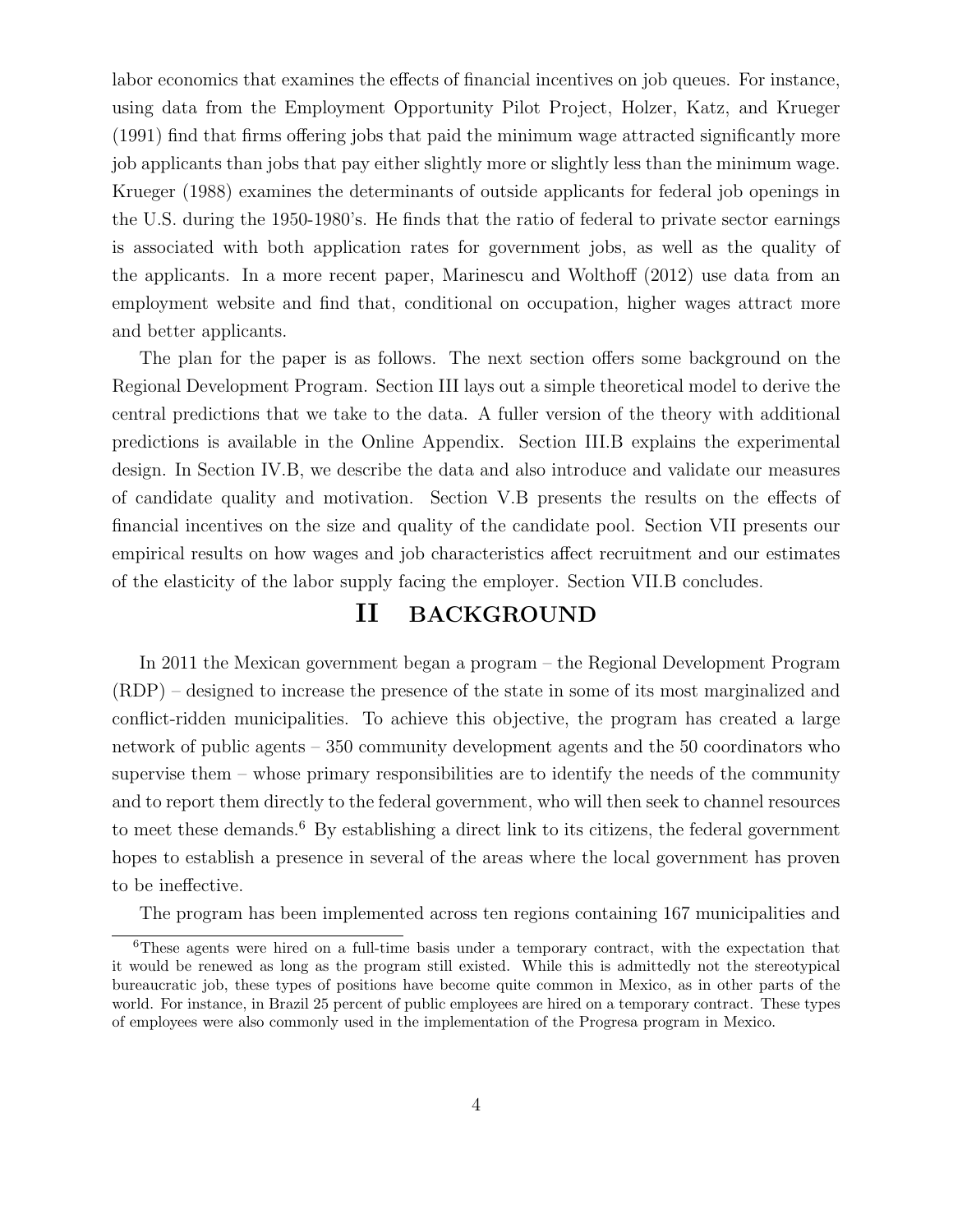thousands of localities.<sup>7</sup> Each of the 350 community development positions were assigned to a particular municipality. These municipalities were selected based on an index of their socio-economic characteristics. Consequently, the economic and social disparities between the RDP municipalities and the rest of Mexico are large. For instance, income per capita in the RDP municipalities is almost half of that in the other municipalities, and infant mortality is also 50 percent higher. The presence of drug cartels and subversive organizations is also a serious concern for these areas compared to the rest of Mexico.<sup>8</sup>

## III THEORY

The classic textbook model linking monopsony power to the elasticity of the labor supply facing the firm considers an employer posting wages and workers instantly filling vacancies. But the reality of recruitment involves a process that extends through time, with workers applying for jobs, the employer making offers, and candidates deciding whether to accept the offer. Job applications have received attention in the literature (see for instance Holzer, Katz, and Krueger (1991), and more recently Brown and Matsa (2012) and Marinescu and Wolthoff (2012)), and so has the process of offers and acceptance (e.g., Weiss (1980) and Lang  $(1991)$ ). In this section we develop a model capturing both the application and job offer-acceptance stages to analyze how wages will affect the size and quality of the applicant pool and the acceptance rates.

Consider an employer who faces a residual labor supply made up of a potentially large number of workers. There are two periods and no discounting. In period 1, each worker must decide whether to incur a cost  $c > 0$  to show up for a job interview with our employer, who has posted a wage w. Should the worker decide to show up, he will receive an offer with probability  $\rho \in (0, 1]$ , in period 2. Individuals differ along two dimensions, namely market quality  $v \in [0,\infty)$  and inclination towards public service  $\pi \in [0,\infty)$  (or public service motivation, henceforth PSM). PSM is a specific utility the individual receives from holding a public sector job. To keep things as simple as possible, we will write the utility from getting the public sector job as  $w + \pi$ . Whether the individual will find this job attractive in period 2 will depend on his reservation utility given by a market opportunity with a value of  $v + \varepsilon$ .

The term  $\varepsilon$  captures an idiosyncratic shock to reservation utility that is realized and observed in period 2 before the individual is made an offer;  $\varepsilon$  is unbounded and is distributed according to the function  $G(\varepsilon)$ , with mean zero and associated density  $g(\varepsilon)$ . The quality v,

<sup>&</sup>lt;sup>7</sup>The ten regions are Sierra Cora-Huichol, Costa Infiernillo, Huasteca Veracruzana, Montaña de Guerrero, Sierra Guerrero, Selva Lacandona, Sierra Tarahumara, Tierra Caliente-Oriente, Triqui-Mixteca, and Zapoteca Chontal.

<sup>8</sup>Table A1 of the Online Appendix compares the RDP municipalities to the rest of Mexico along various socio-economic characteristics.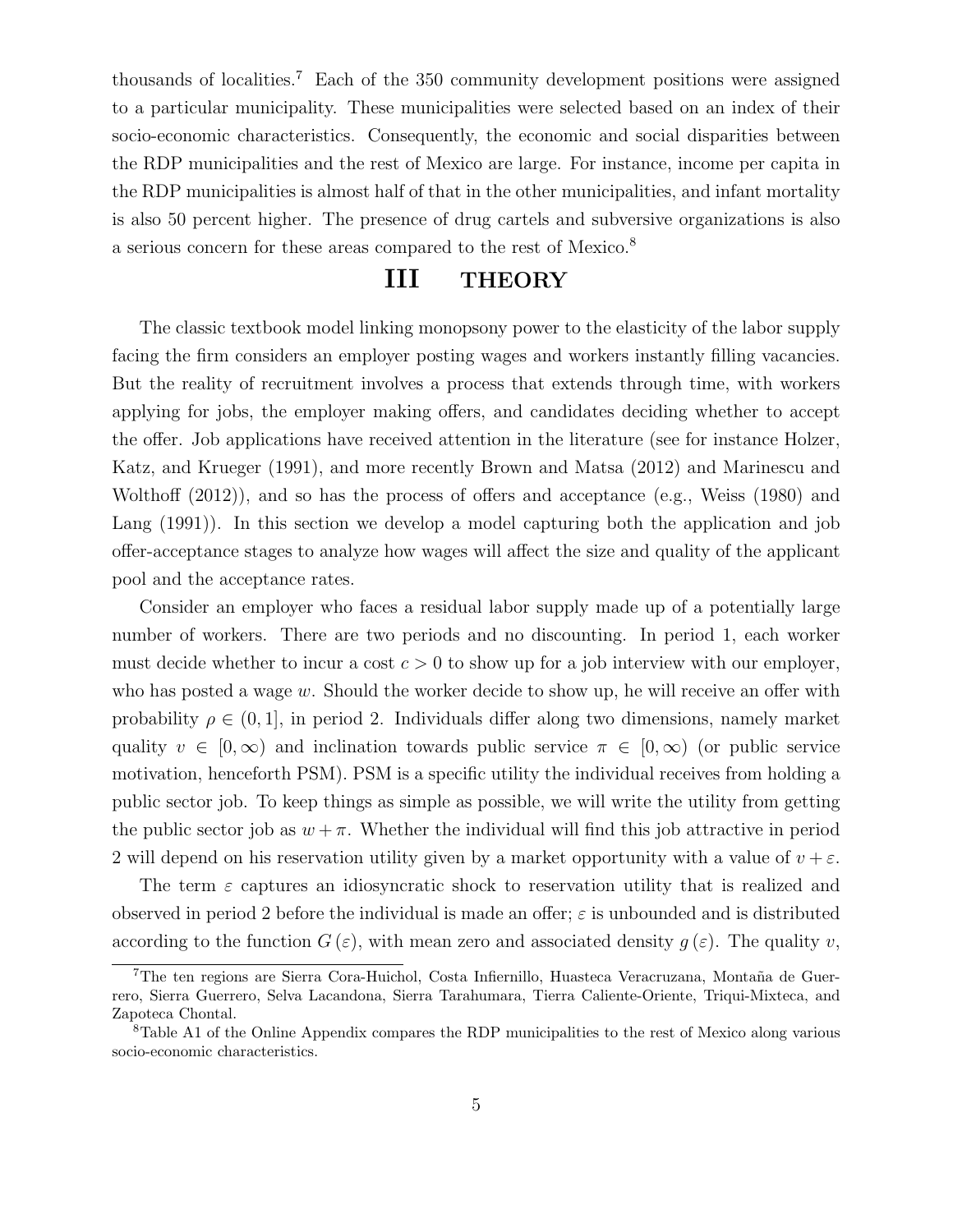known by the individual from the beginning of period 1, determines her expected reservation utility. Individuals are indexed by their personal  $v$ , which is distributed according to the function  $F(v)$  and density  $f(v)$ . At the end of period 2 job offers are made by our employer, then they are accepted or rejected, and payoffs are collected.

We will develop two cases. In the first case  $\pi$  and  $v$  are independently distributed among the population. In the second case  $\pi$  and v are positively correlated, and to simplify matters we focus on the extreme case in which all types  $(v, \pi)$  are contained in the graph of the function  $v = m(\pi)$  (effectively, the type space becomes unidimensional), with  $m'(\pi) > 0$ , and  $m(0) \geq 0$ . This positive correlation case is not meant to generate general insights, but to provide a contrast with the independence case that helps us examine the data. To focus on the effects of interest, we make the important assumption that the probability  $\rho$  of getting the job is fixed, and to simplify notation we assume  $\rho = 1$ . The latter simplification is inconsequential, but the uniformity of  $\rho$  is not. If candidates believe that their chances of getting an offer depend on their type, different selection patterns are possible, including cases where non-monotone selection occurs (both very low and very high types enter). In the Online Appendix we isolate conditions under which the results of our basic model are preserved under a formulation where  $\rho$  depends on the type of candidates.<sup>10</sup>

## III.A The effects of financial incentives on candidate quality

We now study the different decisions facing a worker in each period and solve the model by backward induction. If offered a job in period 2, a candidate with realized outside opportunity  $v + \varepsilon$  will accept the job whenever  $v + \varepsilon < w + \pi$ , which for a type  $(v, \pi)$ will happen with probability  $G(w + \pi - v)$ . In period 1, entry decisions depend on the relationship between v and  $\pi$ .

A proposition in the Online Appendix characterizes the selection pattern into the applicant pool depending on the correlation between quality v and PSM  $\pi$ . The key takeaway is that the theory can rationalize a situation where quality and PSM display a positive correlation in the applicant pool, and where the relatively low quality and low PSM types select in. What is required is that quality and PSM be positively related in the population in a

<sup>9</sup>The heterogeneity in quality relates our model to the classic framework by Weiss (1980). However, we modify that setup in several ways, including the addition of a temporal dimension and the emergence of alternative opportunities after the first match between the worker and employer. This latter aspect evokes the motivating considerations of Lang (1991), although we abstract from his symmetric (and formally instantaneous) competition among employers.

<sup>&</sup>lt;sup>10</sup>The dependence of  $\rho$  on candidate types raises issues similar to those studied by Morgan, Sisak, and Vardy (2012) in their model of job promotion policies in a general equilibrium context. In the online appendix we also examine cases where candidates infer job characteristics or eligibility criteria from the wage. We abstract from all of these complications in our main analysis to match the model to the recruitment process that actually took place, and to focus on what the data suggest are the first order mechanisms.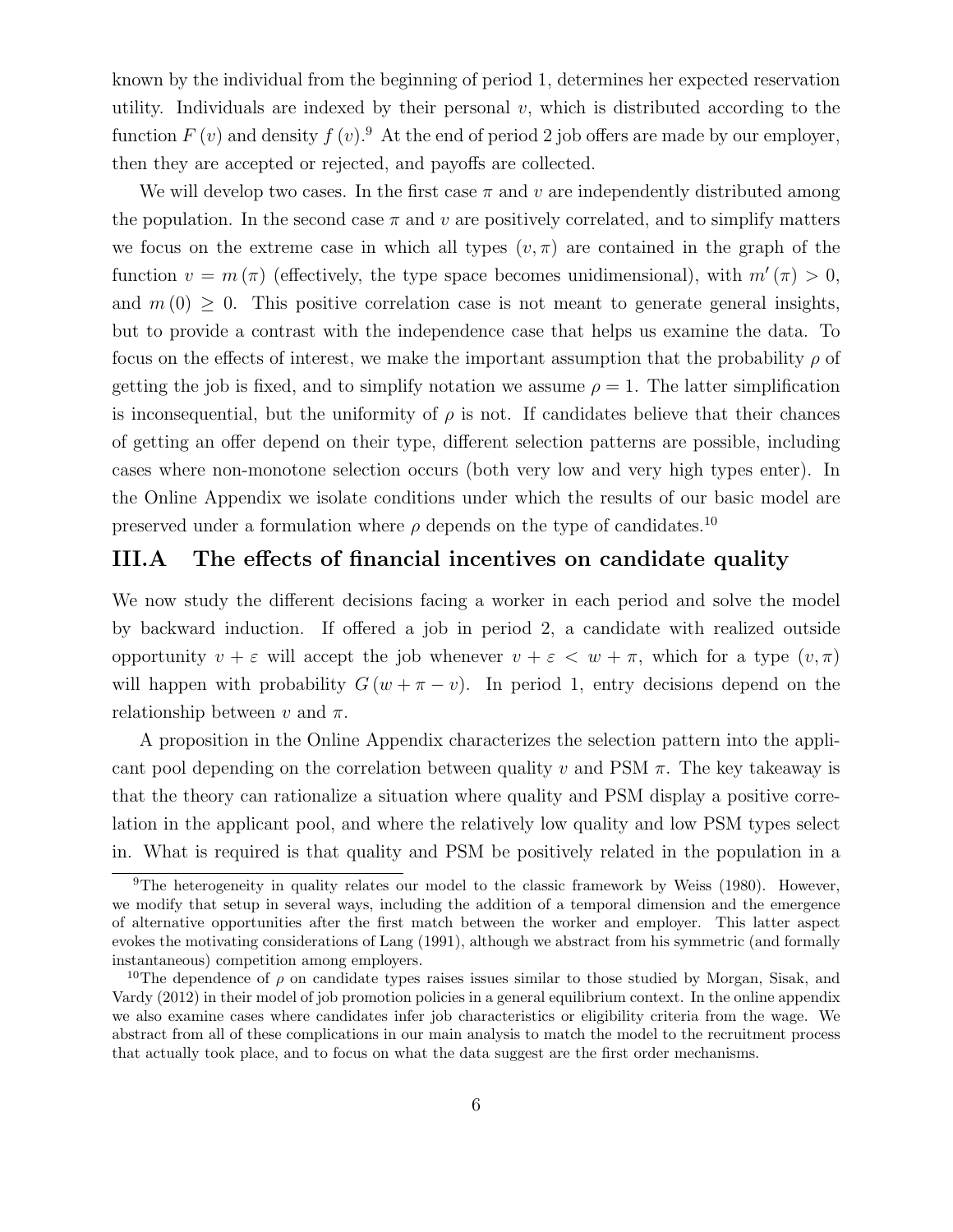specific way: an increase in PSM must increase the quality of a candidate at a rate faster than one for one  $(m'(\pi) > 1$ , a condition we assume henceforth). Against that backdrop, we can establish,

**Proposition 1** a) Given the assumptions of our model, an increase in wages increases the size and average quality of the applicant pool.

b) In the case when PSM and quality are independent in the population, an increase in wages **decreases** the average PSM of the applicant pool.

c) In the case when PSM and quality are positively correlated according to the function  $m(\pi)$ , an increase in wages **increases** the average PSM of the applicant pool.

#### Proof: See Online Appendix.

Higher wages should always increase the quality of the applicant pool, but whether they will increase PSM depends on the underlying correlation between quality and PSM in the population. In the independent case, we should expect higher wages to worsen PSM.<sup>11</sup> However, in the positive correlation case, we can expect wages not to worsen PSM, but rather to increase it alongside quality. We will let the data speak to this matter when we analyze the effects of wages on the applicant pool.

### III.B The effects of financial incentives on recruitment

To have the model speak to the recruitment effects of wages in the simplest possible way, in what follows let us abstract from the PSM aspect. As shown in the Online Appendix, the selection pattern becomes very simple: there exists a finite type  $\bar{v}$  who is indifferent between attending the interview or not. All  $v \leq \bar{v}$  prefer to attend and enter the candidate pool, while all  $v > \bar{v}$  stay out, and the separating type  $\bar{v}$  is increasing in the value of the job  $w$ . As before, we have that higher wages increase the size and quality of the applicant pool. But recruitment requires filling vacancies with some of the applicants. Only those with modest reservation utility realizations (i.e., with  $w > v + \varepsilon$ ) will accept an offer, so the overall recruitment, and effective labor supply facing the employer at wage  $w$  is,

$$
S = \int_0^{\bar{v}} G(w - v) f(v) dv = F(\bar{v}) \int_0^{\bar{v}} G(w - v) \frac{f(v)}{F(\bar{v})} dv,
$$

<sup>&</sup>lt;sup>11</sup>This result parallels several others studies in the literature (e.g. Handy and Katz (1998), Delfgaauw and Dur (2007), Francois (2000), Prendergast (2007)). Of these models, Delfgaauw and Dur (2007) is perhaps the closest to our set up for this section. Two important differences are that in their model the outside opportunity is unrelated to individual quality, and that they model PSM as inducing a taste for effort in a setting where moral hazard is a concern.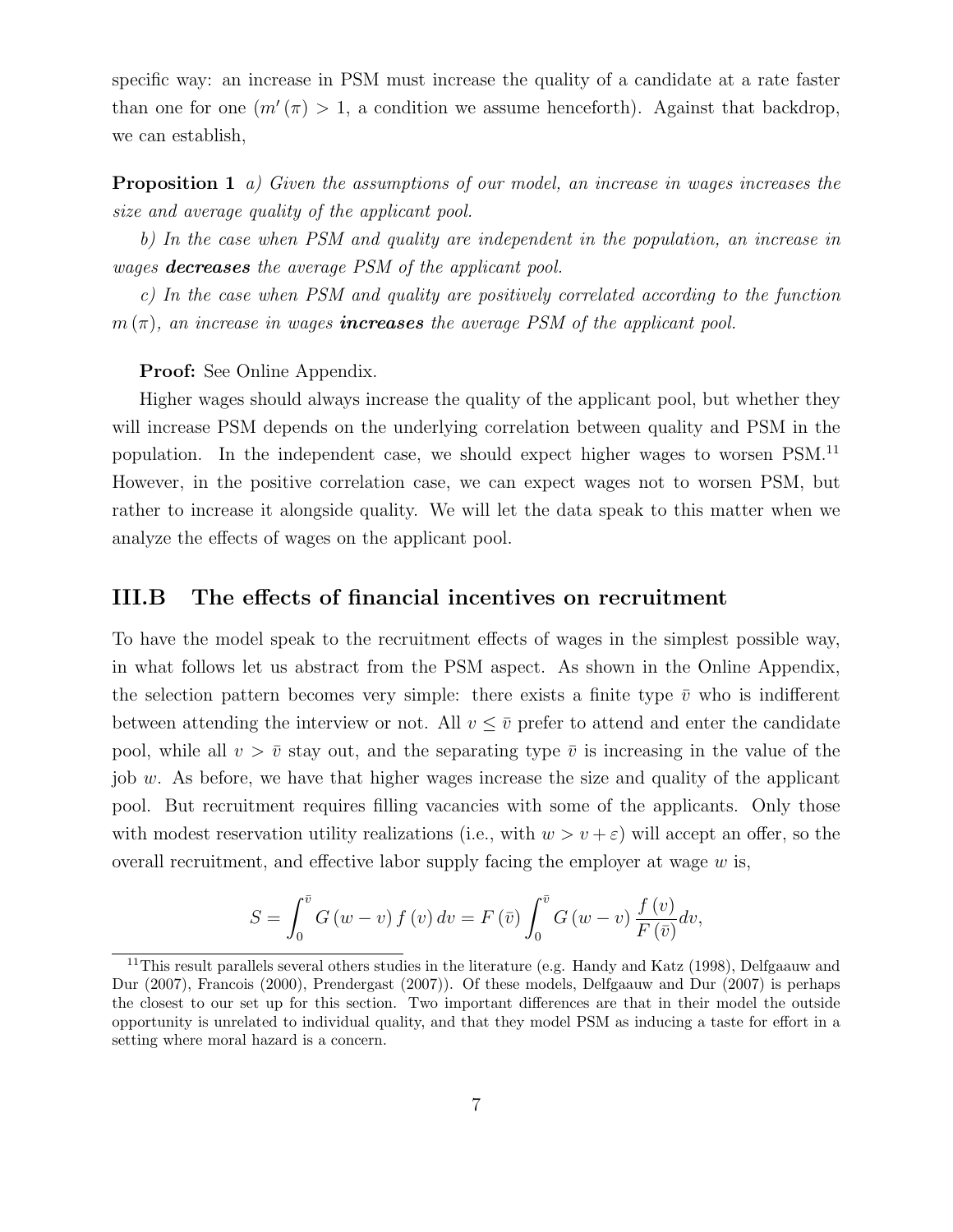where  $F(\bar{v})$  defines the size of the applicant pool and  $\int_0^{\bar{v}} G(w-v) \frac{f(v)}{F(\bar{v})}$  $\frac{f(v)}{F(\bar{v})}$ dv defines the con*version* rate  $\gamma$ , namely the rate at which offers are converted into filled vacancies. We can now state,

**Proposition 2** a) The measure of recruited candidates in our model, and the labor supplied to the firm in equilibrium, can be written as the product  $F(\bar{v}) \gamma(w, \bar{v})$  of the applicant pool size and the conversion rate. Thus, the elasticity of the labor supply facing the employer is  $\eta = \frac{dS}{dw}$ dw  $\frac{w}{S}=\frac{dF}{du}$ dw  $\frac{w}{F}+\frac{d\gamma}{du}$ dw w  $\frac{w}{\gamma} \equiv \xi_{F(\bar{v})} + \xi_{\gamma(w,\bar{v})}.$ 

b) Under the assumptions of the model, the elasticity of the applicant pool size is positive  $(\xi_{F(\bar{v})} > 0)$  while the sign of the elasticity of the conversion rate  $\xi_{\gamma(w,\bar{v})}$  is ambiguous.

Proof: See Online Appendix.

This proposition establishes that the elasticity of the labor supply facing the employer can be written as the sum of the elasticities of two components: the size of the applicant pool, and the conversion rate. These are the elasticities we will measure in our empirical work. Furthermore, a wage increase should enlarge the applicant pool (from part a) of proposition 1) so we expect  $\xi_{F(\bar{v})}$  to be positive. However, it is not necessarily true that the average conversion rate must go up with wages. This might be surprising, but is made transparent by the model: acceptance rates respond ambiguously to an increase in wages due to composition changes in the applicant pool. A higher wage will make all the infra-marginal types  $v < \bar{v}$  in the pool more likely to accept, but the marginal type that is added is less likely to accept. If the effect on the inframarginal types dominates, then higher wages will increase conversion rates. Again, we will let the data speak to this.

## IV EXPERIMENTAL DESIGN

The process used to hire the public agents incorporated experimental variation in two consecutive stages. In the first stage, two separate wage offers were assigned across recruitment sites allowing us to study how wages affect the applicant pool.<sup>12</sup> In the second stage, eligible applicants for each vacancy were selected at random to be offered a job, creating a random match between municipalities and candidates; this permits an assessment of how characteristics of the municipalities affect acceptance decisions.

<sup>&</sup>lt;sup>12</sup>Since the inception of Progresa/Opportunidades, the Mexican government has sought to incorporate an evaluation component in the design of several of their programs (e.g., Seguro Popular, Programa de Apoyo Alimentario). The predisposition of the top officials in the RDP to implement a randomized evaluation reflected that trend as well as their desire to increase their understanding of the selection process, with the ultimate objective of improving recruitment for social programs.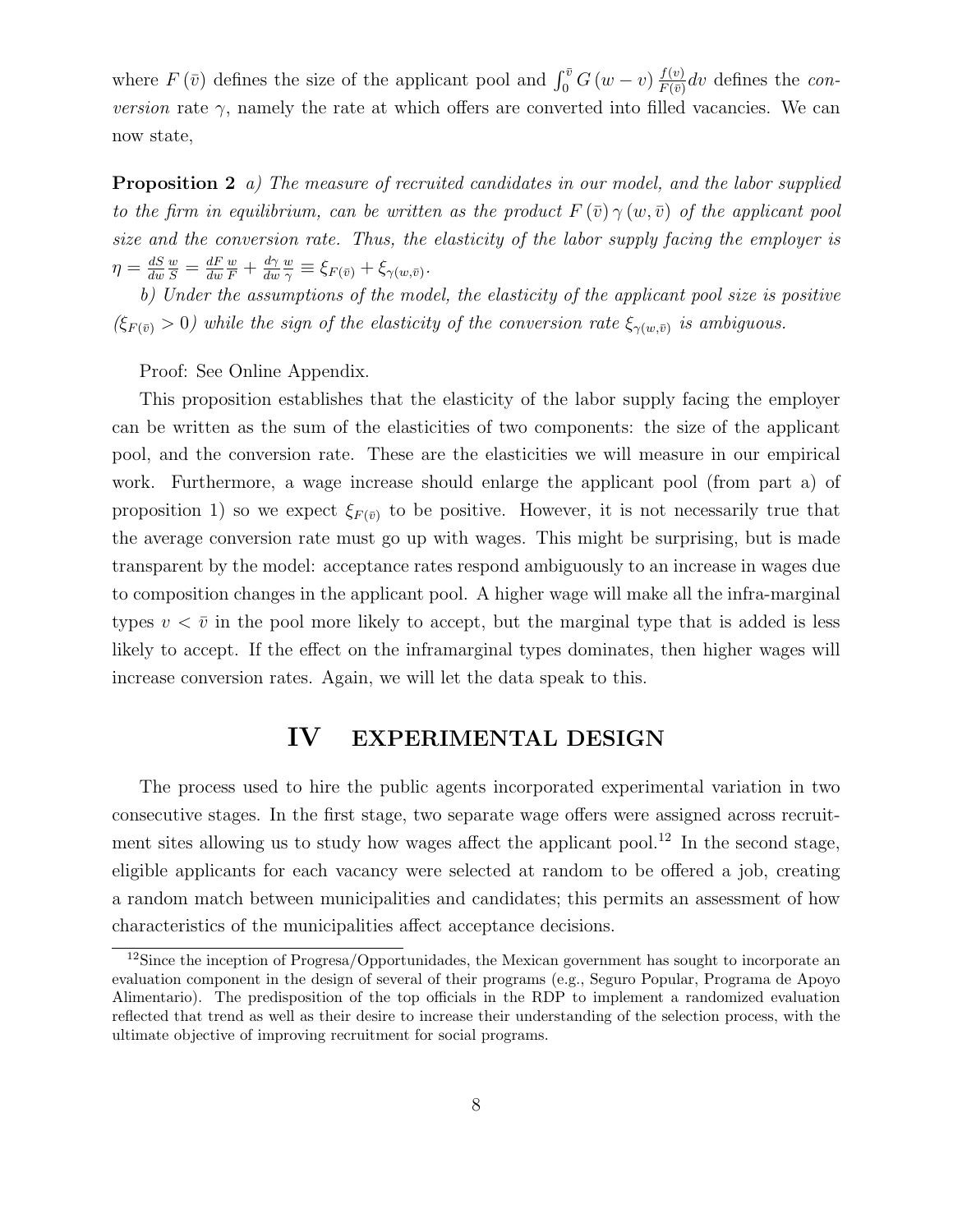## IV.A Job postings

Recruitment took place during June to August of 2011. The recruitment sites were located mostly within the ten target regions in localities with a small community college – in hopes of attracting a younger and more educated applicant pool.<sup>13</sup> Job postings were then sent out to 113 schools in 106 localities throughout the regions; we will refer to these localities as "recruitment sites."

The job advertisements provided a general description of the job, along with a tollfree number and an email address for interested applicants (see Figure A1 in the Online Appendix). Telephone operators would then register the callers by recording, in addition to their contact information, answers to some questions regarding the person's education level and employment background. After registering the applicant and depending on the locality in which the person had seen the advertisement, the operator would communicate the salary attached to the job, as well as the date and place for the candidate to show up and participate in the screening session.<sup>14</sup> All responses to questions concerning the job were given according to a pre-established script. In the end, 1, 920 individuals registered; 1,665 did so by phone, 208 by email, and 47 individuals opted to do both.

Salaries were randomly assigned across recruitment sites, with 65 out of 106 localities ( $\approx$  61 percent) posting a wage of 5,000 Mexican Pesos per month and the remaining 41 out of 106 localities ( $\approx$  39 percent) announcing a wage of 3,750 Pesos per month. As a point of comparison, 5,000 Mexican Pesos was roughly equivalent to 500 US dollars at the time of the recruitment drive.<sup>15</sup> Table I presents summary statistics for the localities

<sup>15</sup>Based on data from the 2010 census, the wage offers of 3,750 and 5,000 Pesos correspond approximately to the  $65^{th}$  and  $80^{th}$  percentile of the wage distribution for the population residing in the program regions.

<sup>&</sup>lt;sup>13</sup>While most of the recruitment sites were assigned to localities inside each targeted region, for logistical reasons a few were assigned to neighboring localities just outside of the region.

<sup>&</sup>lt;sup>14</sup>We designed the experiment in such a way as to minimize the possibility of sorting. If people knew about competing recruitment sites offering different wages, the high wage places might attract all of the applicants even if the wage differential is infinitesimal. This could be mistaken for an infinitely large wage elasticity, when the reality is that at the lower wage people would apply as well if the higher wage were not available. To deal with this, our design forced each locality to offer a single wage – this was automatically the case when localities had only one school, and forced by block randomization when a locality contained more than one. This reduced the chances that individuals got to know about different recruitment sites potentially carrying a different wage offer. In addition, we also minimized the potential sorting effects by having the registration operators ask the candidate where he/she had seen the ad, and then communicate the wage and force the candidate to formalize their candidacy by attending the screening session in the same school. Naturally, a question arises as to whether candidates who showed up without registering could be displaying sorting effects. This could be the case if they had word of mouth information revealing the existence of two recruitment sites offering different wages. Since no two schools within a locality were associated with different wages, this was deemed unlikely – and in fact only 76 unregistered applicants turned out to be aware of multiple sites (which may not even have offered different wages). Among those who showed up for the exam, 37% had not registered, and conversely 71% individuals who had registered did show up. The pattern of unregistered show ups and registered no shows did not vary significantly by treatment and control.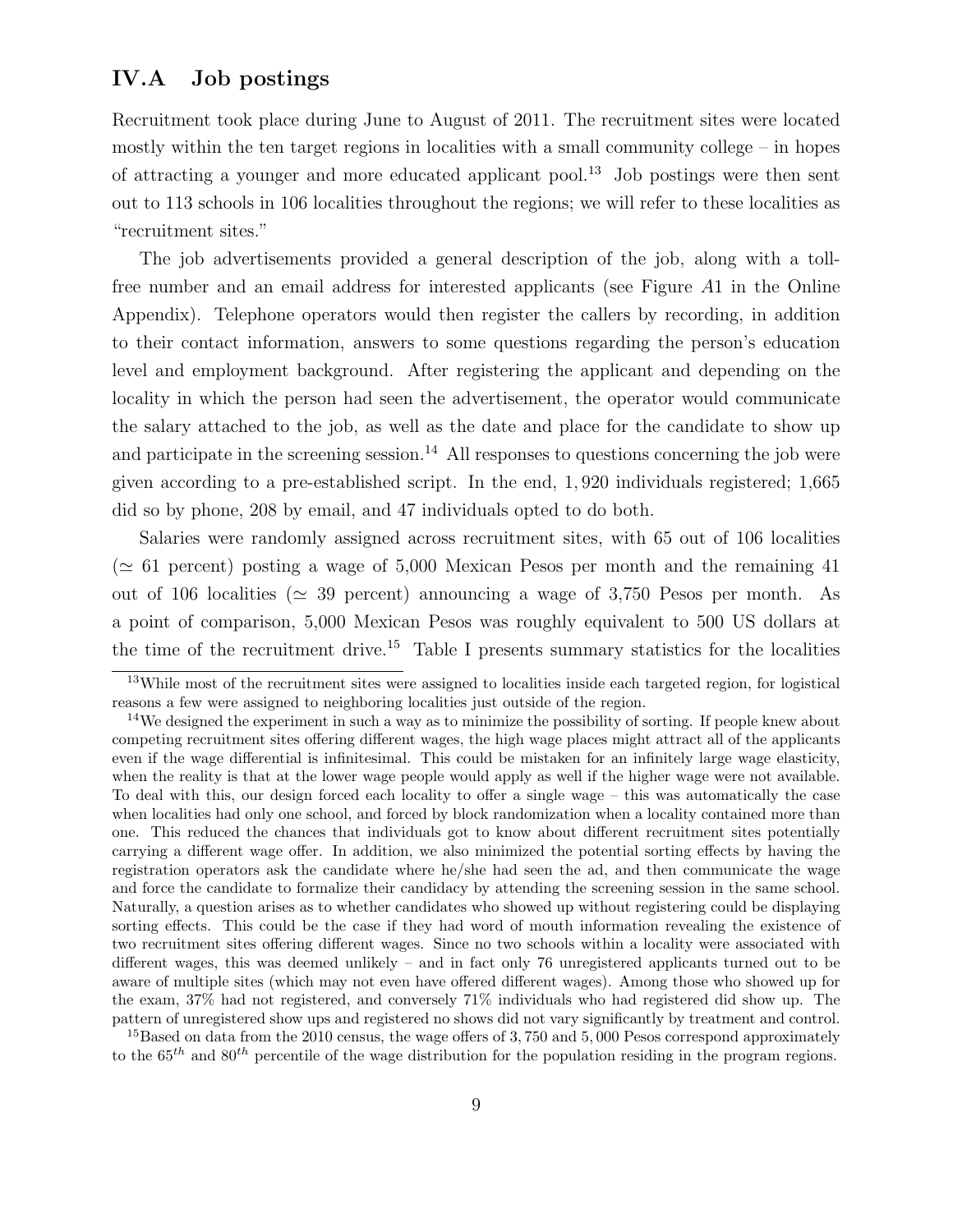in our sample, by wage offering. For each characteristic, we also present the difference between locations with high versus low wage offerings (column 3), as well as the proportion of treatment assignments that yield a difference that was greater or equal to that under the actual treatment assignment, based on 1000 random draws (column 4). As expected from the random assignment, there is little difference between places where a high versus low wage was offered. Out of 15 characteristics, only one (share of indigenous population) is statistically significant at the 10 percent level. We also fail to reject the hypothesis that all the variables are jointly significant (F-test=1.17;  $p$ -value=0.30). Overall the results from Table I suggest that the randomization was effective.<sup>16</sup>

Given the experimental design, estimation of the causal effects of wages on the applicant pool is straightforward. We estimate the following regression model:

$$
Y_{icr} = \beta_1 T_c + \zeta_r + \epsilon_{icr},\tag{1}
$$

where  $Y_{icr}$  is a characteristic of individual i who applied for the job in locality c, situated in region r. The variable  $T_c$  is an indicator equal to 1 if the locality received the high wage announcement, and  $\zeta_r$  denotes region intercepts.<sup>17</sup> The error term  $\epsilon_{icr}$ , is assumed to be independent across localities but in our estimation we allow for arbitrary correlation across observations within the same locality. Given random assignment, the coefficient  $\beta_1$  captures the causal effects of wages on a particular feature of the applicant pool. From Propositioon 1, we expect  $\beta_1 > 0$  when the dependent variable is a measure of the size or quality of the applicant pool.

### IV.B Job offers and assignment

To assess their qualifications, in the screening session applicants were administered a threehour exam designed to measure three broad categories of personal characteristics: aptitude, personality, and motivations (especially inclination towards public sector employment).<sup>18</sup> These data were then entered and analyzed, and the 379 individuals (out of 2254 total applicants) who scored below a 7 on the Raven exam were considered not eligible for employment. The remaining applicants were stratified into one of four wage-IQ types: 1) High

<sup>&</sup>lt;sup>16</sup>The employment figures may appear very high for a developing country but are in fact consistent with national averages. See http://www.inegi.org.mx.

<sup>&</sup>lt;sup>17</sup>Our results are unaffected if we also control for the share of that population that is indigenous, or any of the other variables presented in Table I.

<sup>&</sup>lt;sup>18</sup>According to Roberts (2006), there are four domains of personal variability, namely personality traits (e.g., the Big 5, introduced below), values and motives (e.g., goals, interests), abilities (verbal, quantitative, and spatial intelligence), and narratives (e.g., stories, memories). The questionnaire we used captured the first three of these four domains.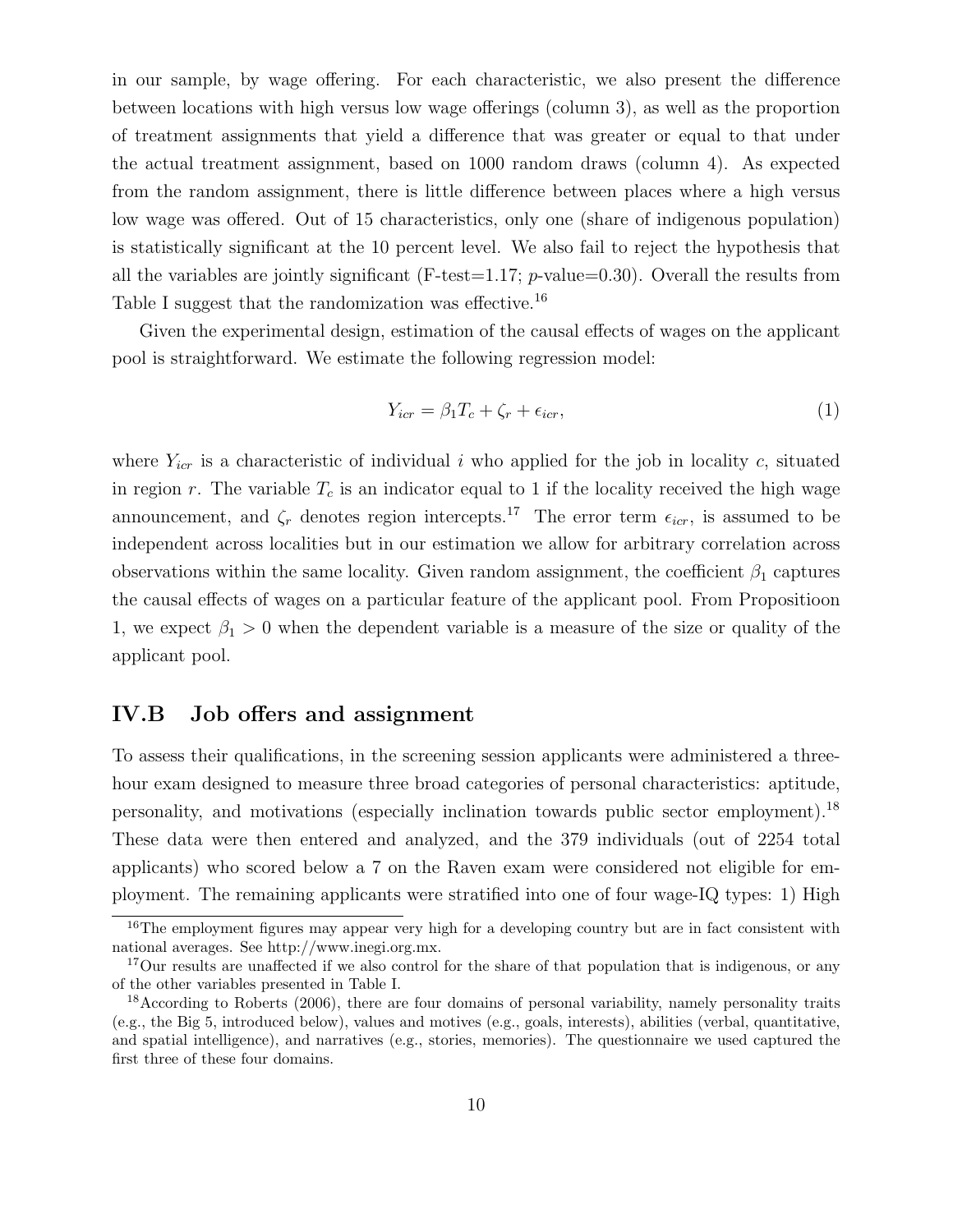wage announcement and high IQ; 2) High wage announcement and normal IQ; 3) Low wage announcement and high IQ; 4) Low wage announcement and normal IQ, where "high IQ" is defined as a score above a 9 on the Raven exam, and "normal IQ" corresponds to scores of 7,8, or 9.

Each of the 350 vacancies was assigned to a municipality so that when the vacancy became filled, the hired person would work in that municipality. Then, each vacancy, now associated to a municipality, was randomly assigned to one of the four type categories (the proportion of vacancies in each wage bin followed the proportion of recruitment sites announcing each wage). Then job offers were made randomly to candidates from the region drawn from the wage-IQ bin corresponding to each vacancy. In some municipalities the program imposed an extra requirement that eligible candidates speak the local indigenous language.

Approximately 3-4 weeks elapsed between the time the average person took the exam and the moment when the RDP attempted to contact the selected candidates to make a job offer. If the person was not reached, the operators would try again over the course of about a week. If after that time the person could not be reached or had rejected the offer, a new person was randomly selected from the pool (again conditional on type) to be contacted. We will focus our analysis on the first wave of offers since offers that are rejected, and hence re-sampled, are no longer truly random.<sup>19</sup>

Given that job offers under the announced wage were exogenously assigned to applicants, we can estimate the causal effect of higher wages on the likelihood that the applicant accepts the job using a regression model similar to the one presented in equation (1), where the dependent variable,  $A_{ics}$ , is an indicator equal to 1 if the selected applicant ended up accepting the job. Specifically, we estimate the following model:

$$
A_{ics} = \gamma_1 T_c + X_i' \beta + \zeta_s + \epsilon_{ics},\tag{2}
$$

where  $\gamma_1$  is the conversion coefficient. Proposition 2 states that this coefficient has an ambiguous sign. If the effect of wages on inframarginal applicants dominates, then  $\gamma_1 > 0$ . The vector  $X_i$  is a set of individual characteristics, and  $\zeta_s$  represents indicators for a region by indigenous requirement pair. The error term  $\epsilon_{ics}$  again also allows for arbitrary correlation of observations within a locality.

When offered a position, candidates were also told the municipality in which they were expected to work. Because the assignment of the municipality was random, we can then

<sup>&</sup>lt;sup>19</sup>Applicants who were offered a salary of 3,750 pesos per month and rejected it were re-contacted several days later and offered a salary of 5,000 pesos per month, which elicited further acceptances. In the analysis that follows we abstract from all offers in subsequent waves.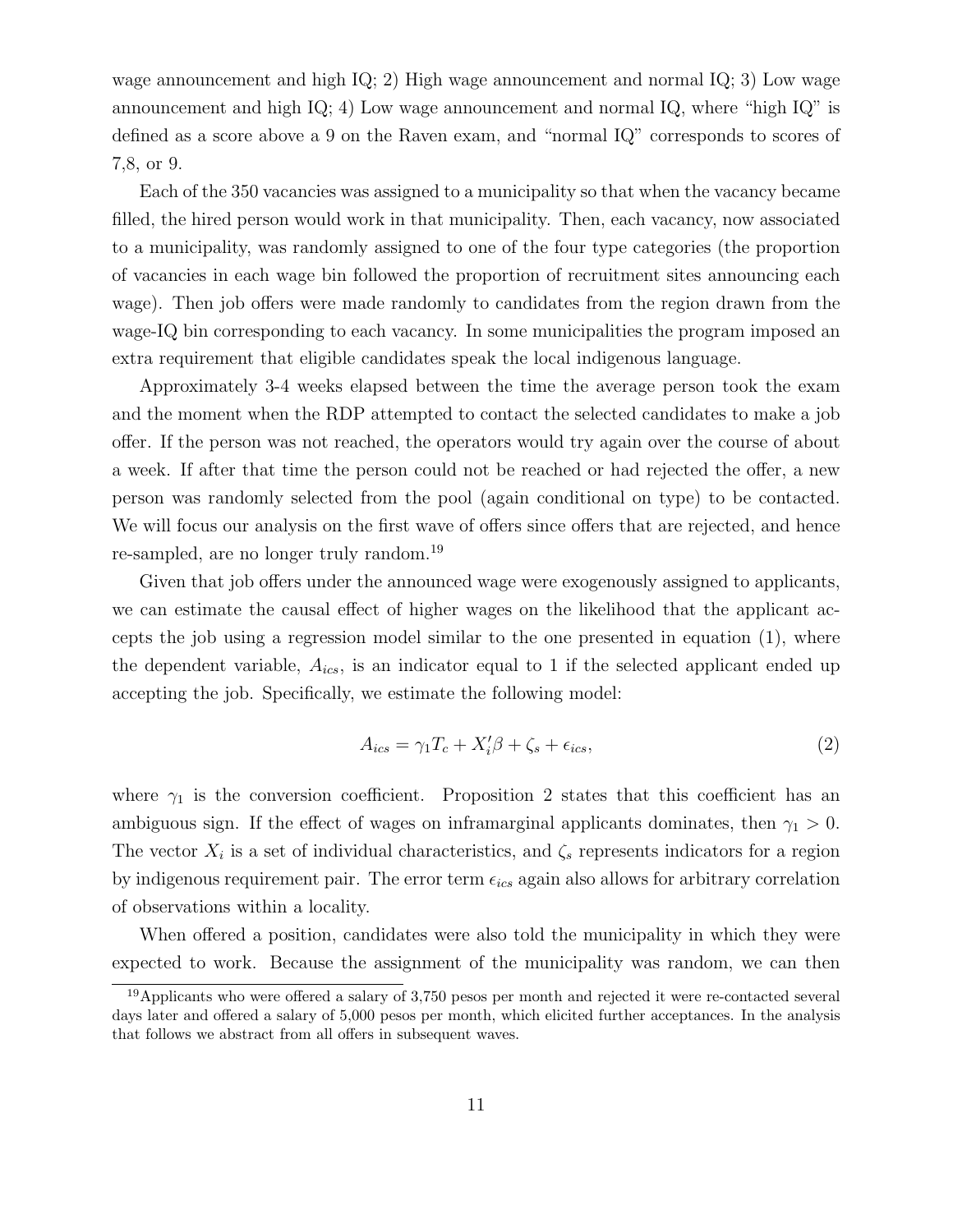estimate how the characteristics of the municipality  $m$  to which an applicant was assigned affected his likelihood of acceptance, and whether the higher wage offer had a differential effect based on these characteristics. In particular, we augment equation (2) as follows:

$$
A_{icms} = \gamma_1 T_c + \gamma_2 (T_c \times W_m) + \gamma_3 W_m + X_i' \beta + \zeta_s + \epsilon_{icms},\tag{3}
$$

where  $W_m$  is a characteristic of the municipality to which the applicant was assigned. In estimating equation 3, we consider the following municipal characteristics: distance to the assigned municipality (from the candidate's home municipality), the municipality's Human Development Index, and the number of drug-related deaths per 1000 inhabitants.

# V DATA

## V.A Measuring Candidate Characteristics

We group candidate characteristics into two broad categories. One is related to raw "quality" understood as aptitude or the ability to perform. The other relates to motivational profile, or the desire to perform, particularly in the context of public service. In this section, we discuss how we measure these characteristics and describe the applicant pool.

#### Quality

In this paper we take the view that quality relates to personal characteristics that make workers more productive and valuable to employers. We rely on two sets of measures. Our first measure of quality uses a person's current and/or previous earnings in their last employment spell ("outside wages") as an indication of the person's outside opportunity. As is common on most job applications, candidates were asked during the screening exam to provide information about their last three places of employment. This information included length of employment, employer's contact information (which signaled that information was verifiable) as well as previous wages. Using the candidates previous wage as a measure of quality has the advantage of capturing other elements of skill or productivity that are valued by the market, but not reflected in standard measures of ability and productivity (e.g., years of schooling). Also, the outside opportunity is more directly linked to a person's decision to self-select into a job. A disadvantage of this measure is that realized past or current earnings may contain random shocks.

The second class of quality measures is based on a vast body of research in psychology that documents the importance of both cognitive and non-cognitive traits for predicting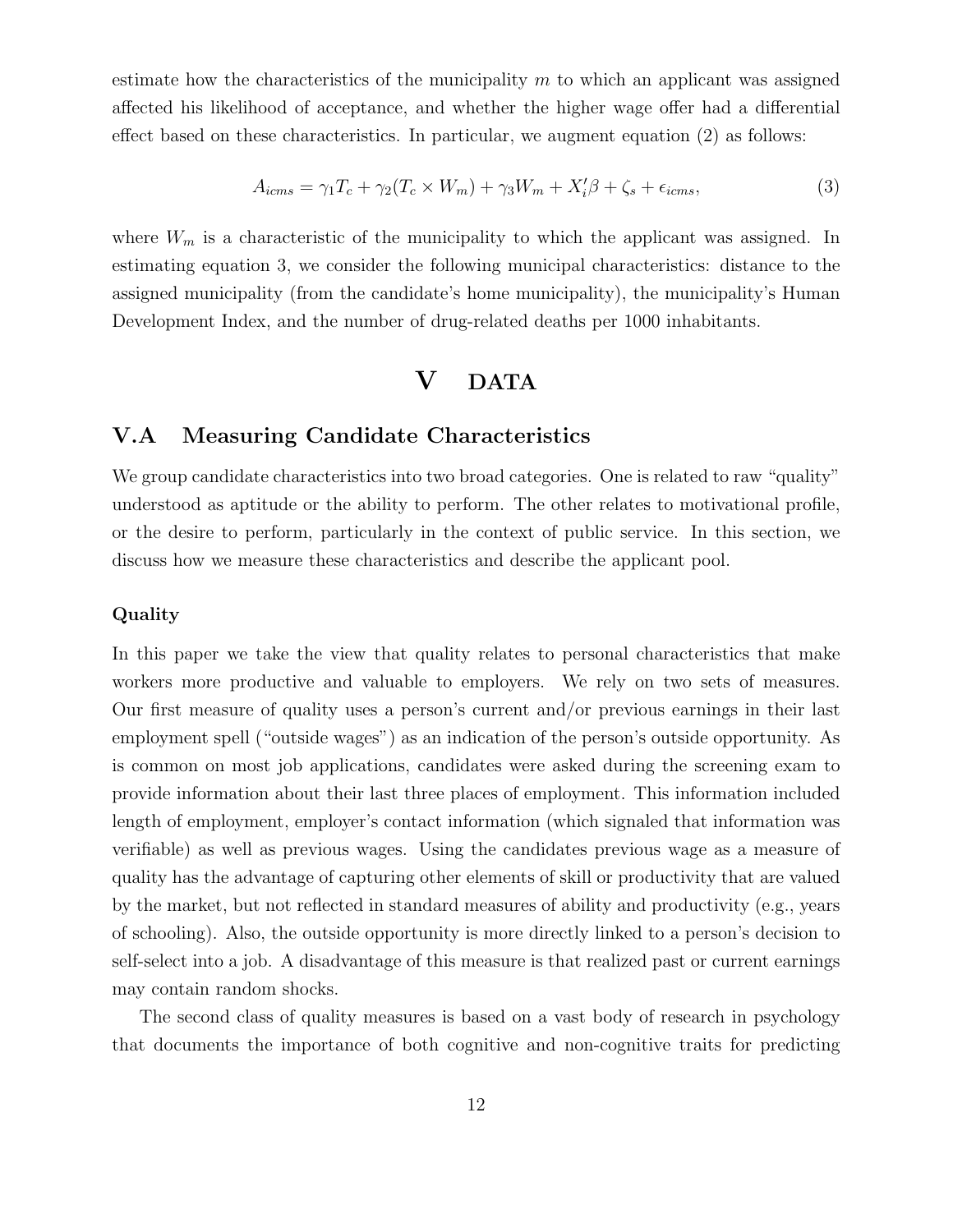earnings, job status, and job performance (Schmidt and Hunter 1998). To evaluate an applicant's aptitude, the questionnaire included a series of questions intended to assess both raw cognitive ability ("general mental ability" or IQ), as well as standard market skills (e.g., computer use, years of schooling). We measured IQ through the Raven's Progressive Matrices Set I published by Pearson. The Raven's test, which is one of the most widely used tests for abstract mental aptitudes, measures a person's capacity to think logically and solve abstract problems, independent of context or acquired knowledge. The test comprises a series of matrices, and for each matrix the test taker observes a visual pattern of abstract figures and must identify the missing piece from a set of available options. Due to logistical constraints and the need to screen for various attributes, we administered the Set I, which only contains 12 matrices. Consequently, this shorter version of the test cannot usually discriminate within the top 5% of the distribution.

To measure non-cognitive attributes, we examined a set of personality traits that psychologists have over time grouped into five categories labeled "the Big 5." These traits are openness to experience, conscientiousness, extraversion, agreeableness, and neuroticism (see the Data Appendix for a definition of each trait). We measured the Big 5 personality traits using the Big Five Inventory (BFI) developed by John (1990). This is a 44-item questionnaire. An important advantage is it has been translated into Spanish for deployment in Mexico, and its use validated there (Benet-Martínez and John 1988). These authors did not find important differences between the Mexican and US populations. More generally, John, Naumann, and Soto (2008) report on extensive studies validating the Big Five Inventory both for internal consistency in terms of test-retest reliability, as well as convergence with other personality inventories such as McCrae and Costa (1992) NEO Five Factor scale.

In the analysis to follow, we report results on each personality trait separately, as well as an index of the Big 5. The index is constructed as an equally-weighted average of the z-scores of each dimension, reverse-coding neuroticism which is widely considered to be a negative characteristic (the negative of neuroticism is usually labeled "emotional stability"). The standardization was based on the mean and standard deviation of the applicants in the low wage locations.

#### Public service motivation

We designed the questionnaire to measure an applicant's inclination towards public service. Research indicates that public sector employees have a different motivation profile in terms of values, inclination to public service activities and volunteering (Bright (2005), Rotolo and Wilson (2006)). Researchers in the area of public administration have explored the idea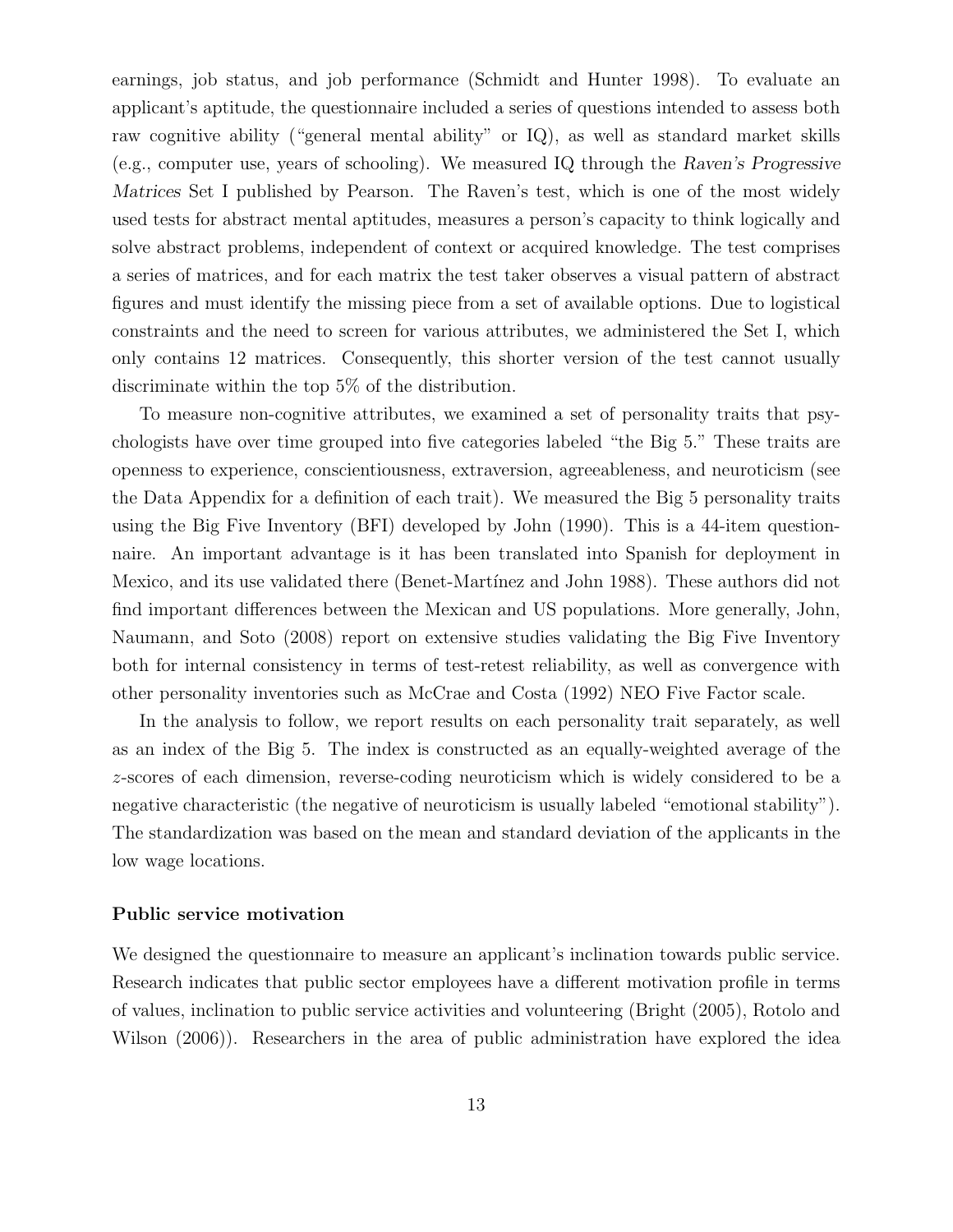that public service motivation is central to the effective delivery of public goods and services (Perry and Wise 1990). Individuals with a strong desire to serve the public interest or who have higher levels of altruism are thought not only to be more attracted to public sector employment, but also perform better on the job, due perhaps to better match quality. While estimating the extent to which public service motivation affects job performance remains an active area of research, recent meta-studies do suggest that public service motivation is positively correlated with job performance in the public sector, broadly defined (Petrovsky 2009).

We measure an applicant's public service motivation using Perry's 1996 scale of Public Service Motivation (Perry 1996), which has become the gold standard in the literature on public service motivation. This index is constructed based on a questionnaire in which the subject must express agreement or disagreement with each of thirty-two statements. The questionnaire elicits opinions on the attractiveness of politics, public service, and pro-social activities. The questionnaire is subdivided into six modules labeled "Attraction to Policy Making" "Commitment to Policy Making," "Social Justice," "Civic Duty," "Compassion," and "Self-Sacrifice." Each dimension is an average of responses to several statements that are measured on a 5-point Likert scale, where a 5 represents strong agreement with the statement, and a 1 denotes strong disagreement. As with the Big 5 index, we also construct a public service motivation index, which is an equally weighted average of the z-scores of each dimension. Each dimension is standardized based on the mean and standard deviation of the applicants in the low wage areas.

Given that public service motivation is in many respects closely related to pro-social behavior, we also collect information on various pro-social activities, such as volunteering, charity work, and political participation. We also observe the applicant's play in non-incentivized experimental games designed to capture social preferences.

#### Summary statistics

Table II shows summary statistics for five different families of candidate characteristics: basic socio-demographics (Panel A), aptitudes and skills (Panel B), personality traits (Panel C), public service motivation (Panel D) and pro-social behavior (Panel E).<sup>20</sup> The total number of candidates that took the exam was 2, 254, which is larger than the 1, 929 who registered. This is due to the fact that some of those who registered alerted others about the exam. We perform our analysis with the full sample, but the results remain unchanged if we restrict attention to those who registered. The applicant pool is mostly males (60 percent), and the

<sup>20</sup>See the Data Appendix for a description of each variable used in the analysis.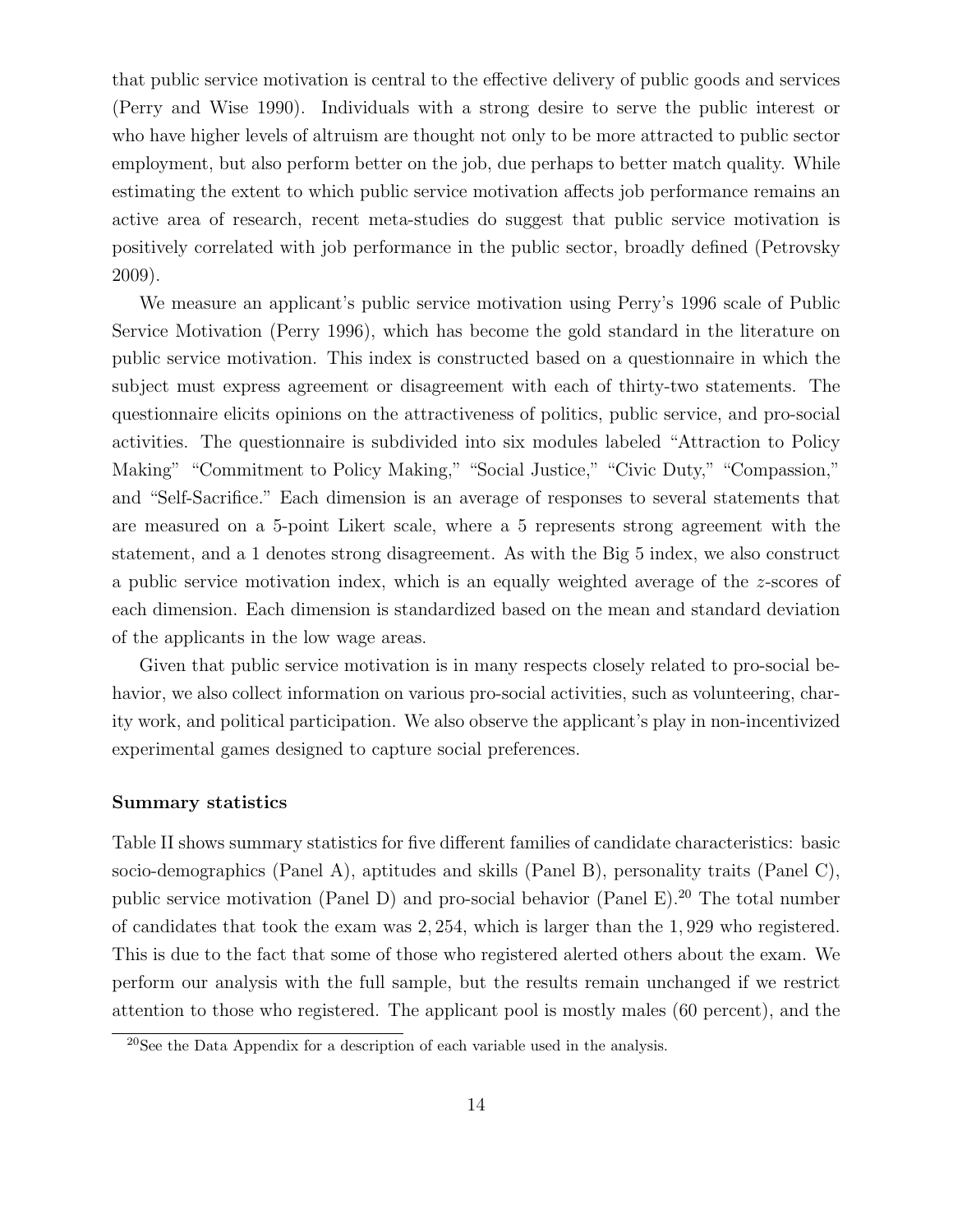average age is 27 years old. Many of these candidates had recently finished studying and only a small fraction of them (14 percent) were employed at the time they applied. The average monthly wage reported for the last occupation of record is 4, 276 Pesos per month which lies squarely between the two wages offered in the program (3,750 and 5,000 Pesos per month).

The candidates reported an average of 14 years of schooling. Although some overreporting is possible, this average most likely reflects how the recruitment was targeted towards localities with community colleges. The average IQ score in the Raven's Matrices test was 8.77. The median score is 9, which matches what studies have revealed for US and UK populations (Pearson 1998). This goes together with a striking fraction of the candidates (39 percent) making a mistake when confronted with a simple hypothetical choice between a certain outcome of 2.5 million Pesos and a lottery with equally probable prizes of 2.5 and 5 million Pesos.<sup>21</sup>

Panel E displays summary statistics for various measures of pro-social behavior, like engaging in volunteer work (71 percent), charity (54 percent) and having voted in the last election  $(76$  percent).<sup>22</sup> The variable "Cooperation" tracks the contribution in a hypothetical voluntary contribution game where the person must decide how much out of fifty Pesos to contribute to a joint account, and how much to keep. Money in the joint account is multiplied by a factor of 1.4 and then divided between the two people participating. While the Pareto efficient allocation is to contribute all fifty Pesos, the Nash equilibrium is to contribute zero. "Altruism " tracks the amount the person gave out of the fifty Pesos to an anonymous individual in a hypothetical dictator game. In both games, we find that individuals, on average, contribute approximately half of their hypothetical endowment. "Negative reciprocity" records whether the person would reject an offer of one Peso in a hypothetical ultimatum game where the proposer keeps forty-nine Pesos. We find that 55 percent of the applicants exhibit traits of negative reciprocity. While the unincentivized nature of these games may be a limitation, there is some evidence that choices in incentivized experiments are often in line with choices in hypothetical games (Ben-Ner and Levy 2004). The choices made by the candidates do in fact correlate with the rest of their self-declared pro-social activities and with the patterns observed in incentivized experiments.

<sup>&</sup>lt;sup>21</sup>Although this finding may seem puzzling, it has been documented in other settings and is an example of the "uncertainty effect" (e.g., Gneezy, List, and Wu (2006)).

<sup>22</sup>According to the International Institute for Democracy and Electoral Assistance (IDEA), turnout for the presidential 2006 election in Mexico was just short of 59 percent.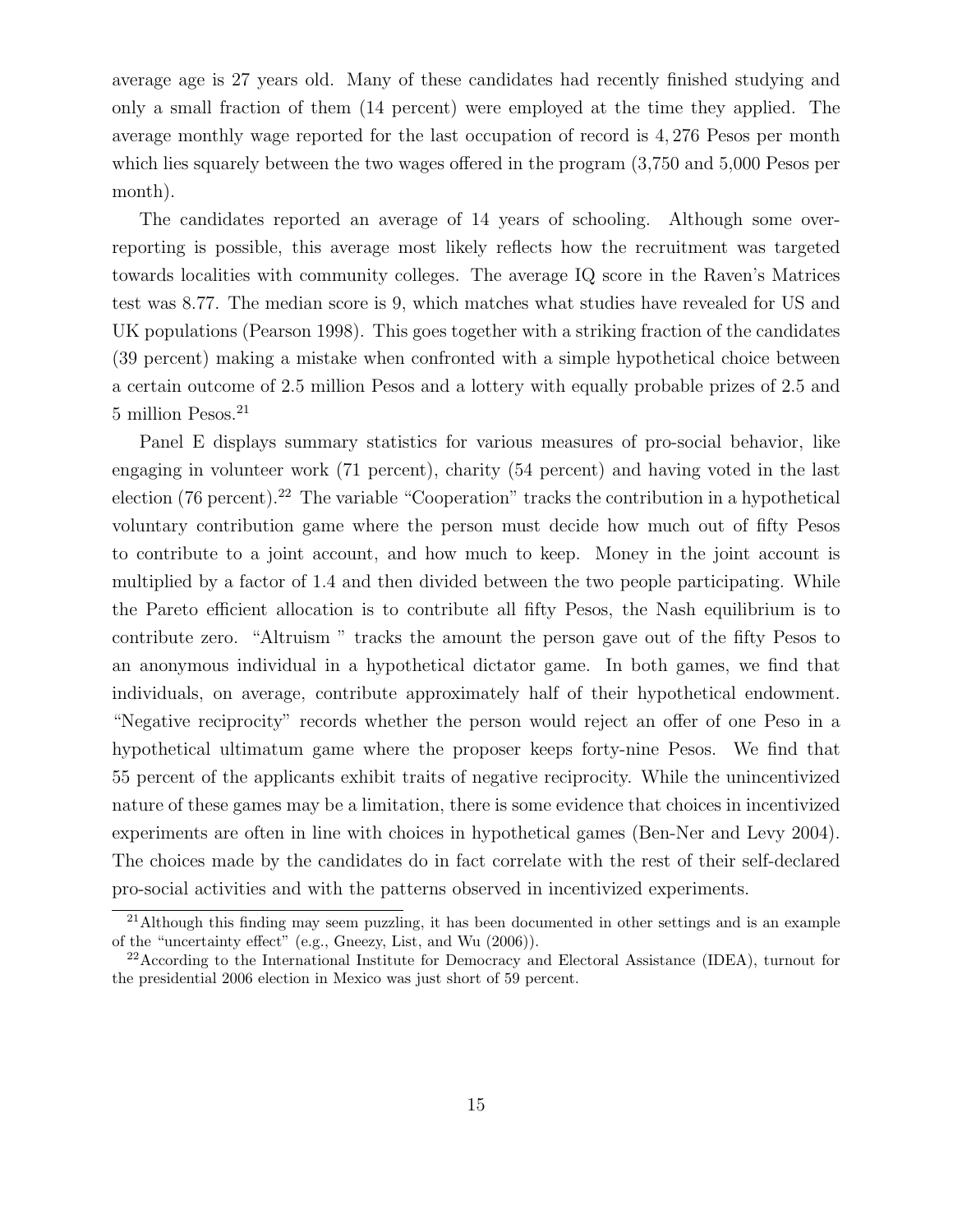## V.B Are these measures trustworthy?

We were able to collect a rich and comprehensive dataset on individual characteristics through the screening session. However, the fact that the information is self-reported raises the concern that individuals may have misrepresented themselves.<sup>23</sup>

There are however, at least four reasons why the amount of misreporting may in fact be minimal and – more relevant to the validity of the analysis – not correlated with treatment. First, all applicants were asked to sign an honor code verifying that the information provided in the questionnaire was accurate, which should raise the psychological cost of manipulating responses. Second, the contact information of the applicant's previous employers was collected, which provides an implicit threat of verification. Third, the measures we use are standard not only in the academic side of personnel psychology, but also in industry and consulting. Thus, these types of measures inform, at least partially, actual personnel decisions; this is suggestive of some validity.  $24$  Fourth and perhaps most important, as we discuss at length in the Online Appendix, the correlations in the data do not seem to suggest misreporting of previous salaries, response manipulation of pro-social attitudes, or differential effort-driven performance on the IQ tests.

# VI EFFECTS OF FINANCIAL INCENTIVES ON THE APPLICANT POOL

Our paper contains two sets of empirical results. The first, presented in this section, concerns the effects of financial incentives on the applicant pool. The second, presented later, investigates the effects of financial incentives on the ability of the recruiter to fill vacancies given a set of candidates. Table III presents evidence that speaks to proposition 1. We estimate a series of models based on equation (1). The prediction of our theory is that higher wages should increase the number and quality of candidates. Each row corresponds to a separate regression. Column 1 presents the number of observations used in the estimation. Column 2 reports the mean of the dependent variable among the sites that were offered a low wage, whereas column 3 presents the estimates of the coefficient,  $\beta_1$ , which measures the difference in the dependent variable between high versus low wage offers after adjusting for region fixed-effects. In column 4, we use randomization inference to compute p-values, which

 $\frac{23}{23}$ Applicants were not told one way or the other whether the questionnaire would be used in the evaluation process.

<sup>24</sup>Some specialists in personnel psychology have come to the view that "Results suggest that intentional distortion of self-descriptions may not be the problem it has often been assumed to be" (Hough and Ones 2002). These authors still advice to design tests with a clear request for truthful reporting and the potential for verification, as we have done.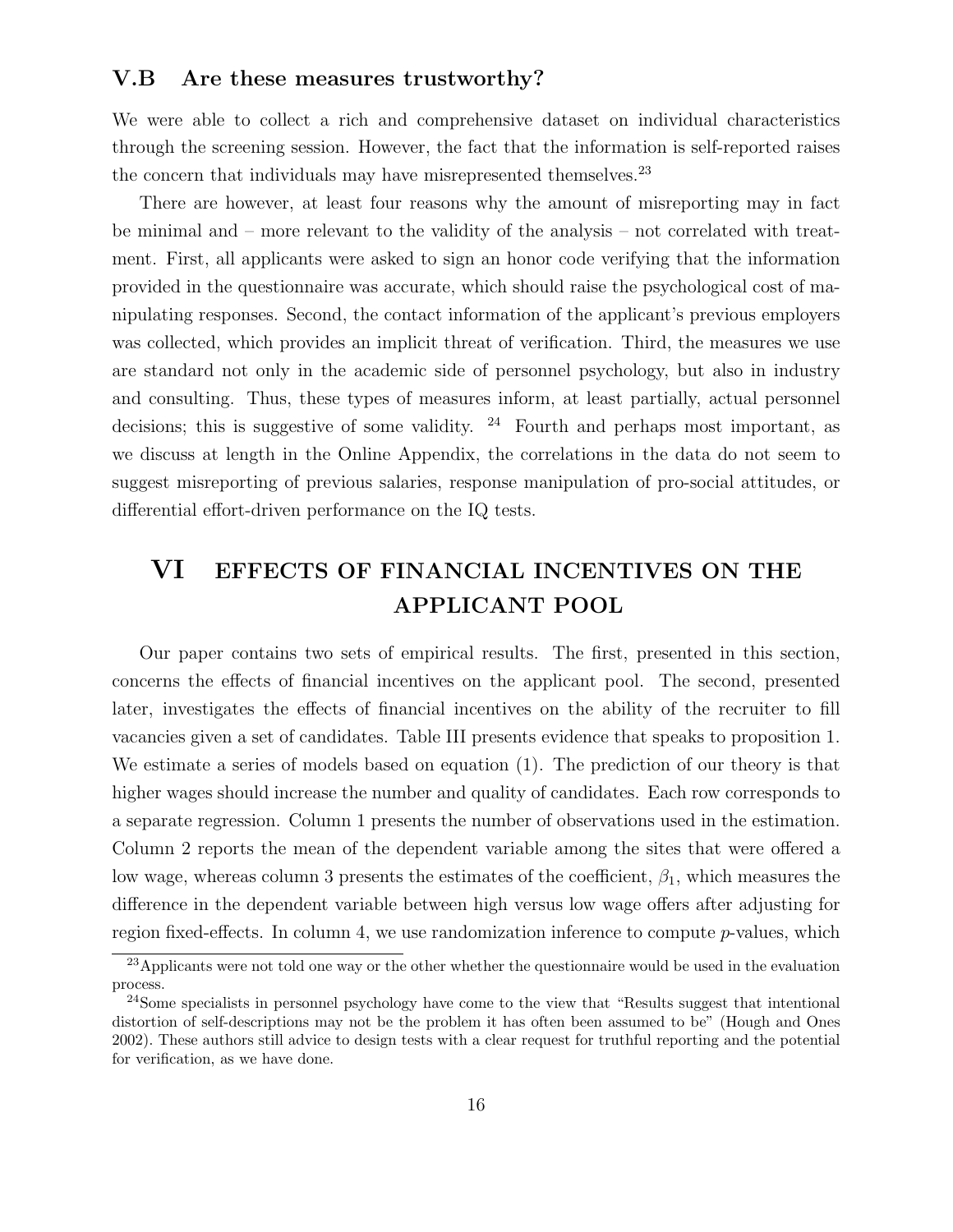measure the proportion of random treatment re-assignments that yield estimates greater than or equal to the actual treatment assignment, based on 1000 random draws. In column 5, we report p-values that control for the false discovery rate  $(FDR)$ ; that is, the proportion of rejections that are Type I errors. These FDR-adjusted  $p$ -values account for the fact that we are testing multiple outcomes (e.g. Anderson (2008)).

Consistent with the theory, the recruitment sites that offered higher wages (treatment areas) attracted 4.8 more applicants on average than those that posted the low wage announcement (control areas). Although this represents a 26.3 percent increase over the control areas, the difference is not statistically significant. Higher wages did however attract applicants with significantly higher reservation wages (proxied by previous earnings), as the theory predicts. The outside salaries of applicants in places with the high wage announcement are on average 820 Pesos higher than in the places with a low wage announcement; a difference that represents a 22 percent increase from the average among the control. While these results suggest a significant mean effect, Figure I shows that the higher wage offering also impacted the upper tail of the distribution. From panel A of Figure I, we see that the density of outside wages in the treatment sites has been shifted to the right of the density in the control sites.<sup>25</sup> Moreover, whereas the maximum outside wage in the control areas was 14, 000 Pesos, it was above 20,000 Pesos in the treatment areas.<sup>26</sup> Panel B of Figure I plots the treatment effect on the number of applicants per site by six evenly distributed wage categories.<sup>27</sup> The high wage treatment had a significant effect on the number of applicants per site for each of the three wage categories above 3,000 Pesos per month. For instance, the treatment led to a 105 percent increase (treatment effect of 3.03; baseline=2.88) in the number of applicants per site who earned more than 5,500 Pesos per month in their previous employment. Consistent with these findings on outside wages, applicants from the treatment sites are much more likely to be currently employed, to have had work experience, and to have been previously employed in a white collar position.<sup>28</sup>

In addition to these findings on outside wages and employment, we also find significant impacts when using various measures of cognitive traits. Applicants in the treatment areas scored 0.51 points higher on the Raven test. This represents an increase of 0.19 standard deviations relative to the control. This mean impact reflects an increase in the number

<sup>&</sup>lt;sup>25</sup>We can reject the hypothesis that the two distributions are the same, based on a Kolmogorov-Smirnov test  $(p$ -value= $0.00$ ).

<sup>&</sup>lt;sup>26</sup>Recall that most of these applicants are unemployed and hence report past, rather than current wages. Currently employed individuals may still apply to a job paying less than their current wage if they are pessimistic about their prospects in the current job.

<sup>&</sup>lt;sup>27</sup>These wage categories were defined based on the wage distribution of the control group.

 $^{28}$ We define white collar as any worker who performs professional, managerial, or administrative work.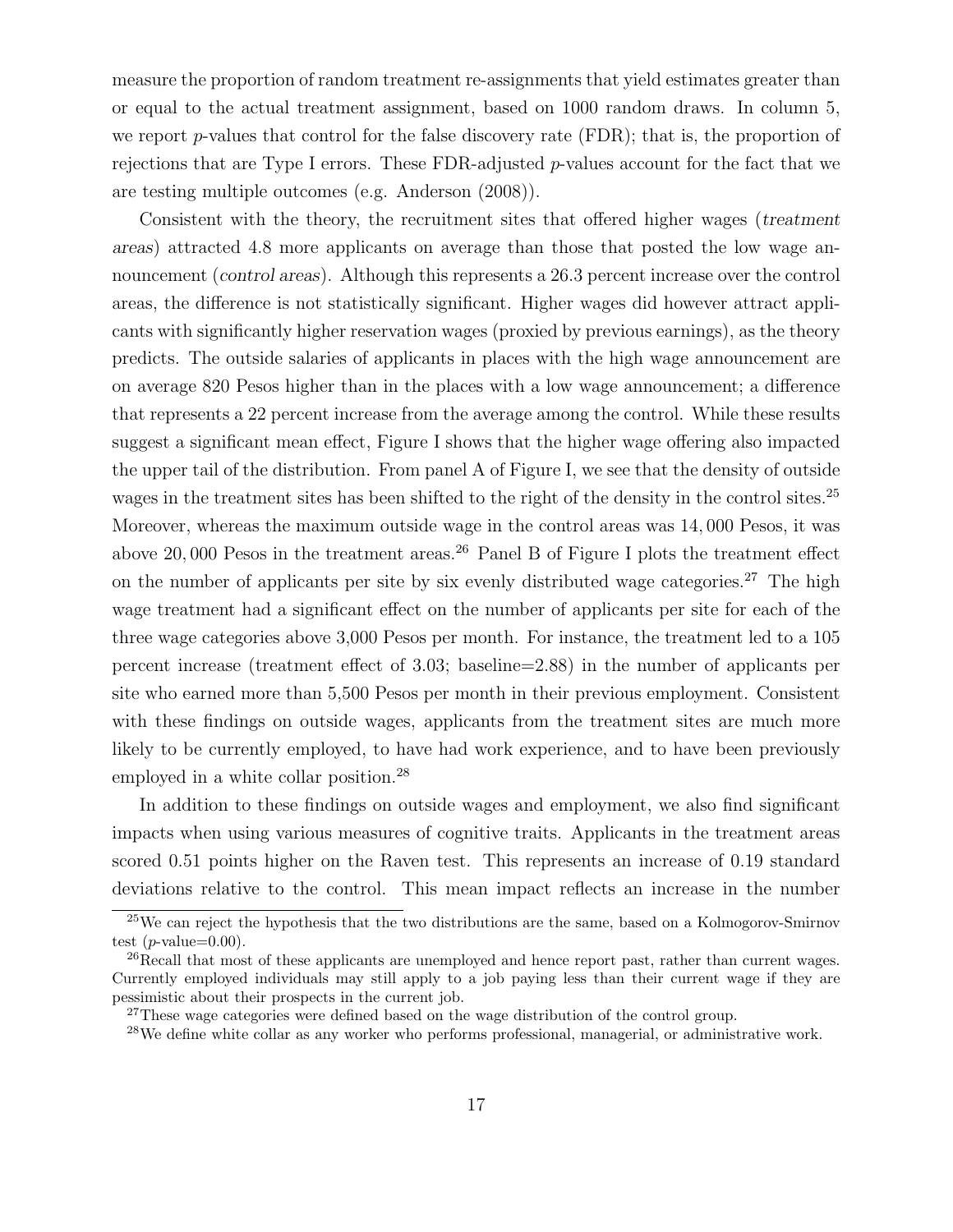of above average IQ candidates, as well as a decrease in the number of below average IQ candidates (see Figure II).<sup>29</sup> In line with the favorable impact on IQ, we also find that applicants from the higher wage sites were much less likely to choose a dominated strategy in the risk game. Interestingly, we do not find that higher wages attracted individuals with more education, or who are more likely to be able to use a computer (not reported). While it is hard to know for sure, we suspect the lack of effects along these dimensions is most likely a manifestation of the recruitment targeting, which led to an applicant pool with extremely high schooling and where 92 percent know how to use a computer.

In Panel B, we examine the effects of wages on personality traits, which as we discussed above are considered to be important determinants of job performance and earning potential. Higher wages attract individuals who are more conscientious, less neurotic, and to a lesser extent individuals who are more open to new experiences. While these are only mean impacts, we find (although do not report) that the high wage postings attracted significantly more individuals per site who are from the upper quintile of the distribution in terms of conscientiousness and emotional stability (i.e., less neurotic). While higher wages appear effective at attracting candidates with a better personality profile, as measured by the Big 5 personality traits, we do not find any evidence that wages impacted the applicant pool with regards to integrity.

## VI.A Public service motivation (PSM)

While higher wages may have attracted individuals with a higher reservation wage, higher IQ and better personality traits, an important policy question is whether this comes at the expense of attracting applicants who are less motivated by public service. If public service motivation correlates with public sector job performance as the literature suggests, providing higher salaries may not help build up the human capacity of the state. But as shown in Proposition 1, the theoretical prediction is ambiguous and ultimately depends on the correlation between a person's PSM and his or her outside option. If the traits that define public service motivation are valued by the market or correlate positively with traits valued by the market, then the effects of offering higher wages on PSM can in fact be positive. In Table IV, we test this hypothesis.

In Panel A of Table IV, we find that the applicants who were recruited under the high wage offering scored a higher PSM index than applicants from the lower wage sites. Appli-

 $^{29}$ A potential explanation for this decrease is that candidates weigh the pros and cons of sinking the cost to attend a screening session. When the announced wage is higher, candidates may expect a higher threshold of eligibility, or tougher competition, causing those with lower IQs to desist. We do not find this pattern in other dimensions of quality, however, and therefore it is an aspect of behavior by applicants that our theory only takes up in the Online Appendix.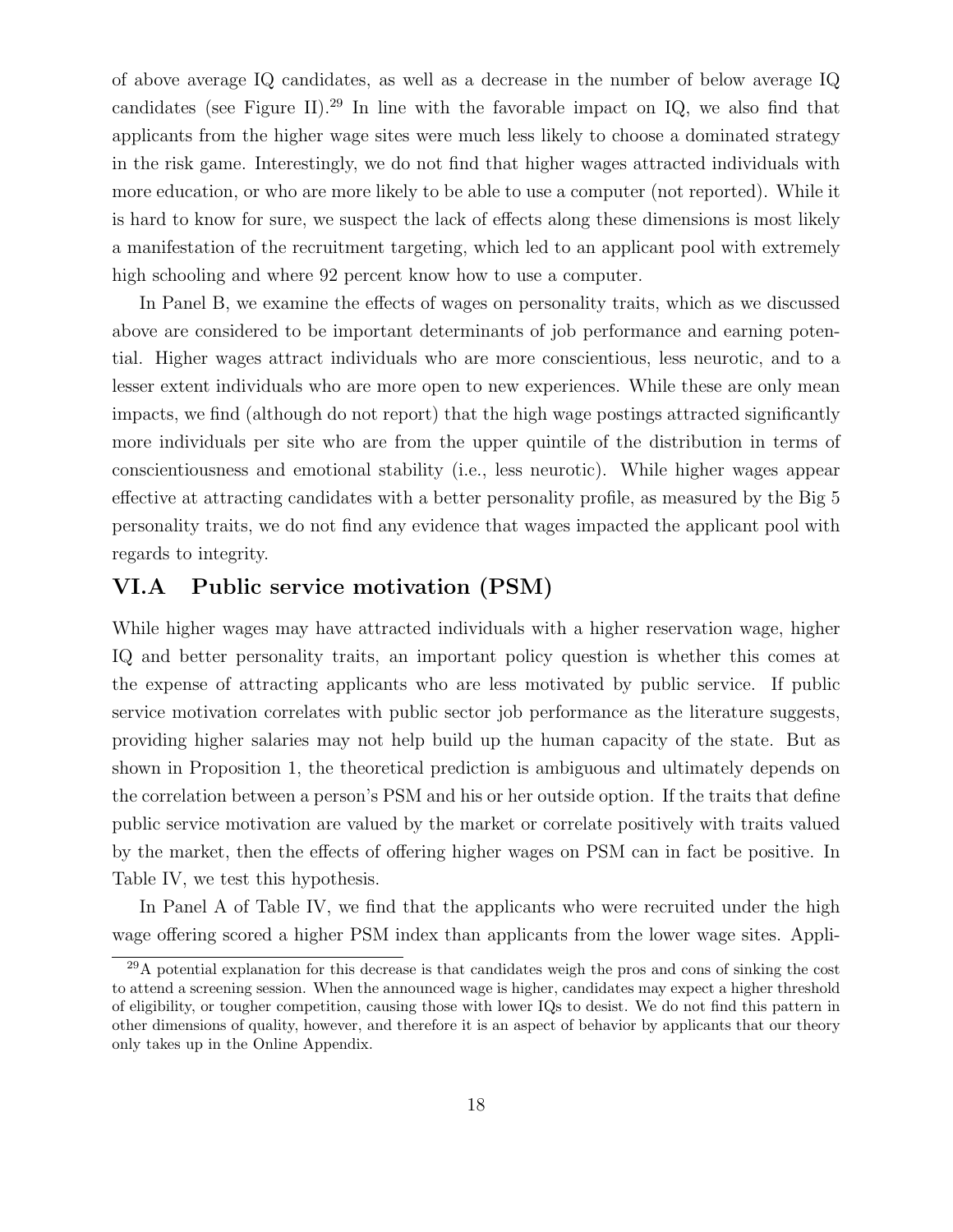cants in the treatment sites found policy making more attractive, were more compassionate, and had a stronger belief in social justice. Similar to the effects involving the Big 5 personality traits, the high wage attracted significantly more individuals per site who are from the upper quintiles of the distribution both in terms of the overall index (see Figure III), as well as in terms of the subcomponents of commitment, compassion, and social justice (not reported).

The empirical findings suggest that higher wages cause no harm to public service motivation. Our model predicted that in a world where quality and PSM are positively correlated in the population, one could observe both a positive correlation between those traits in the applicant pool, and a positive effect of wages on both dimensions. That is what we find. In the case of a deterministic, positive relationship between quality and PSM, increases in wages improve PSM through their effect of attracting individuals with higher earning potential. If the relationship is not deterministic, one may wish to empirically disentangle the effect of wages on PSM conditional on quality from the effects that operate by increasing quality. Such an exercise would require different instruments to separately affect the quality and the PSM of applicants. What we can say however is that if the effects of wages on PSM conditional on quality are negative, they are not strong enough so as to induce an overall crowding out of PSM.

In Panel B of Table IV, we explore the effects of the treatment on other measures of prosocial behavior. Overall the findings are mixed. For some measures, we do not find any effects (volunteer and altruism). For other measures, we find negative effects (charity work and political party membership). And yet for some others the effects are positive (cooperation and willingness to pay a private cost to punish stingy behavior (negative reciprocity)).

In sum, we find strong evidence that higher wages attract individuals with higher quality, without any indication that this harms public service motivation. While enticing qualified applicants to apply with higher wage offers is a necessary first step for building up the human capacity of the state, it is by no means sufficient. In the next section we examine whether higher wages help fill vacancies.

# VII EFFECTS OF FINANCIAL INCENTIVES ON RECRUITMENT

In this section, we examine the extent to which higher wages help the recruiter fill vacancies and present our estimate of the elasticity of the labor supply facing the RDP.

Table V presents the estimation results for a series of models based on equation (2). The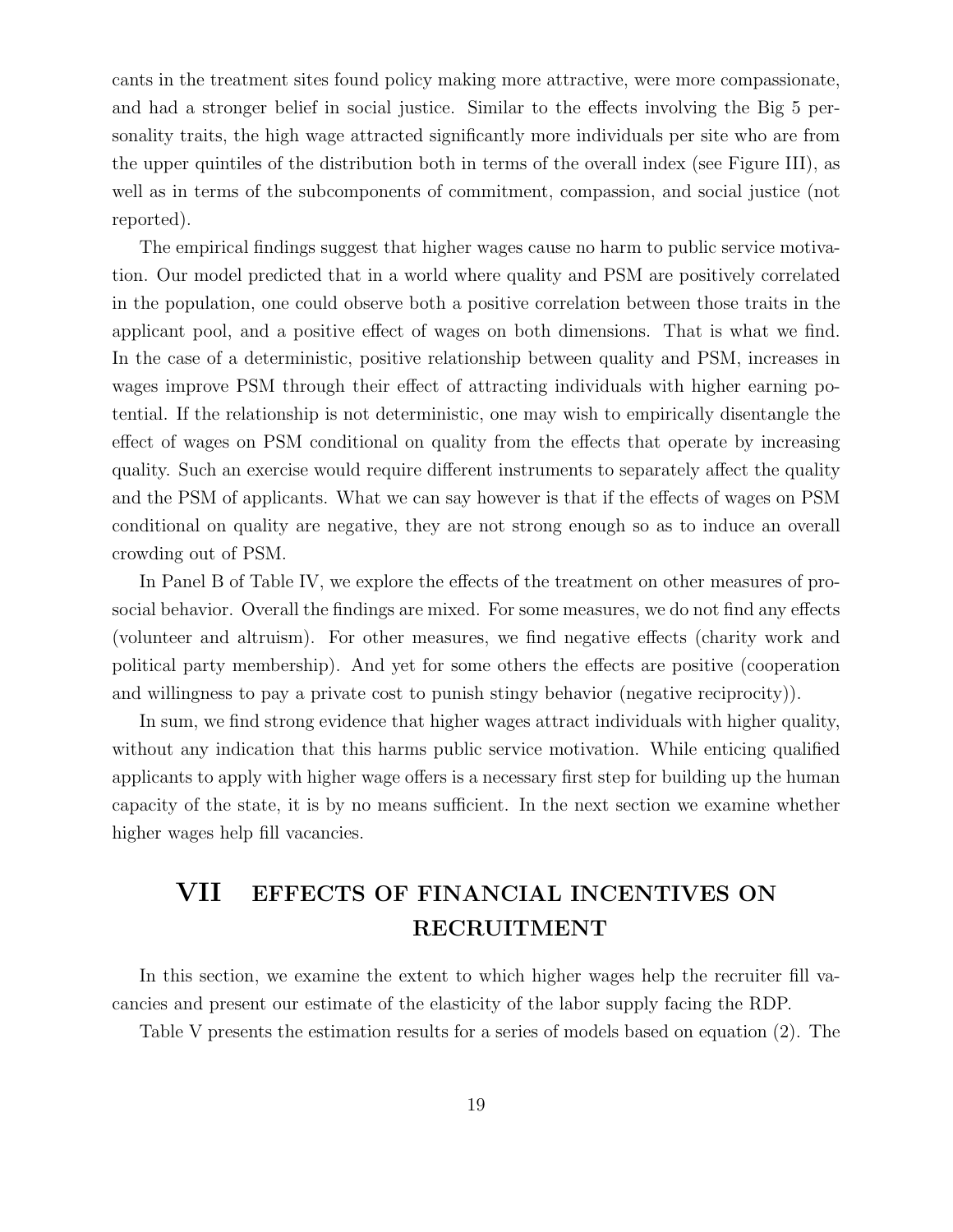dependent variable is equal to 1 if the person selected to receive an offer accepted the position, and 0 if the person declined the initial offer or could not be reached after several attempts. Among individuals selected to receive a salary of 3, 750 Pesos, 42.9 percent accepted the position. An offer of 5, 000 Pesos increased conversion rates by 15.1 percentage points, or approximately 35.2 percent (see column 1). This yields an (arc-)elasticity for the conversion rate of  $\xi'_{\gamma(w,\bar{v})} = 35.2/33 = 1.07$  (the prime denotes an arc elasticity).

Note that this elasticity of the conversion rate reflects both the effects of wages on acceptance decisions given candidate quality, as well as effects stemming from composition changes in the applicant pool, which is precisely an implication of the theory. Recall that proposition 2 did not pin down the sign of the elasticity of the conversion rate. Higher wages raise the probability that any given quality type will accept a job if offered, but higher wages also attract higher quality types on the margin who are less likely to accept a job. Our empirical findings suggest that the inframarginal effects dominate, and therefore higher wages help recruitment, which is arguably the relevant policy issue. Alternatively however, one might be interested in the effects of wages on acceptance decisions holding quality constant, which we would have been able to estimate in our setting had we chosen two random groups of people who had not made a decision to enter the applicant pool, and offered them jobs carrying different wages. Short of running such an experiment, we can still say something about the effect of wages on acceptance decisions holding quality constant, by applying treatment bounds. Following Lee (2009), we can compute bounds for the treatment effect by making opposite assumptions on the composition changes in the pool induced by the wage change. In one case, we assume that the treatment induced an additional 26 percent from the lowest tail of the quality distribution to become eligible for an offer, and in the other we assume the added applicants belonged to the top of the quality distribution. We obtain an estimate for the upper bound on the treatment effect of 0.41 (bootstrapped standard errors  $= 0.12$ ), implying an elasticity of 2.95 for the conversion rate, and the lower bound on the treatment effects is 0.05 (bootstrapped standard errors  $= 0.10$ ) or a wage elasticity of conversion of 0.36.

In column 2, we re-estimate the model including several of the characteristics of the applicant pool that differed across the two wage offers. The inclusion of these individual characteristics does not affect our point estimate of the effect of wages on conversion (point estimate  $= 0.160$ ; s.e.  $= 0.054$ ). Moreover, most of these characteristics do not predict conversion rates. Our theory predicts that the conversion rate should be lower for higher quality individuals. Although the sign of quality-related variables is, as expected, negative in four out of five cases, only years of schooling appears statistically significant.

An interesting fact arises when we unbundle the effect of wages on the conversion rate.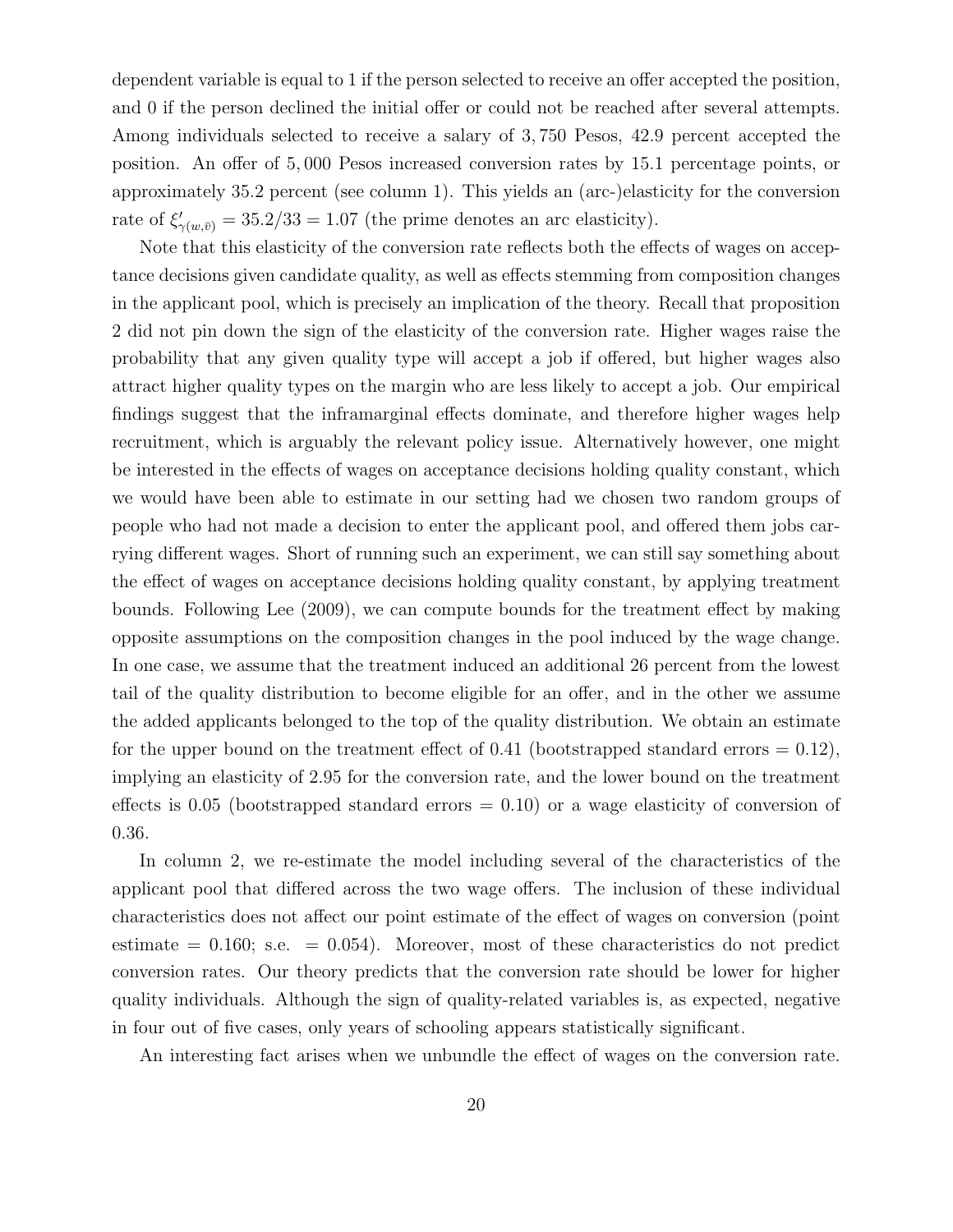Recall that the dependent variable is zero for those individuals who declined the initial offer and those individuals who could not be reached after several attempts. There may be various reasons why these individuals were unreachable. For instance, they may have taken another job or decided against this job, and as a result may have chosen not to make themselves available.<sup>30</sup> Alternatively, they may have been busy during the call-back period, or their contact information was invalid.<sup>31</sup> In any case, as we see from columns 3 and 4, much of the effect of wages on conversion rates comes from individuals not being recontacted as opposed to rejecting the offer directly. This suggests an interesting nuance to the practical challenges of recruitment. Higher wages help attract more and better applicants, and they certainly do not hurt a recruiter's ability to convince a selected candidate to say "yes." But crucially, higher wages help increase the chance of a successful matching process with the selected candidates.<sup>32</sup>

Our theory does not pin down predictions on how the effects of wages on recruitment vary with individual characteristics. Nonetheless we explore this in Appendix Table A5. We investigate whether wages help recruitment differently along various dimensions, such as IQ, previous earnings, personality, and gender, and do not find important effects.

## VII.A The elasticity of the labor supply facing the employer

In our theory section we established that the elasticity of the labor supply facing the employer  $\eta = \frac{dS}{du}$ dw w  $\frac{w}{S}$  can be written as the sum  $\xi_{F(\bar{v})}+\xi_{\gamma(w,\bar{v})}$  of the elasticities of the size of the applicant pool and of the conversion rate. We will estimate  $\eta$  by adding our estimates of the elasticity of the applicant pool and the conversion rate, and it is worth remarking that this approach has some identification advantages. To see this, suppose that a firm advertises jobs at two different wage levels, and attains two levels of recruitment, yielding two pairs of wageemployment data. The first inclination might be to compute the (arc-) elasticity defined by the two wage-employment pairs – after all, the firm's recruitment equals the labor effectively supplied to the firm. But this could be misleading since actions by the employer, such as advertising the high wage positions more strongly, may violate the exclusion restriction even if wages were randomized. Thus, the use of employment-wage data to measure the labor supply elasticity may confound aspects of the labor supply with aspects of the labor demand.

<sup>30</sup>Thus, a failure to recontact a candidate may reflect an implicit rejection of the job offer to be made. Recall that 3-4 weeks had elapsed between the time the average individual took the exam and when the RDP attempted to recontact candidates.

<sup>&</sup>lt;sup>31</sup>In 23 of the cases, or 6 percent, the contact information was incorrect. For these cases, there is no difference between treatment and control.

<sup>&</sup>lt;sup>32</sup>While one might be concerned that the operators may have put more effort into contacting high wage applicants, this was certainly not the case. The call-back process was both completely centralized and scripted.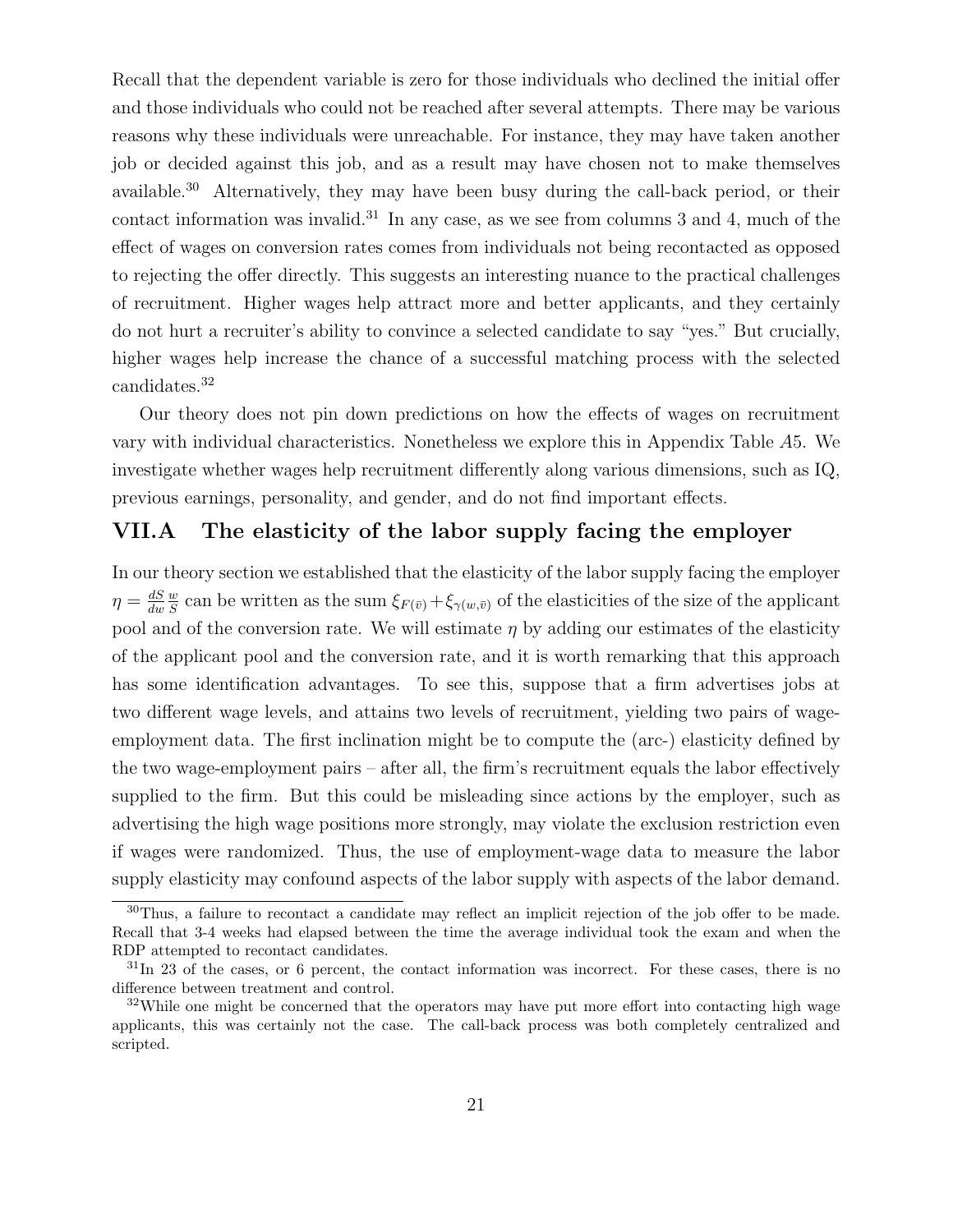The safe approach is to use information on the elasticities of the applicant pool size and of the conversion rate emphazised in our theory, which reflect only on the labor supply.<sup>33</sup>

The numeric computation of the labor supply elasticity must take into account that the wage variation in our setting is not infinitesimal, but large: 33 percent. So we should compute an arc-elasticity. Moreover, the arc-elasticity of a product is not equal to the sum of the arc-elasticities of its factors. Given the product  $S(w) = F(\bar{v}(w)) \times \gamma(w, \bar{v}(w))$ , where  $F(\cdot)$ is the size of the applicant pool and  $\gamma(\cdot)$  is the conversion rate, the arc-elasticity of the labor supplied to the firm S, denoted  $\eta'$ , is given by  $\xi'_F + \xi'_\gamma + \xi'_F \xi'_\gamma \times \frac{\Delta w}{w}$  $\frac{\Delta w}{w}$  (where  $\frac{\Delta w}{w}$  is the rate of wage increase and primes denote arc-elasticities). If we incorporate the possibility that higher wages led, according to our point estimate in Table III, to a 26.31 percent increase in the number of applicants, the arc-elasticity of the applicant pool is  $\xi_F = 26.31/33 = 0.8$ . Taking into consideration that the arc-elasticity of the conversion rate estimated in the previous subsection was  $\xi' = 1.07$ , we conclude that the arc-elasticity of the labor supply facing the employer is  $\eta' = 2.15$ .

How does our estimate of the elasticity of the labor supply compare with those in the literature? To our knowledge, no other study has estimated the elasticity of the labor supply facing the employer using randomized wages. But there are a number of quasi-experimental estimates, and these typically range anywhere from 0.1 to 3.9. For instance, Staiger, Spetz, and Phibbs (2010) examine the effects of a legislated increase in the wages at the Veteran Affairs hospitals, and find that a 10 percent increase in wages increased labor supply by between 0-2 percent. Falch (2011) analyzes an exogenous wage change paid to teachers in Norway, and estimates a labor supply elasticity of 1.4. Sullivan (1989) estimates the wage elasticity of the supply of nurses to individual hospitals by exploiting a shock to the demand curve. Using measures of hospital caseload as instruments, he estimates a long run elasticity of 3.86. But whether our estimates are directly comparable to those in this literature bears examination. Ours is an estimate of a short-run, partial equilibrium, elasticity of the labor supply facing an employer who offers a temporary job, and which involves an unexpected wage raise. Some of the previous work studies long run effects involving more stable jobs. We conjecture that our short-run estimate is a lower bound for longer run effects: when competitors adjust by raising their own wages, the effects we estimate of the higher wage are likely to become smaller, bringing our estimates even farther away from the infinite elasticity that characterizes competitive markets.

<sup>&</sup>lt;sup>33</sup>This is the approach we will follow here although in our case, by design, the advertising intensity per recruitment site was held constant across wage conditions and the selection intensity varied only marginally.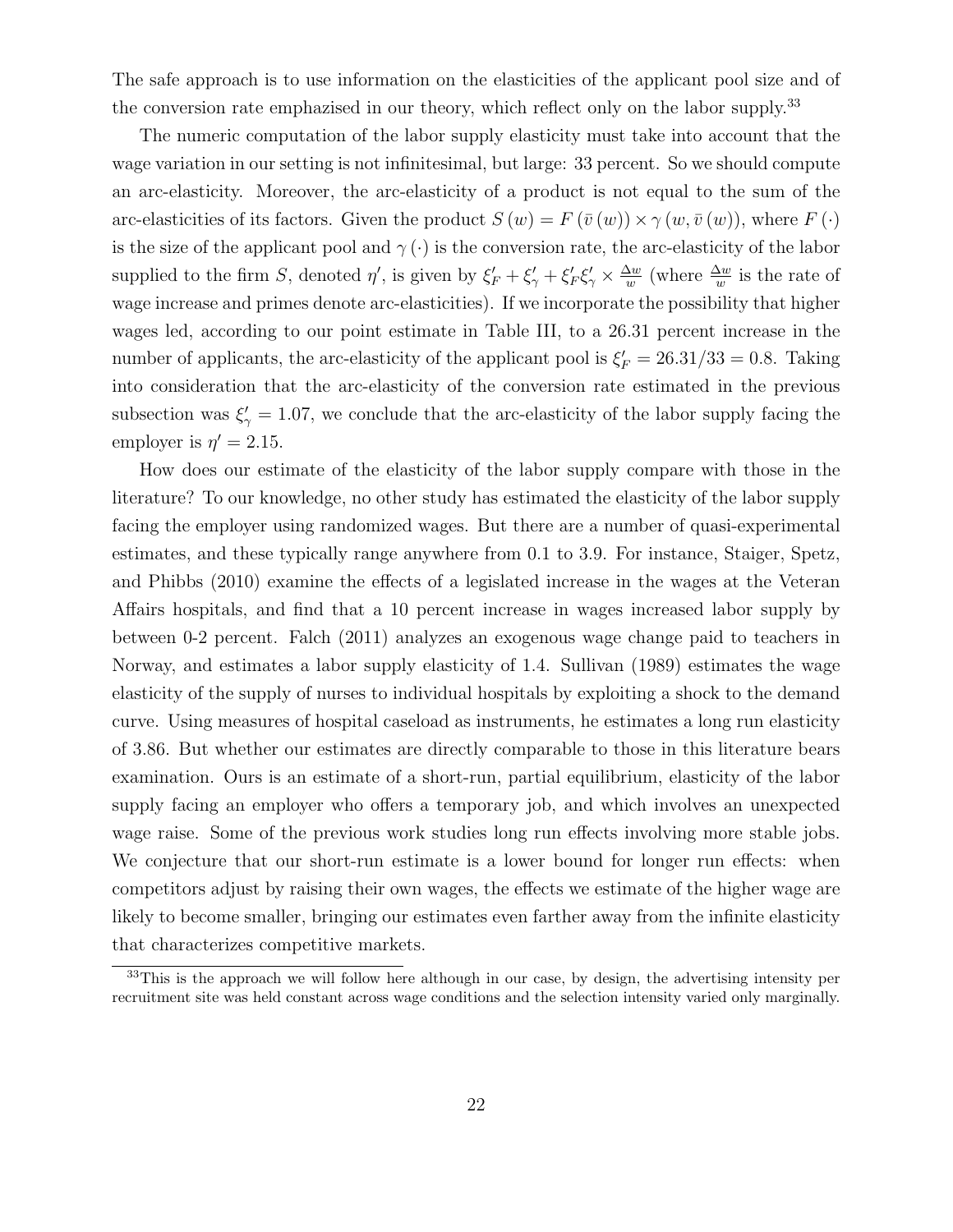# VII.B The role of financial incentives in overcoming challenging job characteristics

Our research design provides a unique opportunity to investigate how the characteristics of the municipality to which the applicant was assigned affect the acceptance decision. Because individuals were randomly assigned to a municipality, the characteristics of the municipality constitute an exogenous shock to their choice sets. The Online Appendix details an extension of our basic model that allows us to derive predictions on the effect of municipal characteristics on acceptance rates. The key theoretical predictions are that worse characteristics lower acceptance rates by candidates, but that under some conditions offering a higher wage should mitigate that negative impact. More precisely, the theory predicts that if high outside options and high quality types are less likely than low ones, then the coefficient  $\gamma_2$  of the interaction between municipal attributes and wages in equation (3) is positive.

In Figure IV we examine whether acceptance decisions are affected by the distance to the municipality (Panel A), drug violence in the municipality (Panel B), and the municipality's degree of human development as measured by the Human Development Index (Panel C). For each characteristic, we use a locally-linear regression to plot the probability that, conditional on being contacted, the applicant accepted the position, distinguishing between applicants who received the low wage offers (dashed blue line, confidence intervals in short-dashed blue lines) versus the high wage offers (solid red line, confidence intervals in dotted red lines).

Among the applicants who were offered a lower wage, we find a strong negative relationship between acceptance rates and the distance of the assigned municipality from the applicant's home municipality. For instance, 80 percent of the applicants who were offered a job in a municipality located less than 100 kilometers away accepted the position across both wage conditions. Among those who were offered a job located more than 200 kilometers away, the acceptance rate fell to 25 percent in the low wage condition. This stands in striking contrast to the case of those in the high wage condition, whose acceptance rates remain around 80 percent even when offered a job located more than 200 km. This suggests a negative interaction between wages and job attributes (wages matter more for worse municipalities), which according to our theory can be rationalized in a world with decreasing densities for reservation wage shocks and quality types.

We find similar patterns when considering either drug-related violence, as measured by the number of drug-related deaths per 1000 inhabitants, or the municipality's human development score. In both cases worse conditions cause lower acceptance rates, and this difference is strongly mitigated by high wage offers.  $34$ 

<sup>&</sup>lt;sup>34</sup>The results for the number of drug-related deaths per 1000 inhabitants are measured with less precision.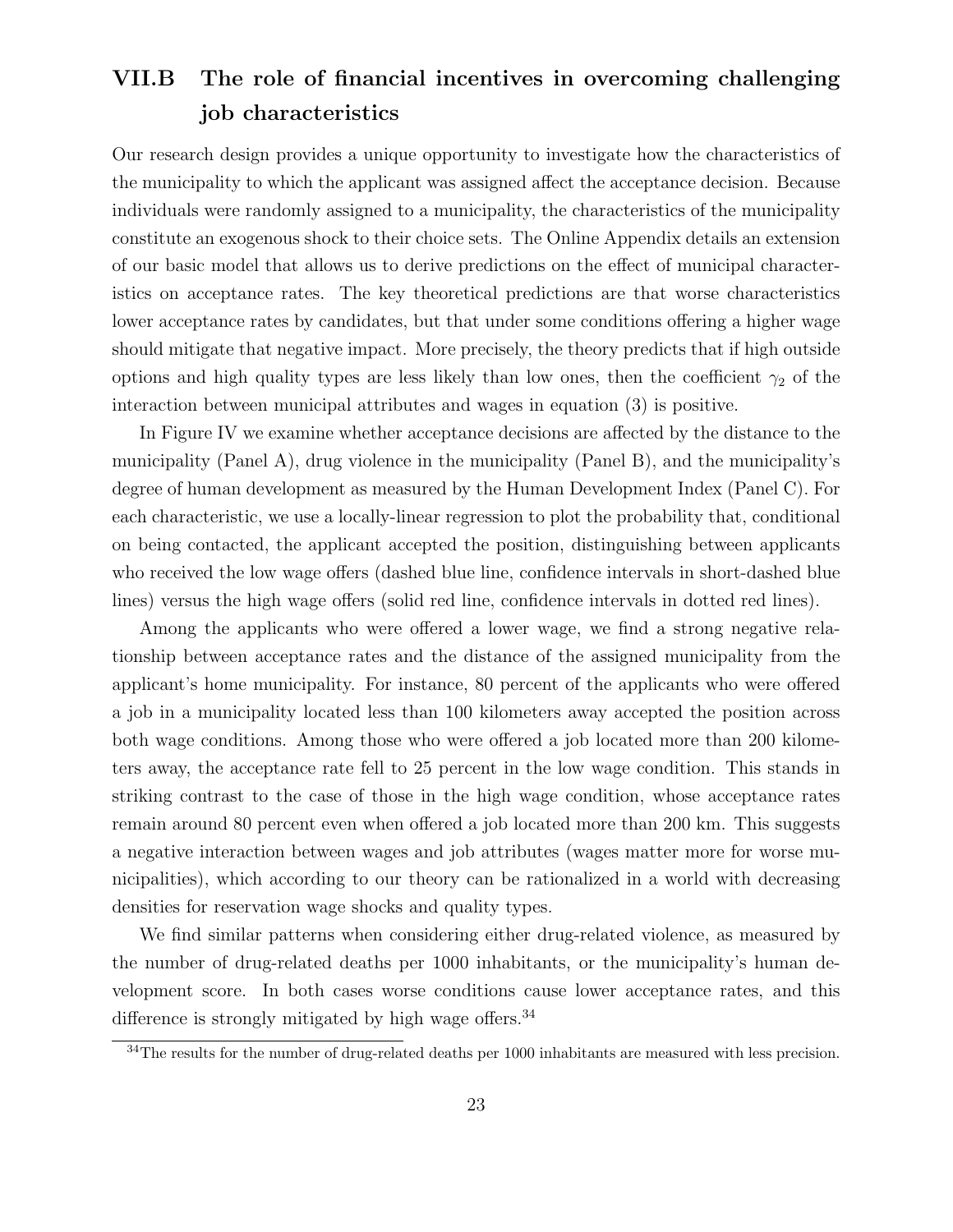In Table VI, we present the regression counterparts to the results displayed in Figure IV. Each column presents regression coefficients from estimating variants of the model presented in equation 3, where the dependent variable equals 1 if the applicant accepted the offer, conditional on being re-contacted. In columns 1-3 we estimate separately the effects for each of the three municipality characteristics and its interaction with the treatment indicator; in column 4 we jointly estimate the effects of all three municipal characteristics. The specifications estimated in columns 1-4 are conditional on individuals who were successfully re-contacted since otherwise the individual would not know to which municipality he or she had been assigned. These estimates must be interpreted with care since those who are recontacted do not constitute a random sample. However, this potential selection will most likely dampen the estimated effects: if those who made an effort to re-establish a match are the ones with a stronger interest in the job, they should display less elastic responses to wage and job conditions. Moreover, it might be argued that the estimates in columns 1-4 are exactly the estimates of interest from the standpoint of the recruiter, as they are uncontaminated by the response of individuals who are unreachable and therefore unrecruitable.

The findings presented in Table VI are consistent with the patterns depicted in Figure IV. The direct effects presented in Table VI provide causal estimates of the effects of the work environment on the ability to recruit. In addition, the interaction effects show that the wage increase in the RDP largely compensated for the less desirable job conditions. For instance, the point estimates in column 1 suggest that while 10 extra kilometers of commuting distance reduced acceptance rates by 2.7 percentage points for those offered the low wage, distance had virtually no effect on the acceptance decisions of those offered a high wage. A similar calculation can be made with respect to drug-related deaths and the Human Development Index. An extra death per 1000 inhabitants (column 2) reduces acceptances by around 10 percentage points among the applicants offered the low wage. For those offered the higher wage, an extra death per 1000 inhabitants only reduces acceptance rates by 2.2 percentage points. Shifting a job from the municipality with the highest Human Development Index value (0.78) to that with the lowest (0.44) lowers acceptance rates by around 50 percentage points, and again the impact of the wage increase is sufficient to undo the effect of the worse municipal environment. When we estimate the effects of all three characteristics jointly, we find that the differential effect by drug violence falls in magnitude and loses precision (see column 4). Overall, these estimates demonstrate that the municipal environment has substantial effects on the cost of doing business facing an employer.

As a way to gauge sensitivity to the exclusion of the candidates who could not be reached, in column 5 we re-estimate the specification presented in column 4 using the entire sample. This specification preserves the experimental design and except for the addition of municipal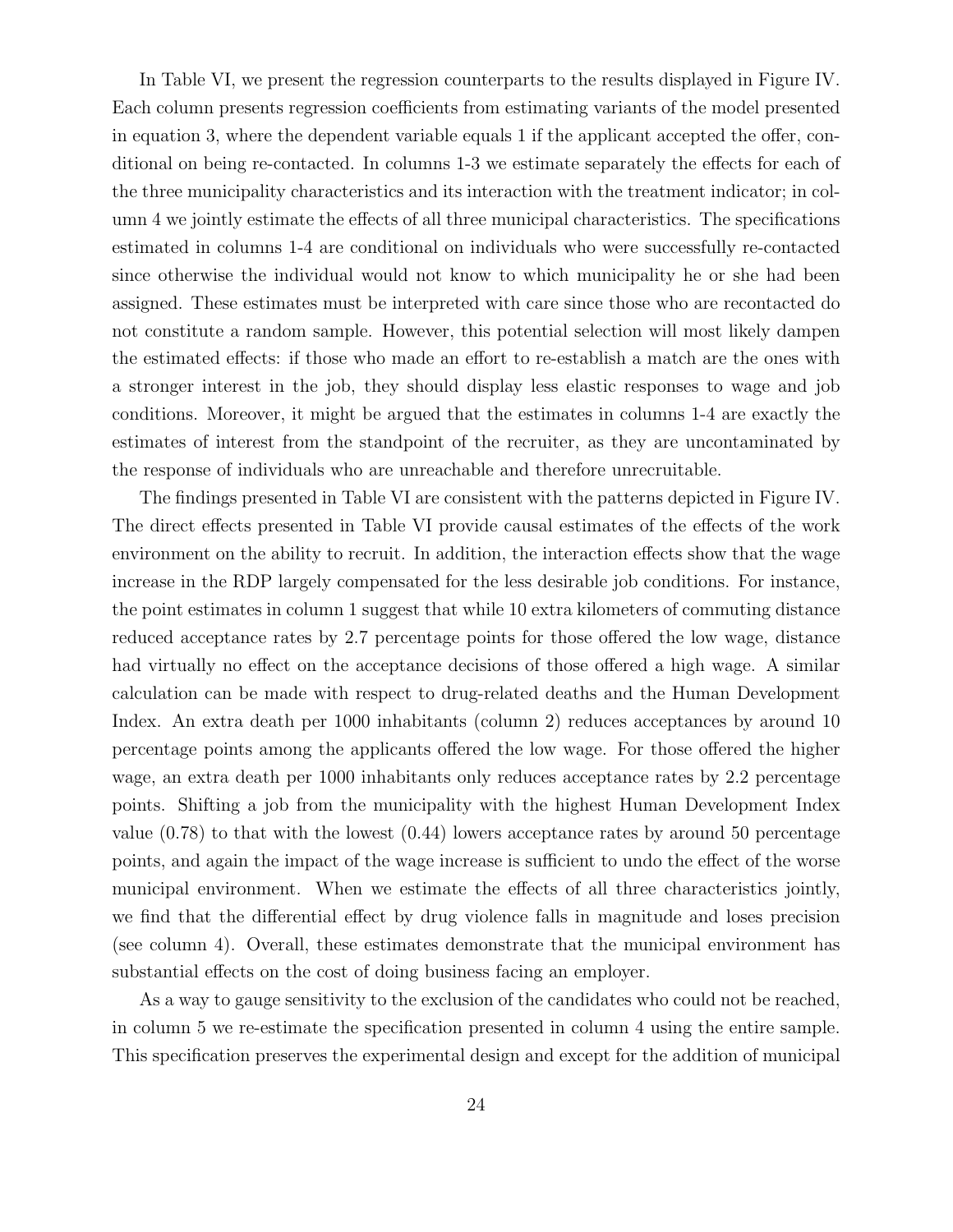characteristics (and the interaction terms) it is similar to the regressions presented in Table V, in which we estimate the effects on recruitment. In this context, this specification implicitly assumes that candidates who were not reached still learned the job conditions. This assumption is obviously inaccurate and is likely to attenuate the findings in columns 1-4. As shown in column 5, while the point estimates do attenuate slightly, the effects remain quite similar.<sup>35</sup>

Overall these findings highlight the importance of financial incentives in not only attracting qualified individuals but also inducing them to work in hard-to-fill positions.

# VIII CONCLUSIONS

In June of 2011, Mexico's federal government set out to hire 350 public servants. These individuals were to work in a program designed to strengthen the state's presence in some of the country's most marginalized communities. As part of the recruitment process, two different wage offers were randomly assigned across recruitment sites, and applicants were administered a screening test designed to measure their aptitudes and motivations. Based on the experimental design, we show that offering higher wages attracts individuals with higher previous earnings, and who have both higher IQ and more desirable personality traits, as measured by the Big 5 personality and public service motivation tests.

These novel findings have implications for policy that ultimately depend on the screening capabilities of the state. On the one hand, in places where the ability of the state to screen candidates is low, finding instruments that improve the average quality of the applicant pool would be useful. On the other hand, if the state's ability to screen candidates is high, then costly instruments (such as high wages) would be attractive only if they extend the support and/or affect the upper tail of the quality distribution. We find that wages favorably impact the upper tail of the quality distribution, and they do so without lowering the public sector inclination of applicants. In other words, we do not find a tradeoff between quality in terms of features valued by the market and public service motivation. Of course, whether a tradeoff would have occurred at different levels of wage offerings or different job types remains an interesting area for future research.

The power of wages is not limited to attracting a larger and better applicant pool. Higher wages also increase the state's ability to fill vacancies. We estimate what we believe to be

<sup>35</sup>One may wonder about why high wage offers do not shift acceptance rates up for all levels of job attributes including the very best. As we discuss in the Online Appendix, the model does not make a prediction about the level effects of wages, only on the effects of job attributes and their interaction with wages. As was made clear in Proposition 2b, the level effects of wages on acceptance rates are ambiguous in the presence of selection effects.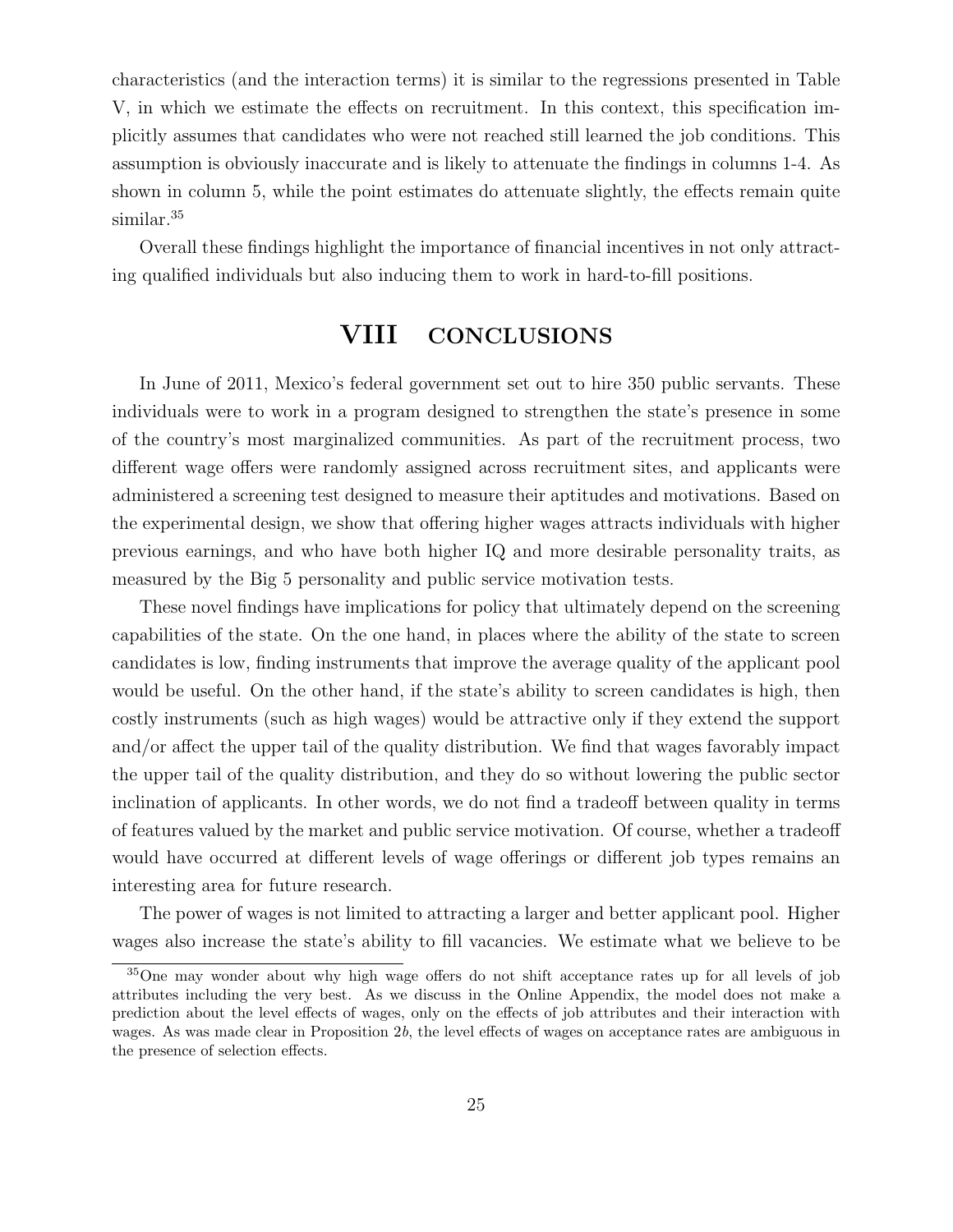the first experiment-based elasticity of the labor supply curve facing a firm or government. We show, consistent with a large non-experimental literature, that the labor supply facing an employer is far from infinitely elastic, with an elasticity of 2.15. It is worth noting that this is a short run elasticity which may be reduced once competitors adjust, and which may also change as the RDP reaches its employment steady state.

Presumably, the wage is not the only aspect of a job that influences a person's willingness to accept the position. Our findings highlight the importance of other job attributes in the acceptance decision. Distance and bad characteristics of the municipal environment appear to be important hurdles to filling vacancies. Fortunately, higher wages appear to be an effective instrument to overcome these hurdles. These causal estimates allow us to quantify the effects on the cost of doing business of the general socioeconomic environment facing employers.

Our findings have important implications for those concerned with the development of state capabilities. Attracting individuals with the characteristics valued by markets and personnel specialists is probably a necessary first step towards building a competent public bureaucracy. However, our results do not necessarily imply that those who appear to be more able individuals will perform better once hired in the context of a program like the RDP–more research is certainly needed. Hopefully our approach, combining the measurement of individual characteristics with the randomization of wages and job offers, offers a useful blueprint for personnel studies. A natural next step is to extend our approach by linking the exogenous variation in incentives and individual characteristics it generates with bureaucratic performance and impact.

University of California, Berkeley University of California, Berkeley Universidad de San Andres´

## References

- Acemoglu, Daron. 2005. "Politics and economics in weak and strong states." Journal of Monetary Economics 52 (7): 1199–1226 (October).
- Anderson, Michael L. 2008. "Multiple Inference and Gender Differences in the Effects of Early Intervention: A Reevaluation of the Abecedarian, Perry Preschool, and Early Training Projects." Journal of the American Statistical Association 103 (484): 1481– 1495.

Arias, Luz Marina. 2008. "A theory of the origins of coercive enforcement: The provision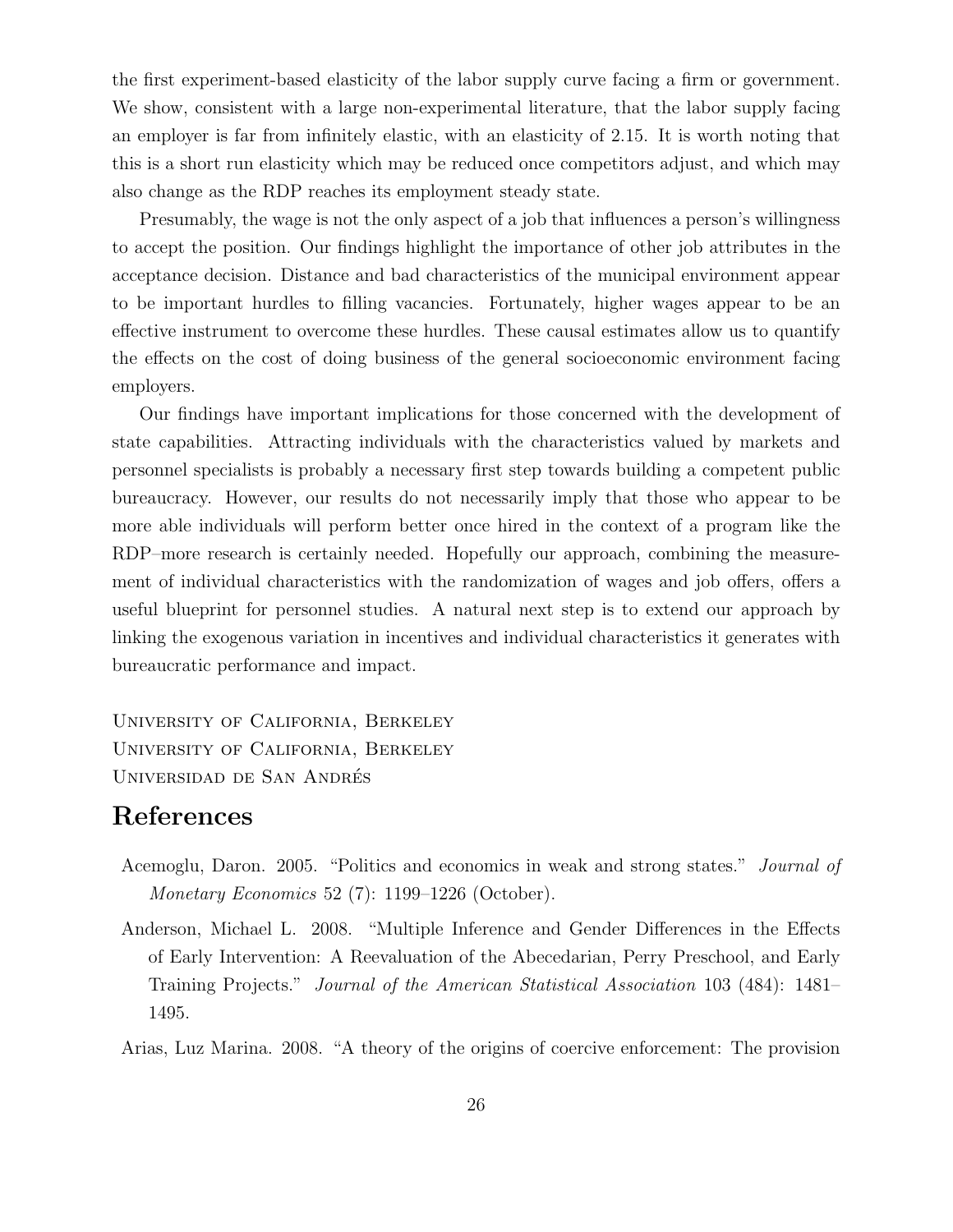of public goods in Colonial Mexico." Technical Report, University of California, San Diego.

- Benet-Martínez, Veronica, and Oliver P. John. 1988. "Los Cinco Grandes across cultures and ethnic groups: Multitrait method analyses of the Big Five in Spanish and English." Journal of Personality and Social Psychology 75 (3): 729–750.
- Ben-Ner, Avner, and Ori Levy. 2004. "Economic and Hypothetical Dictator Game Experiments: Incentive Effects at the Individual Level." Unpublished.
- Besley, Timothy, and Torsten Persson. 2009. "The Origins of State Capacity: Property Rights, Taxation, and Politics." American Economic Review 99 (4): 1218–44 (September).
- . 2010. "State Capacity, Conflict, and Development." Econometrica 78 (1): 1–34 (01).
- Bright, Leonard. 2005. "Public Employees With High Levels of Public Service Motivation." Review of Public Personnel Administration 25 (2): 138–154.
- Brown, Jennifer, and David Matsa. 2012. "Boarding a Sinking Ship? An Investigation of Job Applications to Distressed Firms." Unpublished.
- Delfgaauw, Josse, and Robert Dur. 2007. "Signaling And Screening of Workers' Motivation." Journal of Economic Behavior & Organization 62 (4): 605–624 (April).
- Evans, Peter, and James E. Rauch. 1999. "Bureaucracy and Growth: A Cross-National Analysis of the Effects of "Weberian" State Structures on Economic Growth." American Sociological Review 64 (5): pp. 748–765.
- Evans, Peter B. 1995. Princeton, NJ: Princeton University Press.
- Falch, Torberg. 2011. "Teacher Mobility Responses to Wage Changes: Evidence from a Quasi-natural Experiment." American Economic Review 101 (3): 460–65 (May).
- Fehr, Ernst, and Lorenz Goette. 2007. "Do Workers Work More if Wages Are High? Evidence from a Randomized Field Experiment." American Economic Review 97 (1): 298–317 (March).
- Francois, Patrick. 2000. "'Public service motivation' as an argument for government provision." Journal of Public Economics 78 (3): 275–299 (November).
- Gneezy, Uri, John A. List, and George Wu. 2006. "The Uncertainty Effect: When a Risky Prospect is Valued Less than its Worst Possible Outcome." The Quarterly Journal of Economics 121 (4): 1283–1309.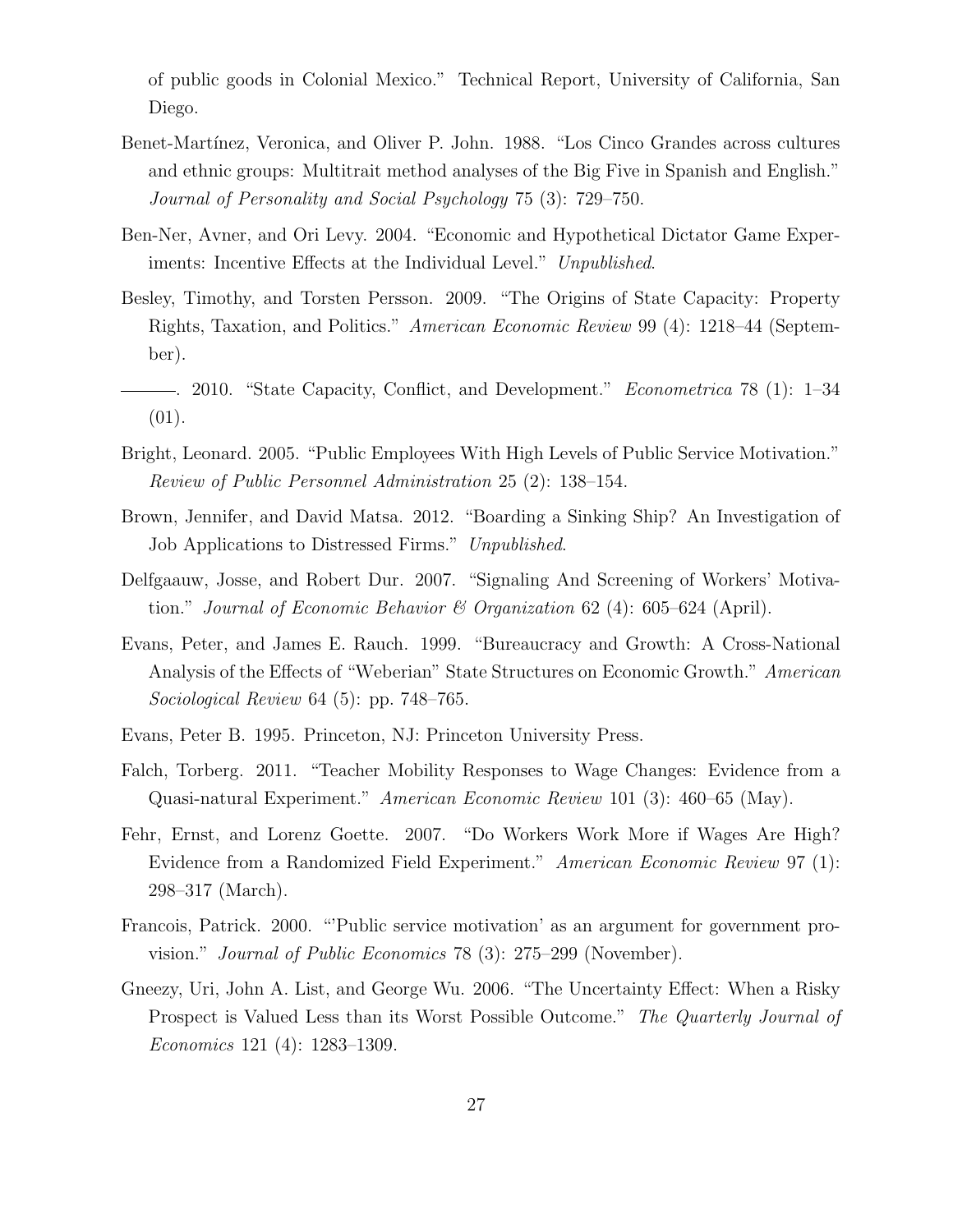- Goldberg, Jessica. 2010. "Kwacha Gonna Do? Experimental Evidence about Labor Supply in Rural Malawi." Unpublished.
- Handy, Femida, and Eliakim Katz. 1998. "The Wage Differential between Nonprofit Institutions and Corporations: Getting More by Paying Less?" Journal of Comparative *Economics* 26 (2):  $246 - 261$ .
- Holzer, Harry J, Lawrence F Katz, and Alan B Krueger. 1991. "Job Queues and Wages." The Quarterly Journal of Economics 106 (3): 739–68 (August).
- Hough, Leaetta M., and Deniz S. Ones. 2002. In The Structure, Measurement, Validity, and use of Personality Variables in Industrial, Work, and Organizational Psychology, edited by D. Ones H. Sinangil Anderson, N. and C. Viswesvaran.
- John, Oliver P. 1990. Pages 66–100 in The "Big Five" factor taxonomy: Dimensions of personality in the natural language and in questionnaires., edited by L. A. Pervin. New York, NY: Guilford Press.
- John, Oliver P., Laura P. Naumann, and Chistopher J. Soto. 2008. In Paradigm Shift to the Integrative Big-Five Trait Taxonomy: History, Measurement, and Conceptual Issues, edited by Richard W. Robins Oliver P. John and L. A. Pervin. New York, NY: Guilford Press.
- Kasser, T., and R. M. Ryan. 1996. "Further examining the American dream: Differential correlates of intrinsic and extrinsic goals." Personality and Social Psychology Bulletin 22:280–287.
- Krueger, Alan B. 1988. "The determinants of queues for federal jobs." *Industrial and Labor* Relations Review 41 (4): 567–581 (July).
- Lang, Kevin. 1991. "Persistent Wage Dispersion and Involuntary Unemployment." The Quarterly Journal of Economics 106 (1): 181–202 (February).
- Lee, David S. 2009. "Training, Wages, and Sample Selection: Estimating Sharp Bounds on Treatment Effects." The Review of Economic Studies 76 (3): 1071–1102.
- Manning, Alan. 2011, October. Chapter 11 of Imperfect competition in the labor market, edited by O. Ashenfelter and D. Card, Volume 4 of Handbook of Labor Economics, 973–1041. Elsevier.
- Marinescu, Ioana, and Ronald Wolthoff. 2012. "Wages, Applications, and Skills." Unpublished.
- McCrae, Robert, and Paul Costa. 1992. NEO PI-R professional manual. Odessa, FL.: Psychological Assessment Resources, Inc.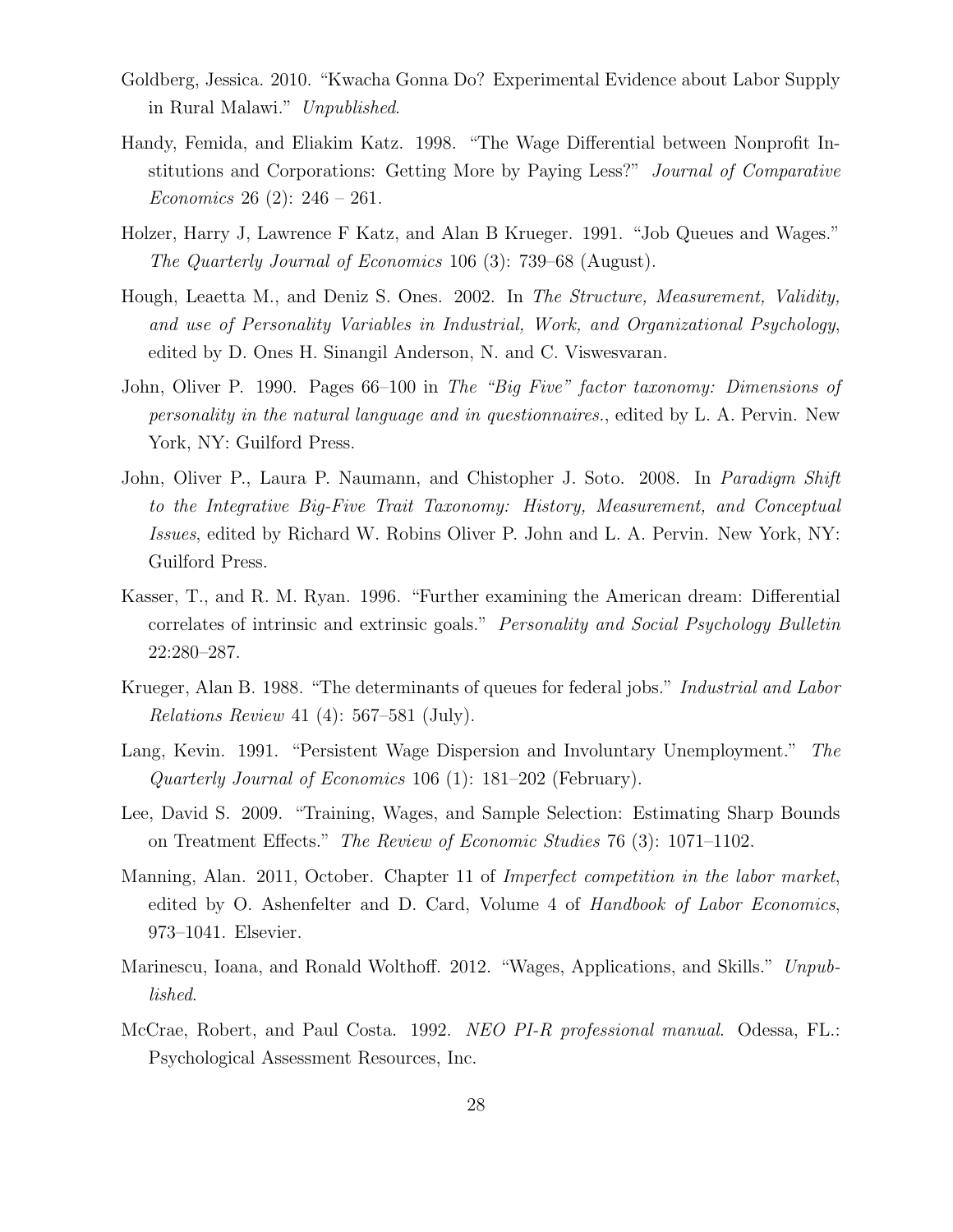- Morgan, John, Dana Sisak, and Felix Vardy. 2012. "The Merits of Meritocracy." Unpublished.
- Pearson. 1998. Raven's Advanced Progressive Matrices (APM). San Antonio, Texas: Pearson Education, Inc.
- Perry, James L., and Lois R. Wise. 1990. "The Motivational Bases of Public Service." Public Administration Review 50 (3): 367–373.
- Perry, John. 1996. "Measuring Public Service Motivation: An Assessment of Construct Reliability and Validity." Journal of Public Administration Research and Theory 6 (1): 5–22.
- Petrovsky, Nicolai. 2009. "Does Public Service Motivation Predict Higher Public Service Performance? A Research Synthesis." Unpublished.
- Prendergast, Canice. 2007. "The Motivation and Bias of Bureaucrats." American Economic Review 97 (1): 180–196 (March).
- Rauch, James E. 1995. "Bureaucracy, Infrastructure, and Economic Growth: Evidence from U.S. Cities During the Progressive Era." The American Economic Review 85 (4): pp. 968–979.
- Roberts, Brent W. 2006. Chapter 1 of Research in Organizational Behavior, edited by Barry M. Shaw and Roderick M. Kramer, Volume 24, 1–41. Elsevier.
- Rotolo, Thomas, and John Wilson. 2006. "EMPLOYMENT SECTOR AND VOLUN-TEERING: The Contribution of Nonprofit and Public Sector Workers to the Volunteer Labor Force." Sociological Quarterly 47 (1): 21-40.
- Schmidt, Frank, and John Hunter. 1998. "The Validity and Utility of Selection Methods in Personnel Psychology: Practical and Theoretical Implications of 85 Years of Research Findings." Psychological Bulletin 124 (2): 262–274.
- Staiger, Douglas O., Joanne Spetz, and Ciaran S. Phibbs. 2010. "Is There Monopsony in the Labor Market? Evidence from a Natural Experiment." Journal of Labor Economics 28 (2): 211–236 (04).
- Sullivan, Daniel. 1989. "Monopsony Power in the Market for Nurses." *Journal of Law*  $\mathcal{B}$ Economics 32 (2): S135–78 (October).
- VandenBos, G.R., and American Psychological Association. 2007. A.P.A. dictionary of psychology. American Psychological Association.
- Weber, Max. 1904-1911. Edited by Guenter Roth and Claus Wittich. New York: Bedminster.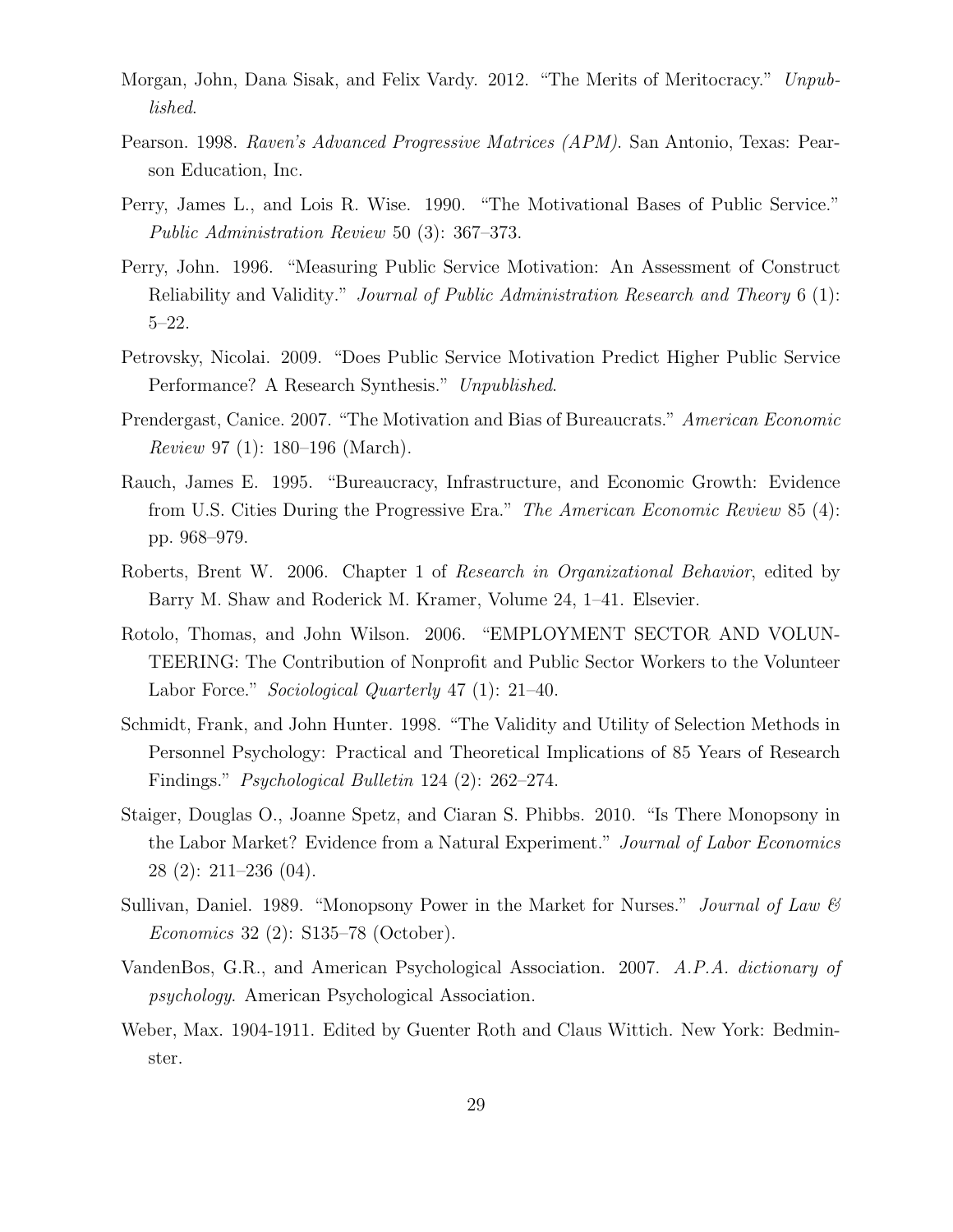Weiss, Andrew. 1980. "Job Queues and Layoffs in the Labor Markets with Flexible Wages." Journal of Political Economy 88 (June): 526–38.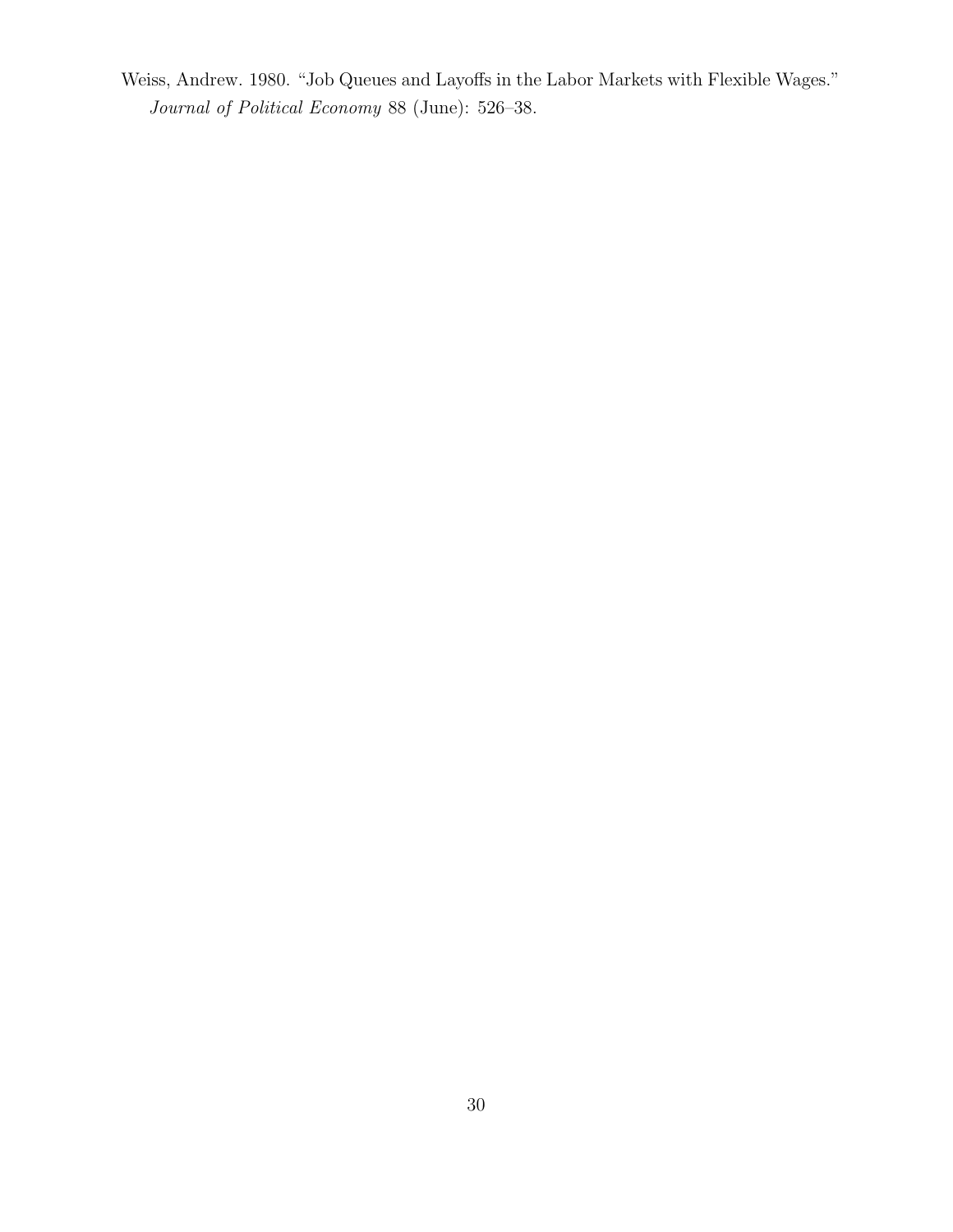# A Data appendix

The data used for our analysis come from three sources. The first is the information that was gathered as part of the recruitment exam. The second source is Mexico's National Statistical Office (Instituto Nacional de Estadística y Geografía - INEGI: http://www.inegi.org.mx/), which collects and maintains many of the country's official datasets, including the population censuses. These variables are defined in the relevant tables. Some other variables, such as Drug related deaths per per 1,000 inhabitants, which records the number of homicides that are drug related per 1,000 inhabitants, were confidential government data. Other confidential data from government sources, used in the online appendix, are indicator variables for the presence of drug organizations and of subversive movements at the municipal level.

In this section, we describe the variables that we constructed using information obtained through the recruitment exam. These data are defined at the level of the individual. They were collected during a 3-hour exam held at the schools in which the ads had been distributed, during a 3 week period in July 2011. We use the following variables from these data:

- Indicator variables for *Male, Speaks indigenous language, Indigenous* (equals 1 if the person declares to be of indigenous origin, zero otherwise), Uses computer, Currently attending school, Currently employed, Has work experience (equals 1 if the person has ever held a job, zero otherwise), Previous job was white collar, Chose Dominated Risk Option (equals 1 if person chose a certain outcome of \$2.5 million instead a lottery with equally probable prizes of \$2.5 and \$5 million, zero otherwise), Voted (equals 1 if person voted in the last Federal elections, zero otherwise), Volunteer (equals 1 if person reports having done any volunteer work, zero otherwise), Charity (equals 1 if person reports having done charity work in the last year, zero otherwise), Belongs to a political party (equals 1 if the person reports being a member of a political party, zero otherwise).
- Age Age measured in years, constructed from the applicant's birth year
- Years of schooling Measured in years and constructed based on the individual's highest education level. We assumed the following formula: preschool  $=$  3 years; primary education = 6 years; secondary education = 9 years; high school = 12 years; college = 16 years; post-graduate  $= 20$  years.
- Height Person's self-reported height measured in meters
- Wage in previous job Monthly wage the person reported receiving in their last job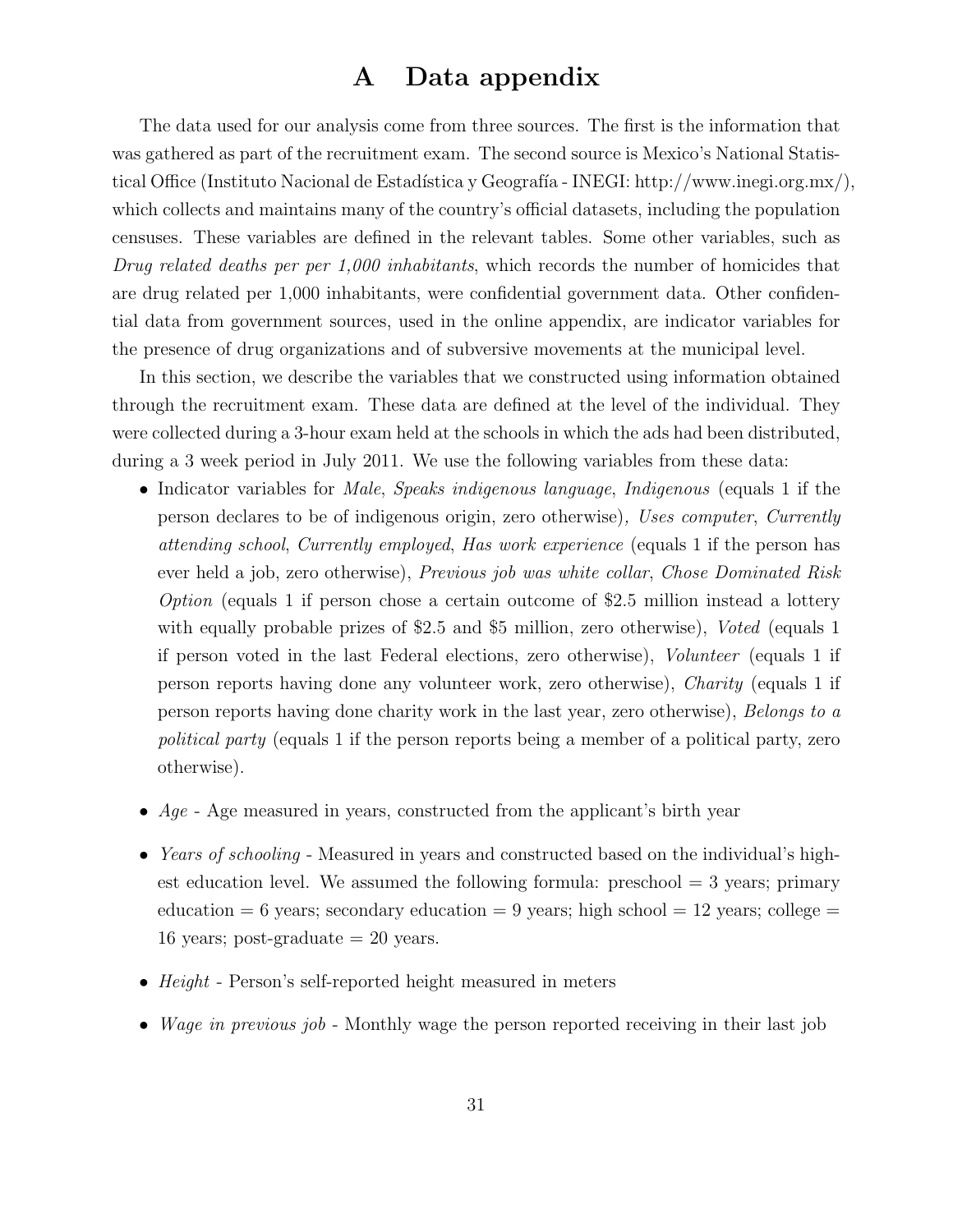- Years of experience in the past three spells adds up the years of experience in the last three jobs held by the person
- Raven The number correct (out of 12) the person correctly answered in the Raven Progressive Matrices, Set I (source: Pearson)
- *Extravert* -An orientation of one's interests and energies toward the outer world of people and things rather than the inner world of subjective experience; characterized by positive affect and sociability (VandenBos and Association 2007). Computed as the average response to 8 questions from the Big Five Inventory Test.
- Agreeable -The tendency to act in a cooperative, unselfish manner (VandenBos and Association 2007). Computed as the average response to 9 questions from the Big Five Inventory Test.
- Conscientious The tendency to be organized, responsible, and hardworking (Vanden-Bos and Association 2007). Computed as the average response to 9 questions from the Big Five Inventory Test.
- *Neurotic* neuroticism is a chronic level of emotional instability and proneness to psychological distress. Emotional stability is predictability and consistency in emotional reactions, with absence of rapid mood changes (VandenBos and Association 2007). Computed as the average response to 8 questions from the Big Five Inventory Test.
- Open The tendency to be open to new aesthetic, cultural, or intellectual experiences (VandenBos and Association 2007). Computed as the average response to 10 questions from the Big Five Inventory Test.
- Big 5 Index an index of the Big 5 as an equally weighted average of the z-scores of each dimension, reversing neuroticism which is widely considered to be a negative characteristic.
- PSM Index This measure relies on a questionnaire in which the subject must express agreement or disagreement with each of thirty-two statements. The questionnaire elicits opinions on the attractiveness of politics, public service, and prosocial activities. The questionnaire is subdivided into six modules labeled "Attraction to Policy Making" (which includes items such as "Politics is a dirty word"), "Commitment to Policy Making," "Social Justice," "Civic Duty," "Compassion," and "Self-Sacrifice." We then create an equally weighted average of the z-scores of each dimension.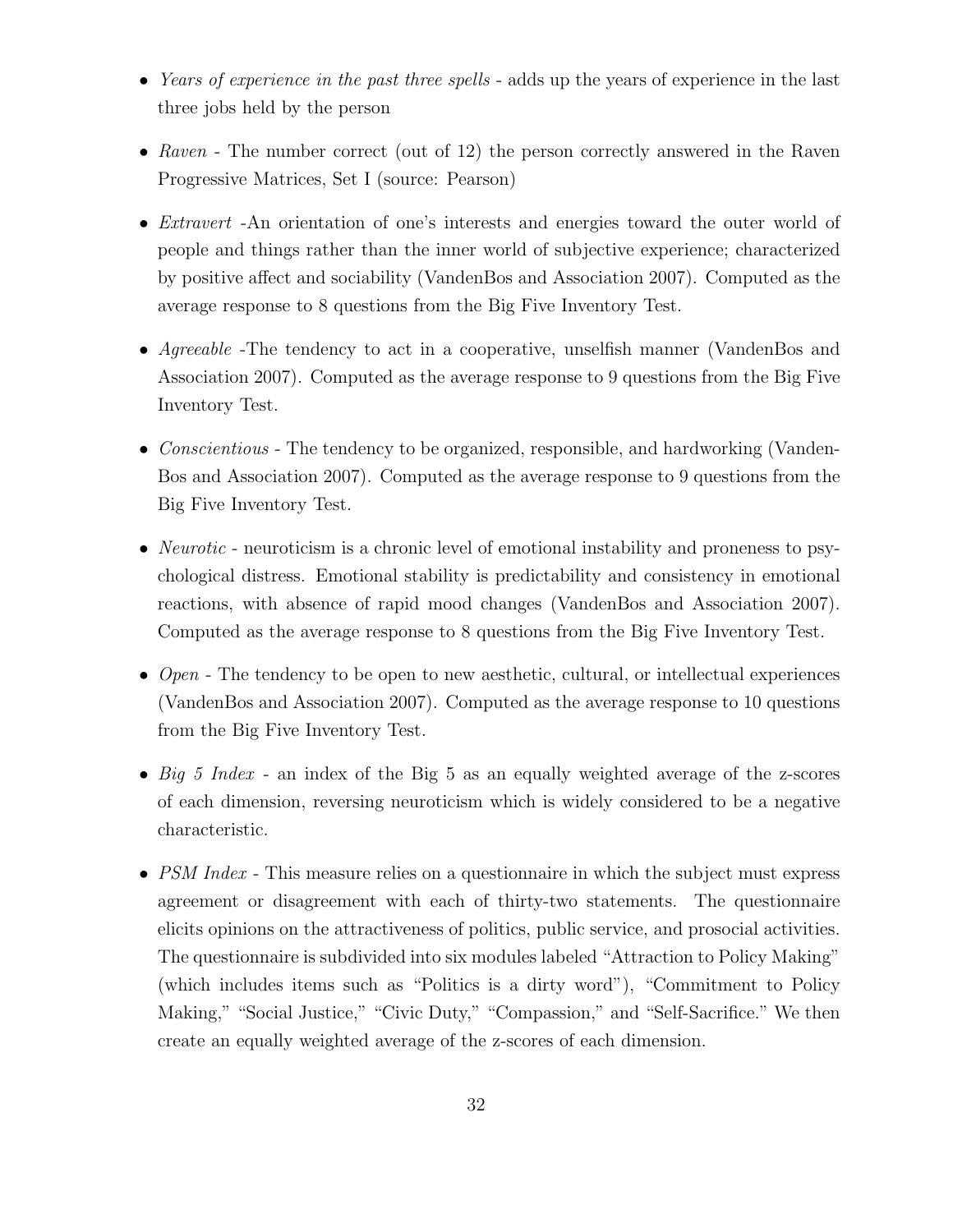- Cooperation contribution in a hypothetical voluntary contribution game where the person must decide how much out of \$50 to contribute to a joint account, and how much to keep. Money in the joint account is multiplied by a factor of 1:4 and then divided between the two people participating. While the Pareto efficient allocation is to contribute all \$50, the Nash equilibrium is to contribute zero.
- Altruism amount the person gave out of \$50 in a hypothetical dictator game.
- *Negative reciprocity* an indicator equals 1 if person would reject an offer of \$1 in a hypothetical ultimatum game where the proposer keeps \$49.
- Wealth Important One of the 7 components of the Aspiration Index (see Kasser and Ryan (1996). It is intended to measure how important wealth is to the individual. It is constructed based on the average of answers to 5 questions that were asked on a 7-point response scale.
- Fame important One of the 7 components of the Aspiration Index (see Kasser and Ryan (1996). It is intended to measure how important fame is to the individual. It is constructed based on the average of answers to 5 questions that were asked on a 7-point response scale.
- Integrity (projection bias) Constructed based on the following three questions: "If a person found your wallet with \$200 Pesos in it, what is the probability that it gets returned to you with all the money in it, if it was found a 1) neighbor; 2) policeman, 3) a stranger". The answers to these three questions are then averaged.
- Integrity (simple) an indicator equals 1 if person agreed with the statement "Laws" are meant to be broken", zero otherwise.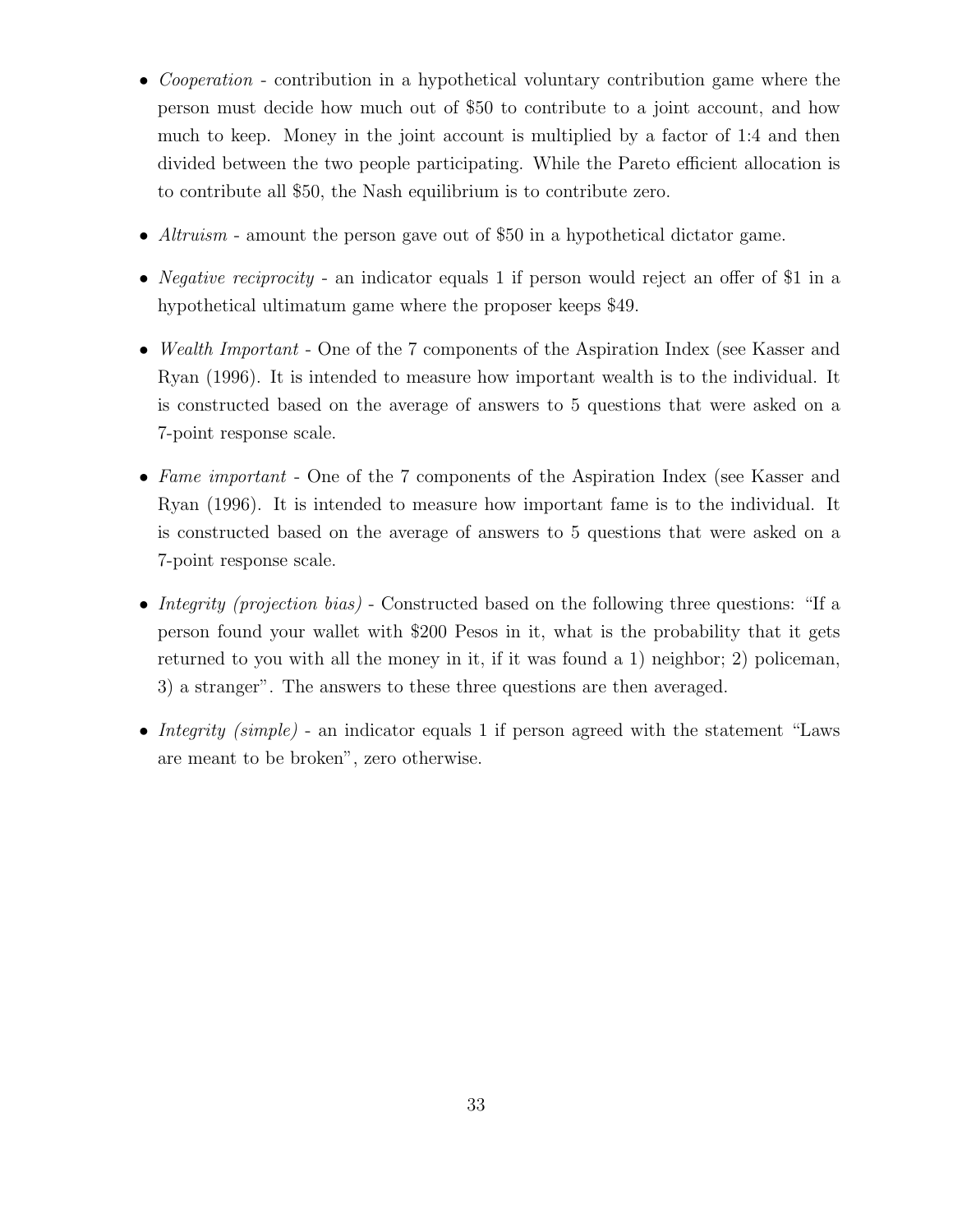

Panel A. Previous Wage Distribution by Treatment Assignment Panel B: Effects of Financial Incentives on the Number of Applicants by Previous Wage Category



Figure Notes: Panel A depicts the distributions of previous wages by treatment assignment. Each density was estimated using an Epanechnikov kernel and an optimal bandwidth. Panel B depicts the effects of financial incentives on the average number of applicants per site for different previous wage categories. The computation of the treatment effects accounts for region intercepts. The vertical bars denote 95 percent confidence intervals. The standard errors are clustered at the locality level.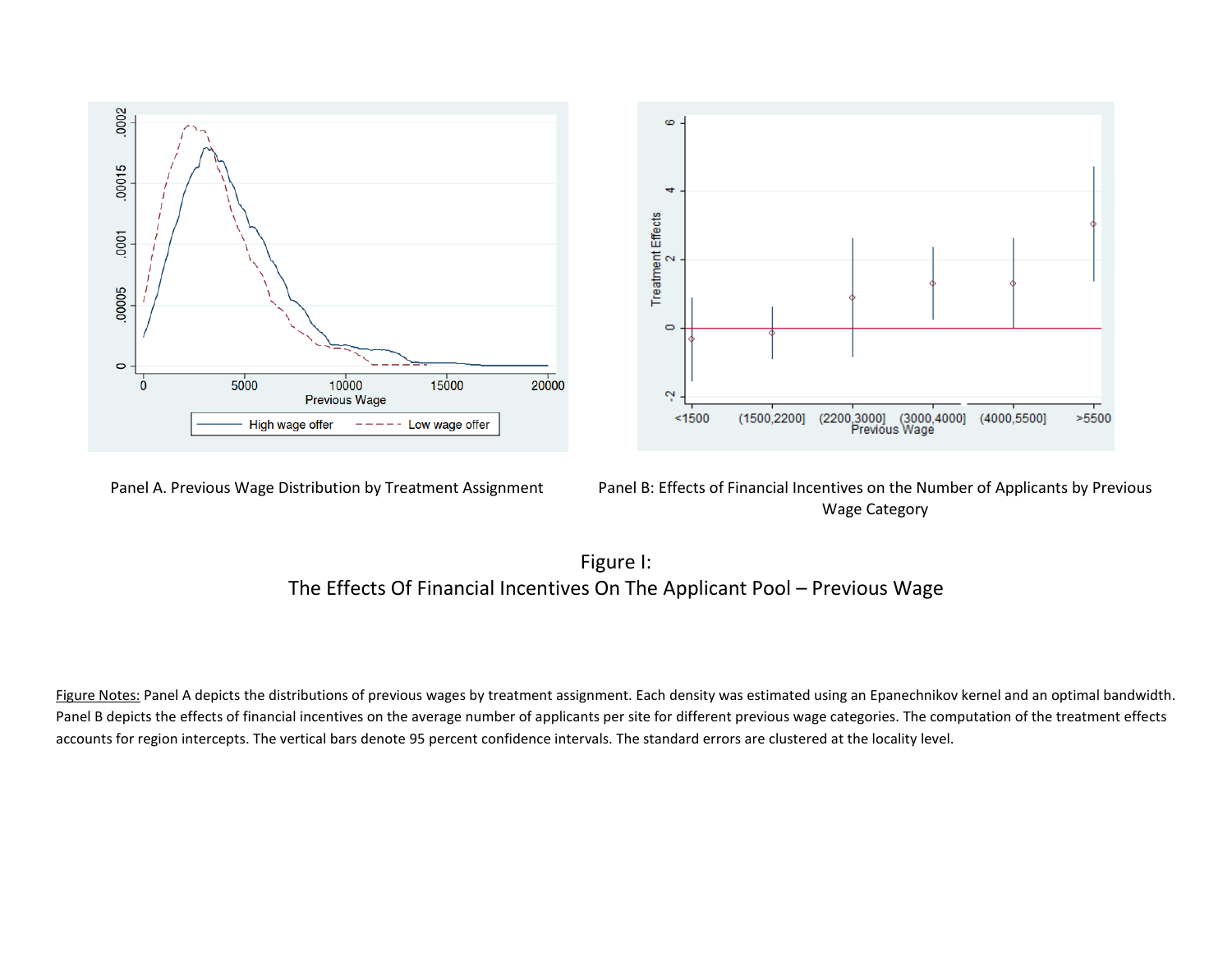

Assignment

Panel A. Number of Applicants per Site by Raven's Score and Treatment Panel B: Effects of Financial Incentives on the Number of Applicants per Site by Raven's Score



Figure Notes: Panel A depicts the distributions of the number of applicants per site by raven's score and treatment assignment. Panel B depicts the effects of financial incentives on the average number of applicants per site for different raven categories. The computation of the treatment effects accounts for region intercepts. The vertical bars denote 95 percent confidence intervals. The standard errors are clustered at the locality level.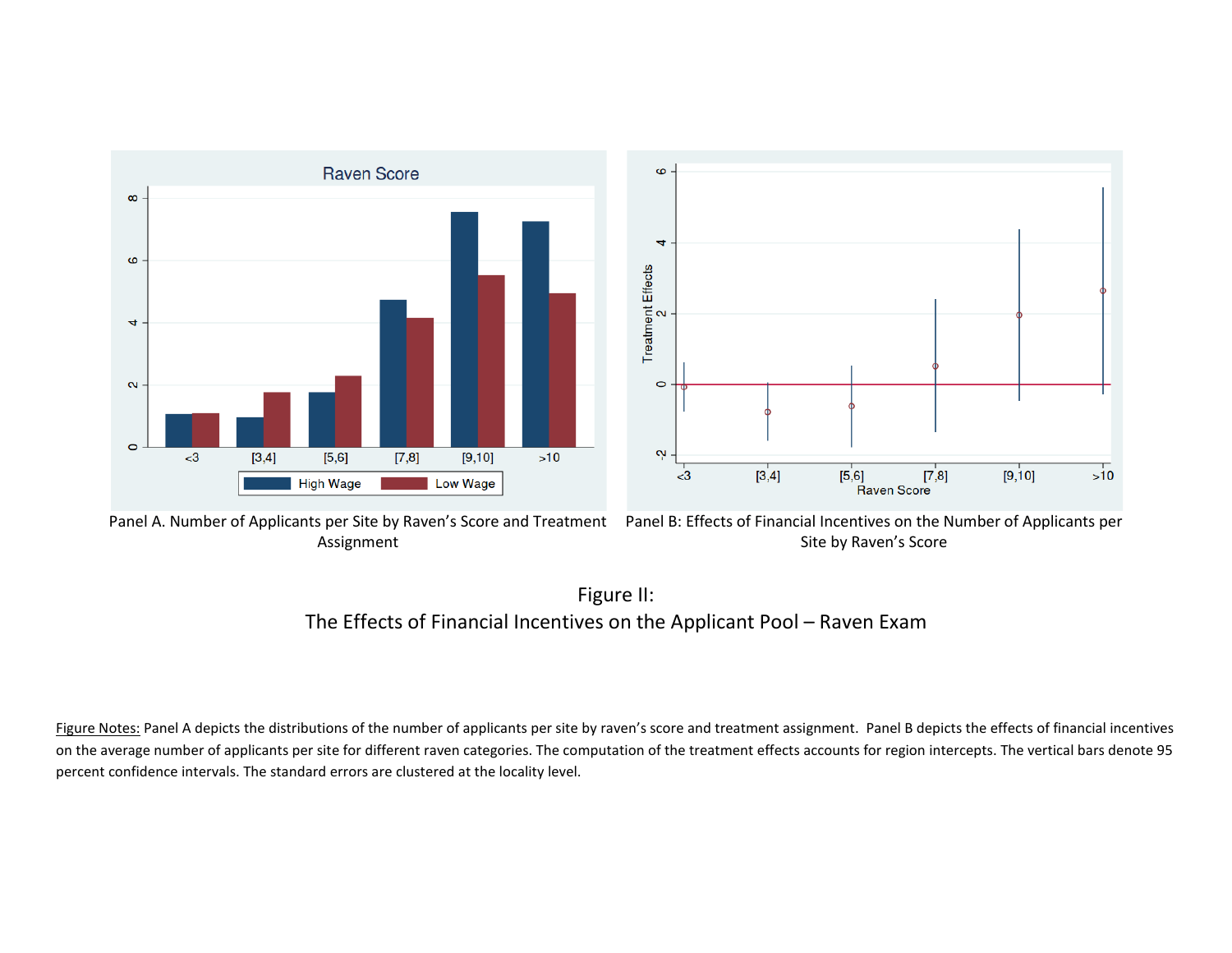

Panel A. Distribution of Public Service Motivation Index by Treatment Assignment

Panel B: Effects of Financial Incentives on the Number of Applicants by Public Service Motivation Index Quintile

 $Q<sub>5</sub>$ 

Figure III: The Effects of Financial Incentives on the Applicant Pool – Public Service Motivation

Figure Notes: See data appendix for more information on the definition of the Public Service Motivation index. The computation of the treatment effects accounts for region intercepts. The vertical bars denote 95 percent confidence intervals. The standard errors are clustered at the locality level.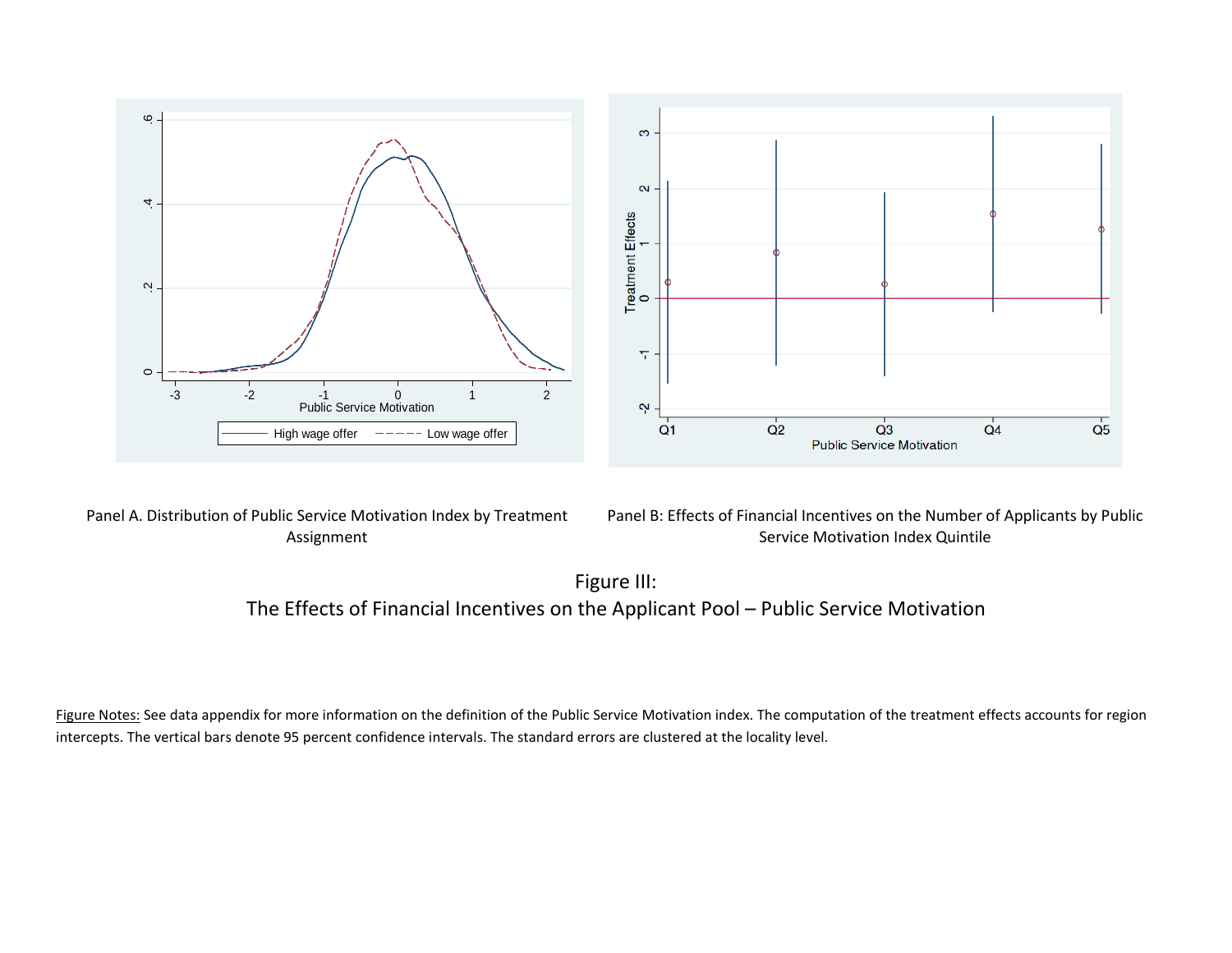

Panel A: Distance to the Assigned Municipality



Panel B: Number of Deaths per 1000 Inhabitants in the Assigned Municipality



Panel C: Human Development Index of the Assigned Municipality

# Figure IV: The Effects of Financial Incentives on Acceptance Rates by Municipal Characteristics

Figure Notes: Each plot depicts the effects of financial incentives on acceptance rates, by characteristic of the municipality to which the applicant was assigned. Each line was estimated using a locally-linear regression for the sample of applicants who were re-contacted.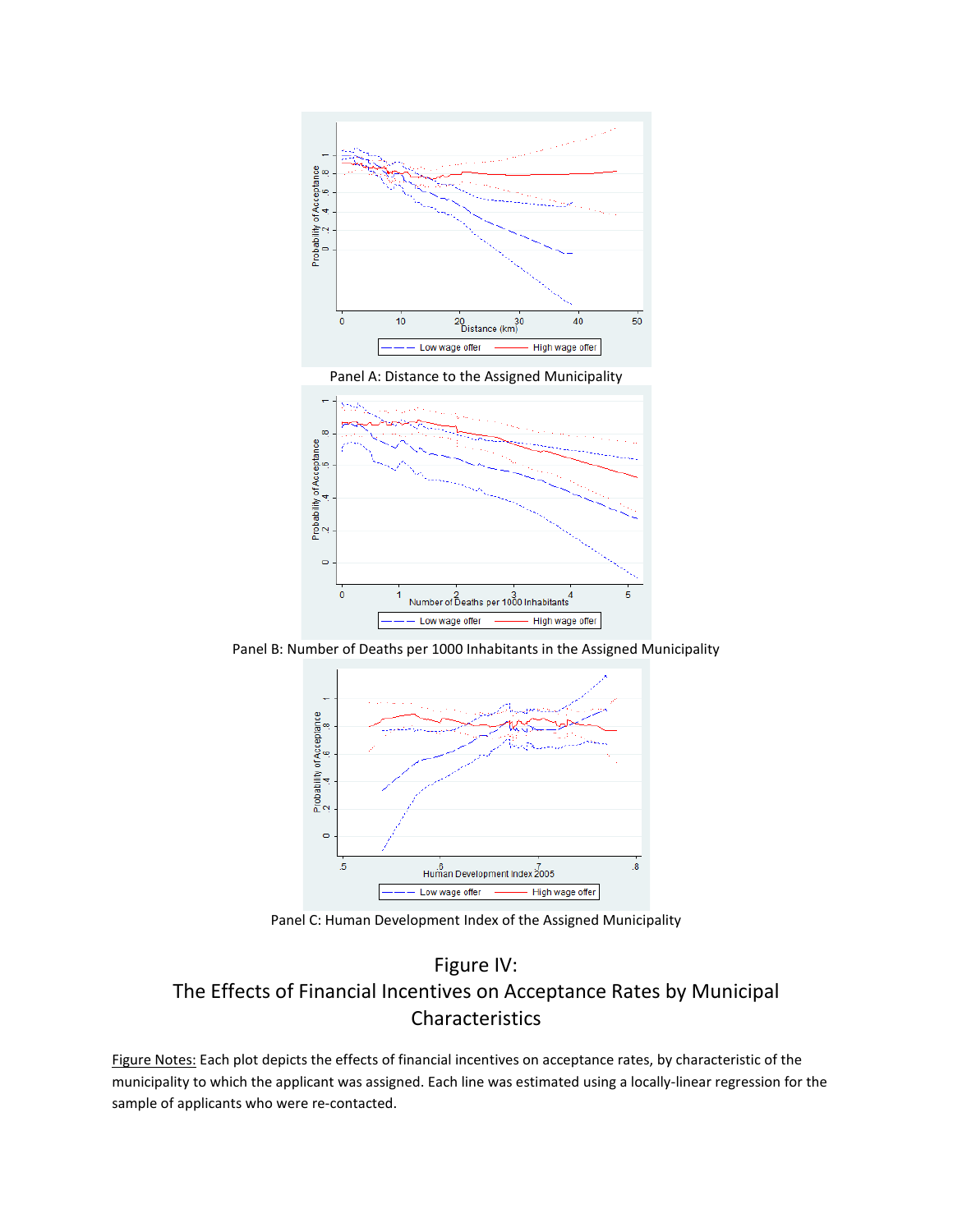|                                                     |         |                                |             | Randomization<br>inference |  |
|-----------------------------------------------------|---------|--------------------------------|-------------|----------------------------|--|
|                                                     |         | Low wage offer High wage offer | Difference  | p-value                    |  |
|                                                     | (1)     | (2)                            | (3)         | (4)                        |  |
| Latitude                                            | 19.359  | 19.754                         | 0.396       | 0.52                       |  |
|                                                     |         |                                | [0.548]     |                            |  |
| Longitude                                           | 99.088  | 100.136                        | 1.048       | 0.20                       |  |
|                                                     |         |                                | [0.796]     |                            |  |
| Altitude (mts.)                                     | 732.450 | 898.242                        | 165.792     | 0.30                       |  |
|                                                     |         |                                | [158.536]   |                            |  |
| Population (logs)                                   | 9.219   | 9.373                          | 0.154       | 0.67                       |  |
|                                                     |         |                                | [0.331]     |                            |  |
| Number of households (logs)                         | 7.825   | 7.971                          | 0.145       | 0.71                       |  |
|                                                     |         |                                | [0.335]     |                            |  |
| Share of population between 15-65 years old         | 0.620   | 0.624                          | 0.004       | 0.56                       |  |
|                                                     |         |                                | [0.007]     |                            |  |
| Share of male population                            | 0.480   | 0.482                          | 0.002       | 0.49                       |  |
|                                                     |         |                                | [0.003]     |                            |  |
| Share of indigenous population                      | 0.275   | 0.160                          | $-0.115$    | 0.05                       |  |
|                                                     |         |                                | $[0.061]$ * |                            |  |
| Illiteracy rate (% of illiterate among 15 year olds |         |                                |             |                            |  |
| and older)                                          | 0.104   | 0.096                          | $-0.008$    | 0.45                       |  |
|                                                     |         |                                | [0.013]     |                            |  |
| Average years of schooling                          | 8.335   | 8.251                          | $-0.084$    | 0.75                       |  |
|                                                     |         |                                | [0.249]     |                            |  |
| Number of live births per woman                     | 2.517   | 2.518                          | 0.001       | 0.99                       |  |
|                                                     |         |                                | [0.081]     |                            |  |
| Employment rate                                     | 0.965   | 0.960                          | $-0.004$    | 0.88                       |  |
|                                                     |         |                                | [0.008]     |                            |  |
| Share of female-headed households                   | 0.275   | 0.265                          | $-0.009$    | 0.28                       |  |
|                                                     |         |                                | [0.008]     |                            |  |
| Share of households with access to electricity,     | 0.715   | 0.756                          | 0.040       | 0.41                       |  |
| water, and sanitation                               |         |                                | [0.049]     |                            |  |
| Share of households with a dirt floor               | 0.106   | 0.111                          | 0.005       | 0.80                       |  |
|                                                     |         |                                | [0.018]     |                            |  |
| Number of observations                              | 41      | 65                             |             |                            |  |

Table I. Validation of the Experimental Design

Notes: This table compares the observable characteristics of the localities in which high wage announcements were made to those where the low wage was announced. Column (1) reports the mean of the corresponding variable among localities where a wage offer of 3,750 Pesos per month was announced. Column (2) reports the mean of the corresponding variable among localities where a wage offer of 5,000 Pesos per month was announced. Column (3) reports the difference between the two means, along with the standard errors. Column (4) reports the p-values based on a two-sided test statistic that the placebo coefficients are larger than the actual. The p-values were computed based on 1000 random draws. These data were computed at the locality-level by the Instituto Nacional de Estadística y Geografía (INEGI) based on the 2010 population census. The latitude and longitud data are measured in degrees, decimal minutes. \* indicates statistical significance at the 10% level, \*\* at the 5% level and \*\*\* at the 1% level. Robust standard errors are reported in brackets.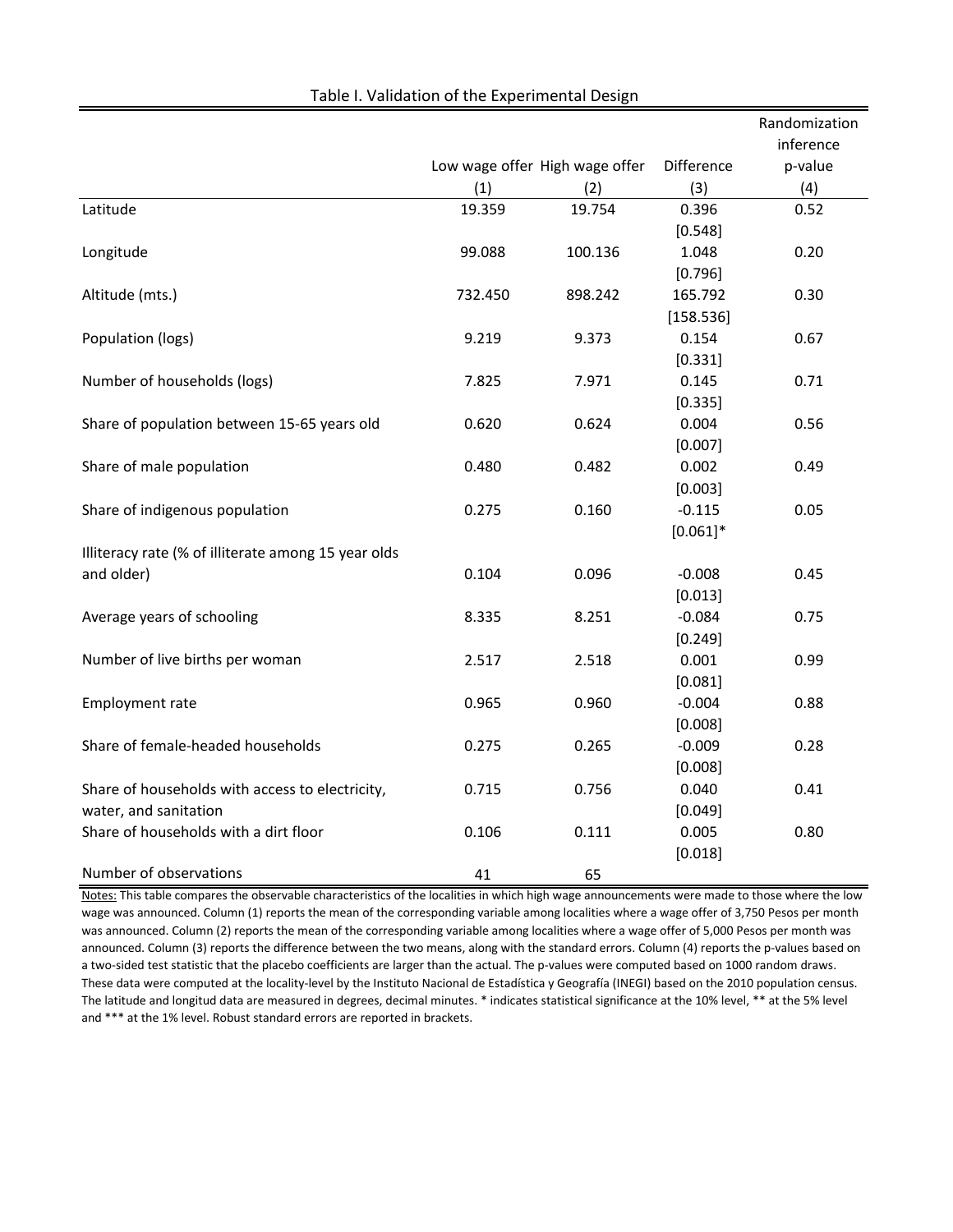|                                            | Table ii. Suifilialy Statistics of Candidate Pool |         |           |         |         |         |
|--------------------------------------------|---------------------------------------------------|---------|-----------|---------|---------|---------|
|                                            |                                                   |         | Standard  |         |         |         |
|                                            | Obs                                               | Mean    | deviation | p10     | p50     | p90     |
|                                            | (1)                                               | (2)     | (3)       | (4)     | (5)     | (6)     |
| Panel A: Socio-demographic characteristics |                                                   |         |           |         |         |         |
| Male                                       | 2244                                              | 0.60    | 0.49      | 0.00    | 1.00    | 1.00    |
| Age                                        | 2231                                              | 27.34   | 6.89      | 20.00   | 26.00   | 37.00   |
| Height                                     | 2191                                              | 1.63    | 0.10      | 1.50    | 1.63    | 1.76    |
| Indigenous                                 | 2253                                              | 0.40    | 0.49      | 0.00    | 0.00    | 1.00    |
| Wage in previous job                       | 1584                                              | 4276.18 | 3078.61   | 1300.00 | 3800.00 | 8000.00 |
| Previous job was white collar              | 1784                                              | 0.30    | 0.46      | 0.00    | 0.00    | 1.00    |
| Currently employed                         | 2250                                              | 0.14    | 0.34      | 0.00    | 0.00    | 1.00    |
| Currently attending school                 | 2252                                              | 0.18    | 0.39      | 0.00    | 0.00    | 1.00    |
| Years of experience in past 3 spells       | 2237                                              | 1.36    | 2.45      | 0.00    | 0.25    | 4.00    |
| Has work experience                        | 2237                                              | 0.56    | 0.50      | 0.00    | 1.00    | 1.00    |
| Panel B: Aptitudes and skills              |                                                   |         |           |         |         |         |
| Raven's score                              | 2254                                              | 8.77    | 2.69      | 5.00    | 9.00    | 12.00   |
| Years of schooling                         | 2223                                              | 14.45   | 2.45      | 12.00   | 16.00   | 16.00   |
| Chose dominated risk option                | 2238                                              | 0.39    | 0.49      | 0.00    | 0.00    | 1.00    |
| Panel C: Personality traits                |                                                   |         |           |         |         |         |
| Conscientiousness                          | 2188                                              | 4.28    | 0.47      | 3.67    | 4.33    | 4.89    |
| Extraversion                               | 2206                                              | 3.67    | 0.55      | 3.00    | 3.63    | 4.38    |
| <b>Openness</b>                            | 2193                                              | 3.93    | 0.49      | 3.30    | 4.00    | 4.60    |
| Agreeableness                              | 2214                                              | 4.11    | 0.43      | 3.56    | 4.11    | 4.67    |
| Neuroticism                                | 2216                                              | 2.19    | 0.53      | 1.50    | 2.13    | 2.88    |
| Big 5 Index                                | 2120                                              | 0.05    | 0.73      | $-0.87$ | 0.09    | 0.96    |
| Integrity - Indirect measure               | 2206                                              | 45.01   | 22.62     | 13.33   | 46.67   | 75.00   |
| Integrity - Direct measure                 | 2248                                              | 0.06    | 0.24      | 0.00    | 0.00    | 0.00    |
| Panel D: Public Service Motivation         |                                                   |         |           |         |         |         |
| Commitment                                 | 2195                                              | 3.35    | 0.59      | 2.57    | 3.29    | 4.14    |
| Social Justice                             | 2204                                              | 3.70    | 0.57      | 3.00    | 3.80    | 4.40    |
| Civic Duty                                 | 2183                                              | 3.94    | 0.63      | 3.14    | 4.00    | 4.71    |
| Compassion                                 | 2192                                              | 3.05    | 0.55      | 2.38    | 3.00    | 3.88    |
| Self sacrifice                             | 2192                                              | 3.72    | 0.61      | 3.00    | 3.75    | 4.50    |
| Attraction                                 | 2242                                              | 2.86    | 0.59      | 2.00    | 2.80    | 3.60    |
| PSM index                                  | 2096                                              | 0.07    | 0.72      | $-0.79$ | 0.05    | 1.01    |
| Panel E: Prosocial behavior                |                                                   |         |           |         |         |         |
| Volunteered in the last year               | 2249                                              | 0.71    | 0.46      | 0.00    | 1.00    | 1.00    |
| Did charity work in the past year          | 2248                                              | 0.54    | 0.50      | 0.00    | 1.00    | 1.00    |
| Voted in last election                     | 2250                                              | 0.76    | 0.43      | 0.00    | 1.00    | 1.00    |
| Belongs to a political party               | 2250                                              | 0.10    | 0.30      | 0.00    | 0.00    | 0.00    |
| Altruism                                   | 2223                                              | 23.52   | 7.34      | 20.00   | 25.00   | 25.00   |
| <b>Negative Reciprocity</b>                | 2231                                              | 0.55    | 0.50      | 0.00    | 1.00    | 1.00    |
| Cooperation                                | 2182                                              | 26.40   | 10.71     | 10.00   | 25.00   | 40.00   |
| Importance of wealth                       | 2048                                              | 3.22    | 1.38      | 1.40    | 3.20    | 5.20    |
|                                            |                                                   |         |           |         |         |         |

Table II. Summary Statistics of Candidate Pool

Notes: This table reports summary statistics for the applicant pool. Column (1) reports the number of non-missing observations. Column (2) reports the mean of the corresponding variable, and column (3) reports the corresponding standard deviation. Columns (4)-(6) report the 10th, 50th, and 90th percentiles. The statistics are computed based on the responses from the recruitment exam. See the data appendix for more information on the variables.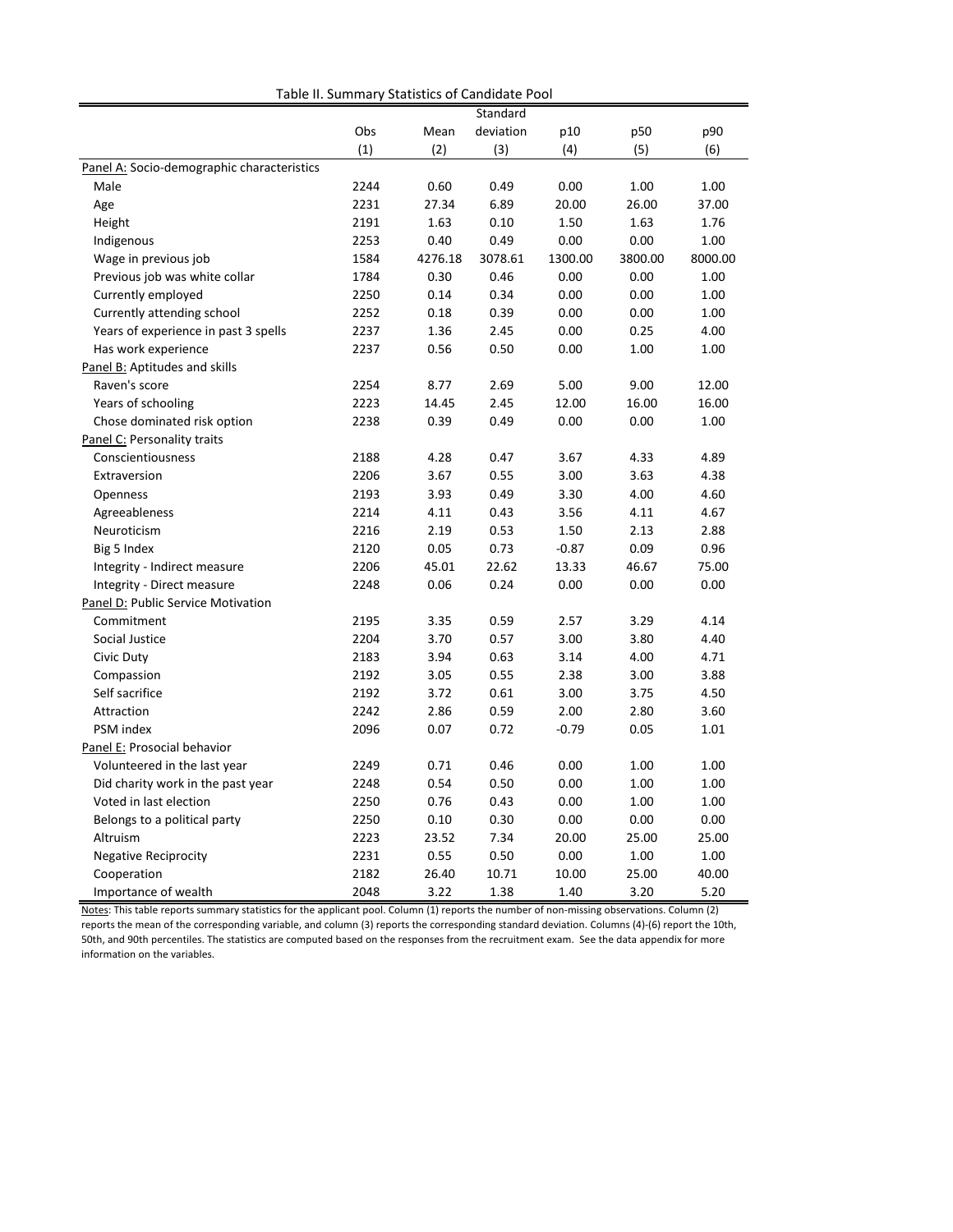|                                      |      |          |                            | Randomization |            |
|--------------------------------------|------|----------|----------------------------|---------------|------------|
|                                      |      |          | Treatment                  | inference     | <b>FDR</b> |
|                                      | Obs  | Control  | Effect                     | p-value       | q-value    |
|                                      | (1)  | (2)      | (3)                        | (4)           | (5)        |
| Number of applicants                 | 106  | 18.093   | 4.714                      | 0.36          | n/a        |
|                                      |      |          | [4.430]                    |               |            |
| Panel A: Market skills               |      |          |                            |               |            |
| Wage in previous job                 | 1572 | 3479.667 | 819.154<br>$[174.703]$ *** | 0.00          | 0.00       |
| Previous job was white collar        | 1170 | 0.243    | 0.069<br>$[0.029]$ ***     | 0.01          | 0.02       |
| Currently employed                   | 2225 | 0.104    | 0.053<br>$[0.019]$ ***     | 0.01          | 0.02       |
| Has work experience                  | 2212 | 0.459    | 0.167<br>$[0.048]$ ***     | 0.00          | 0.00       |
| Years of experience in past 3 spells | 2212 | 1.185    | 0.284<br>[0.171]           | 0.08          | 0.06       |
| IQ (Raven test)                      | 2229 | 8.488    | 0.506<br>$[0.223]$ **      | 0.01          | 0.02       |
| Raven score> =9                      | 2229 | 0.572    | 0.091<br>$[0.039]$ **      | 0.01          | 0.02       |
| Chose dominated risk option          | 2213 | 0.431    | $-0.064$<br>$[0.025]$ **   | 0.01          | 0.02       |
| Years of schooling                   | 2198 | 14.552   | 0.091<br>[0.308]           | 0.40          | 0.14       |
| Panel B: Personality traits          |      |          |                            |               |            |
| Extraversion                         | 2189 | 3.674    | 0.013<br>[0.036]           | 0.37          | 0.14       |
| Agreeableness                        | 2167 | 4.107    | 0.004<br>[0.022]           | 0.44          | 0.15       |
| Conscientiousness                    | 2191 | 4.235    | 0.063<br>$[0.030]$ **      | 0.03          | 0.04       |
| Neuroticism                          | 2168 | 2.254    | $-0.099$<br>$[0.033]$ ***  | 0.01          | 0.02       |
| Openness                             | 2168 | 3.910    | 0.042<br>[0.028]           | 0.08          | 0.06       |
| Big 5 index                          | 2099 | 0.000    | 0.087<br>$[0.049]*$        | 0.07          | 0.06       |
| Integrity - direct                   | 2223 | 0.067    | $-0.009$<br>[0.013]        | 0.73          | 0.26       |
| Integrity - indirect                 | 2099 | 44.424   | 0.602<br>[1.232]           | 0.33          | 0.14       |

Table III: Effects on Financial Incentives on Applicant Pool - Productive Attributes

Notes: This table estimates the effects of higher wages on characteristics of the applicant pool. Each row is a separate regression using the variable listed as the dependent variable. Column (1) reports the number of observations in the regression. Column (2) reports the mean of the variable in the control group (low wage announcement), column (3) reports the coefficient on the treatment in a regression that includes region intercepts. Column (4) reports the p-values based on a one-sided test statistic that the placebo coefficients are larger than the actual. The p-values were computed based on 1000 random draws. Column (5) reports the q-value associated with the False Discovery Rate test, which accounts for the multiple testing. See the data appendix for more information on the variables. \* indicates statistical significance at the 10% level, \*\* at the 5% level and \*\*\* at the 1% level. Clustered standard errors at the level of the locality are reported in brackets.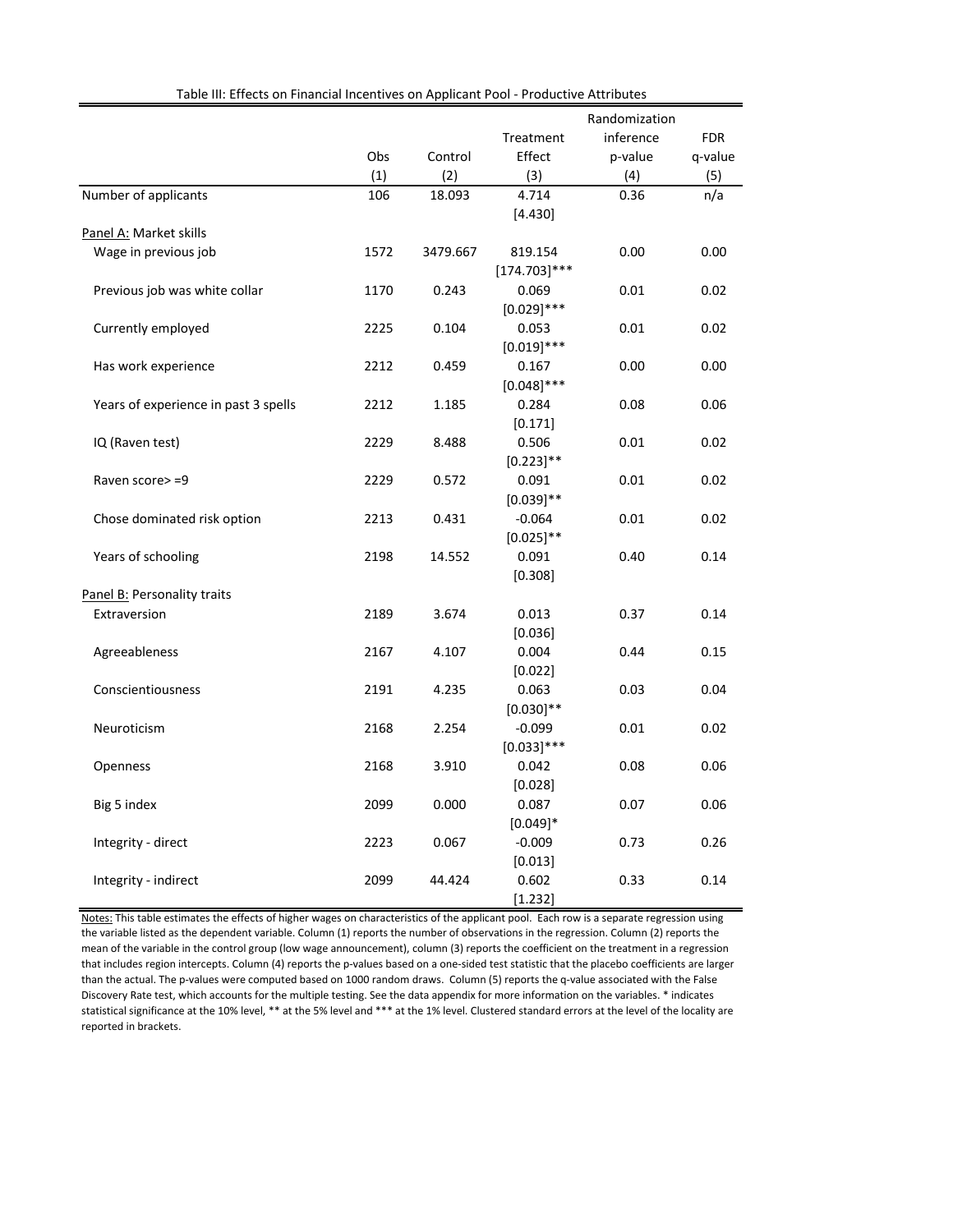|                                           |      |         |                        | Randomization |            |
|-------------------------------------------|------|---------|------------------------|---------------|------------|
|                                           |      |         | Treatment              | inference     | <b>FDR</b> |
|                                           | Obs  | Control | Effect                 | p-value       | p-value    |
|                                           | (1)  | (2)     | (3)                    | (4)           | (5)        |
| Panel A: Public service motivation traits |      |         |                        |               |            |
| Public service motivation index           | 2074 | 0.000   | 0.092                  | 0.05          | 0.09       |
|                                           |      |         | $[0.046]$ **           |               |            |
| Attractiveness                            | 2217 | 2.803   | 0.070                  | 0.05          | 0.14       |
|                                           |      |         | $[0.041]$ *            |               |            |
| Commitment                                | 2170 | 3.316   | 0.045                  | 0.15          | 0.18       |
|                                           |      |         | [0.035]                |               |            |
| Social Justice                            | 2180 | 3.646   | 0.075                  | 0.01          | 0.04       |
|                                           |      |         | $[0.026]$ ***          |               |            |
| Civic Duty                                | 2158 | 3.924   | 0.027                  | 0.25          | 0.22       |
|                                           |      |         | [0.033]                |               |            |
| Compassion                                | 2168 | 3.001   | 0.066                  | 0.04          | 0.14       |
|                                           |      |         | $[0.031]$ **           |               |            |
| Self sacrifice                            | 2168 | 3.687   | 0.039                  | 0.15          | 0.18       |
|                                           |      |         | [0.034]                |               |            |
| Panel B: Prosocial behavior               |      |         |                        |               |            |
| Altruism                                  | 2199 | 23.491  | 0.039                  | 0.53          | 0.29       |
|                                           |      |         | [0.291]                |               |            |
| Negative reciprocity                      | 2206 | 0.508   | 0.075                  | 0.00          | 0.00       |
|                                           |      |         | $[0.023]$ ***          |               |            |
| Cooperation                               | 2157 | 26.174  | 0.675                  | 0.08          | 0.16       |
|                                           |      |         | $[0.404]*$<br>$-0.096$ |               |            |
| Did charity work in the past year         | 2223 | 0.605   | $[0.041]$ **           | 0.01          | 0.05       |
| Volunteered in the past year              | 2224 | 0.710   | $-0.006$               | 0.38          | 0.34       |
|                                           |      |         | [0.027]                |               |            |
| Importance of wealth                      | 2025 | 3.159   | 0.107                  | 0.14          | 0.18       |
|                                           |      |         | [0.087]                |               |            |
| Belongs to a political party              | 2225 | 0.113   | $-0.026$               | 0.07          | 0.16       |
|                                           |      |         | $[0.014]*$             |               |            |
| Voted                                     | 2225 | 0.758   | 0.019                  | 0.33          | 0.26       |
|                                           |      |         | [0.035]                |               |            |

Table IV: Effects on Financial Incentives on the Applicant Pool - Motivation Profile

Notes: This table estimates the effects of higher wages on characteristics of the applicant pool. Each row is a separate regression using the variable listed as the dependent variable. Column (1) reports the number of observations in the regression. Column (2) reports the mean of the variable in the control group (low wage announcement), column (3) reports the coefficient on the treatment in a regression that includes region intercepts. Column (4) reports the p-values based on a one-sided test statistic that the placebo coefficients are larger than the actual. The p-values were computed based on 1000 random draws. Column (5) reports the q-value associated with the False Discovery Rate test, which accounts for the multiple testing. See the data appendix for more information on the variables. \* indicates statistical significance at the 10% level, \*\* at the 5% level and \*\*\* at the 1% level. Clustered standard errors at the level of the locality are reported in brackets.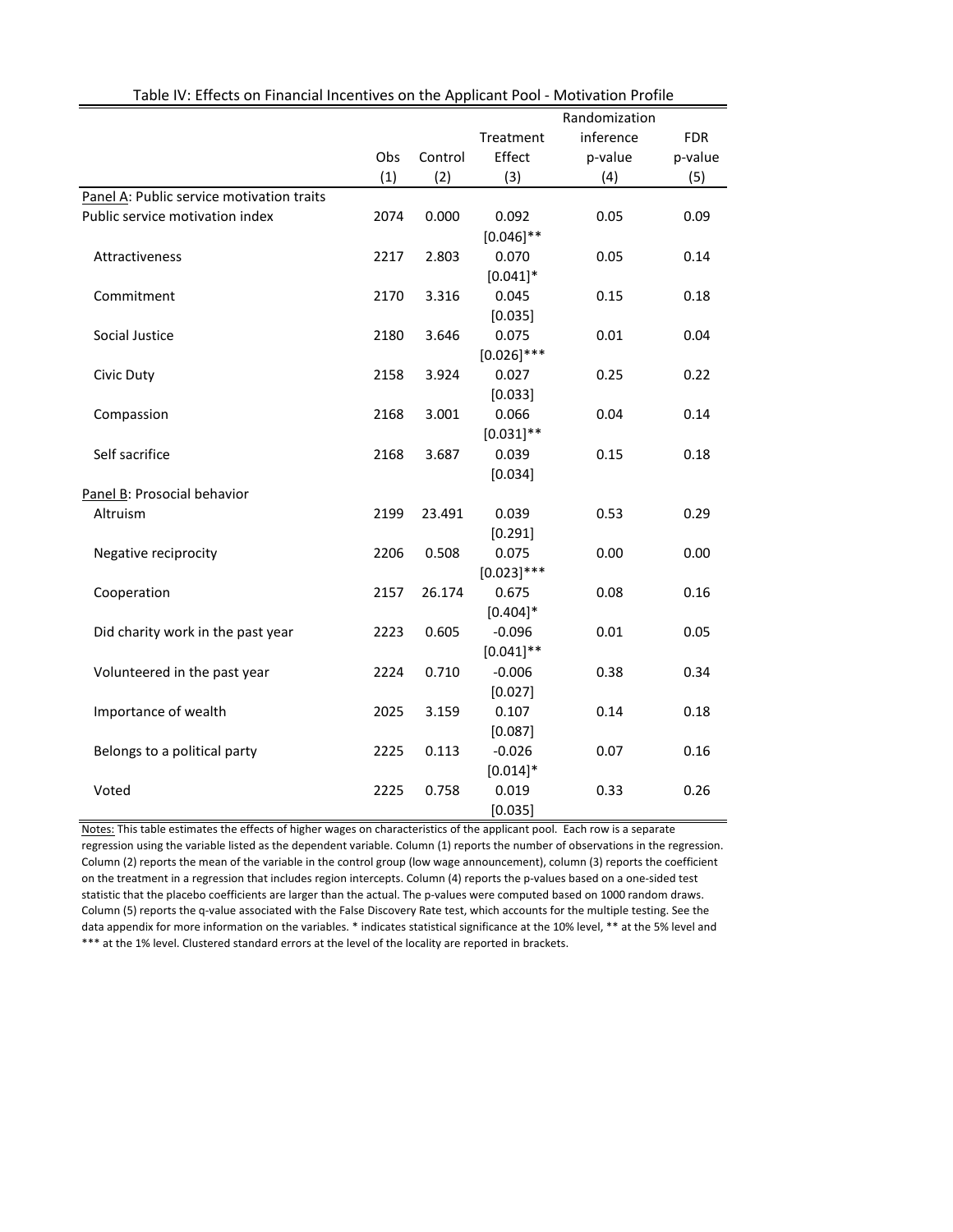|                              | Accepted      | Accepted     | Rejected | Not reachable |  |  |  |
|------------------------------|---------------|--------------|----------|---------------|--|--|--|
|                              | (1)           | (2)          | (3)      | (4)           |  |  |  |
| High wage offer              | 0.151         | 0.160        | $-0.017$ | $-0.135$      |  |  |  |
|                              | $[0.054]$ *** | $[0.054]$ ** | [0.034]  | $[0.054]$ *** |  |  |  |
| Characteristics:             |               |              |          |               |  |  |  |
| Male                         |               | $-0.080$     |          |               |  |  |  |
|                              |               | [0.058]      |          |               |  |  |  |
| Years of schooling           |               | $-0.022$     |          |               |  |  |  |
|                              |               | $[0.008]$ ** |          |               |  |  |  |
| High IQ                      |               | $-0.017$     |          |               |  |  |  |
|                              |               | [0.053]      |          |               |  |  |  |
| Wage in previous job > 5,000 | $-0.007$      |              |          |               |  |  |  |
|                              | [0.067]       |              |          |               |  |  |  |
| Big 5 index                  | 0.042         |              |          |               |  |  |  |
|                              |               | [0.038]      |          |               |  |  |  |
| PSM index                    |               | $-0.024$     |          |               |  |  |  |
|                              |               | [0.044]      |          |               |  |  |  |
|                              |               |              |          |               |  |  |  |
| Mean of dependent variable   | 0.55          | 0.55         | 0.13     | 0.32          |  |  |  |
| Observations                 | 350           | 343          | 350      | 350           |  |  |  |
| R-squared                    | 0.10          | 0.12         | 0.09     | 0.13          |  |  |  |

Table V: The Effects of Financial Incentives on Recruitment

Notes: This table estimates the effects of higher wages on conversion, or vacancy-filling. In columns (1) and (2), the dependent variable is an indicator equal to 1 if the person accepted the offer, zero if the person rejected it or could not be reached. In column (3), the dependent variable is an indicator equal to 1 if the person rejected the offer, zero if the person accepted it. In column (4), the dependent variable is an indicator equal to 1 if the person could not be contacted about the offer, zero otherwise. In addition to the controls listed in the table, all regressions included intercepts for a region by indigenous requirement pair. See the data appendix for more information on the variables. \* indicates statistical significance at the 10% level, \*\* at the 5% level and \*\*\* at the 1% level. Clustered standard errors at the level of the locality are reported in brackets.